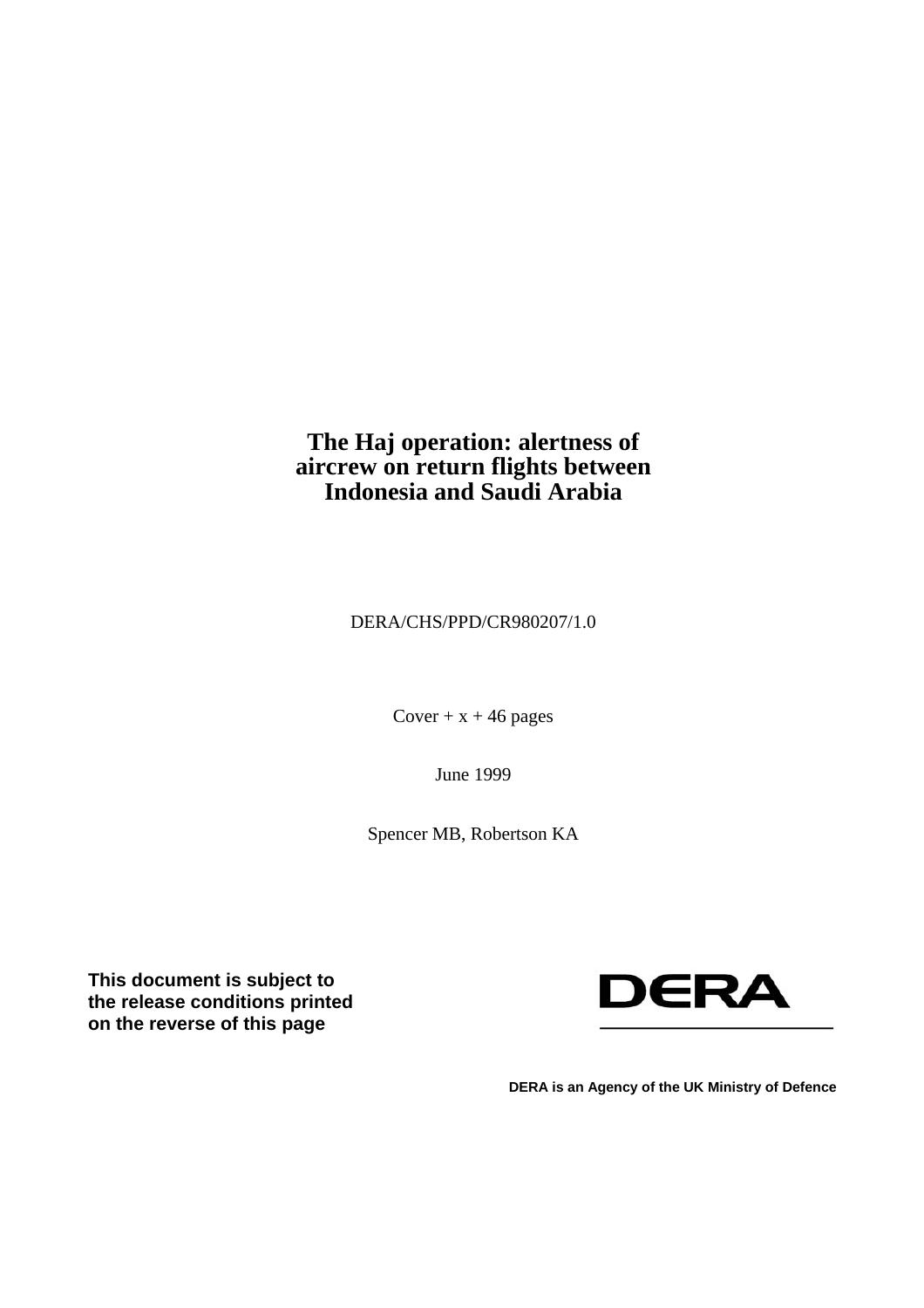### This document was produced by DERA for the Civil Aviation Authority under Order/Contract reference 7D/S952/1

© Civil Aviation Authority 1999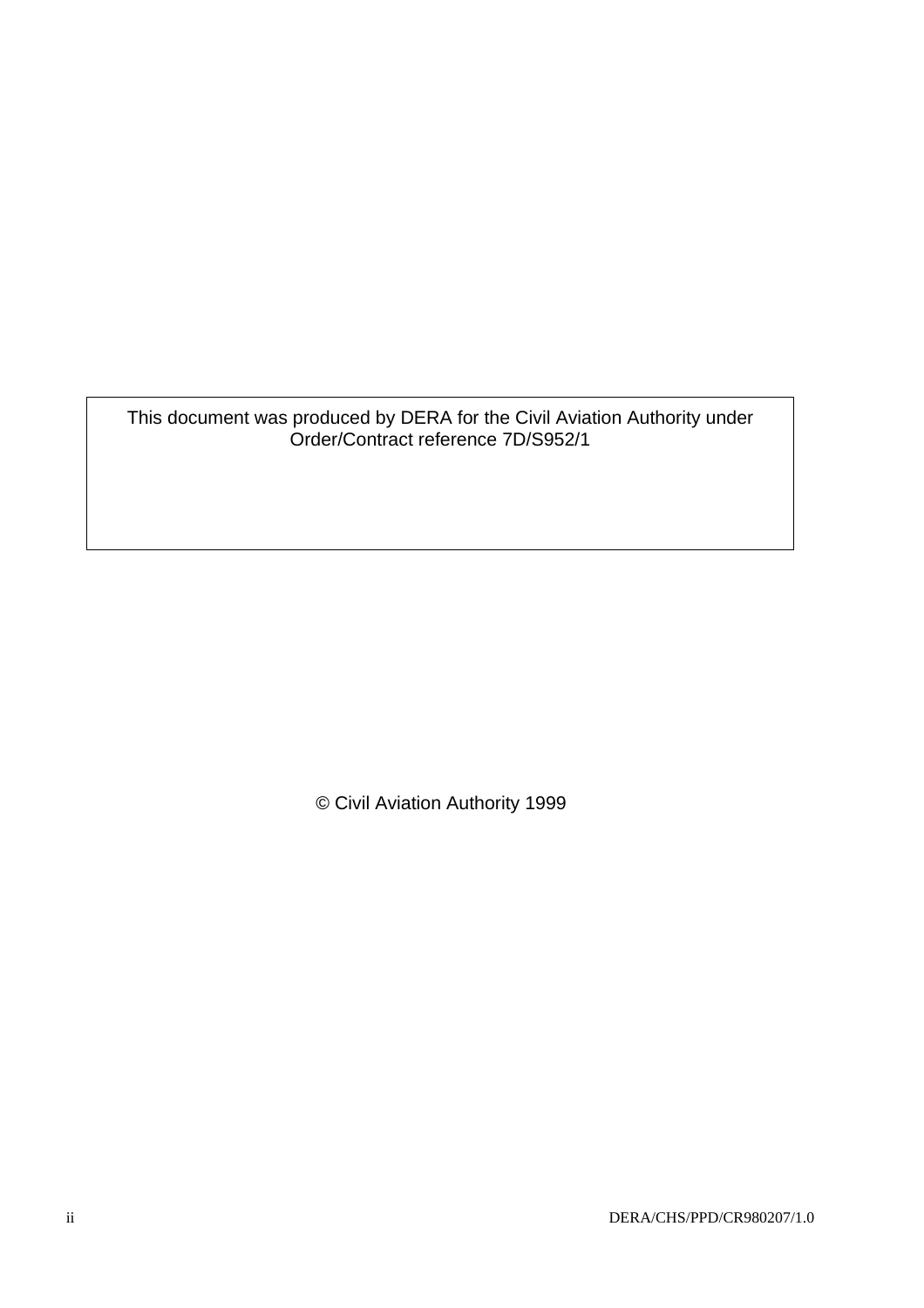# **Authorisation**

**Authorised by** Mr KM Wayman Title **Business Area Manager** 

> **Signature Date**

### **Principal authors**

| <b>Name</b> | Spencer MB                |
|-------------|---------------------------|
| Appointment | <b>Assignment Manager</b> |
| Location    | DERA CHS, Farnborough     |

| <b>Name</b> | Robertson KA          |
|-------------|-----------------------|
| Appointment | Item Manager          |
| Location    | DERA CHS, Farnborough |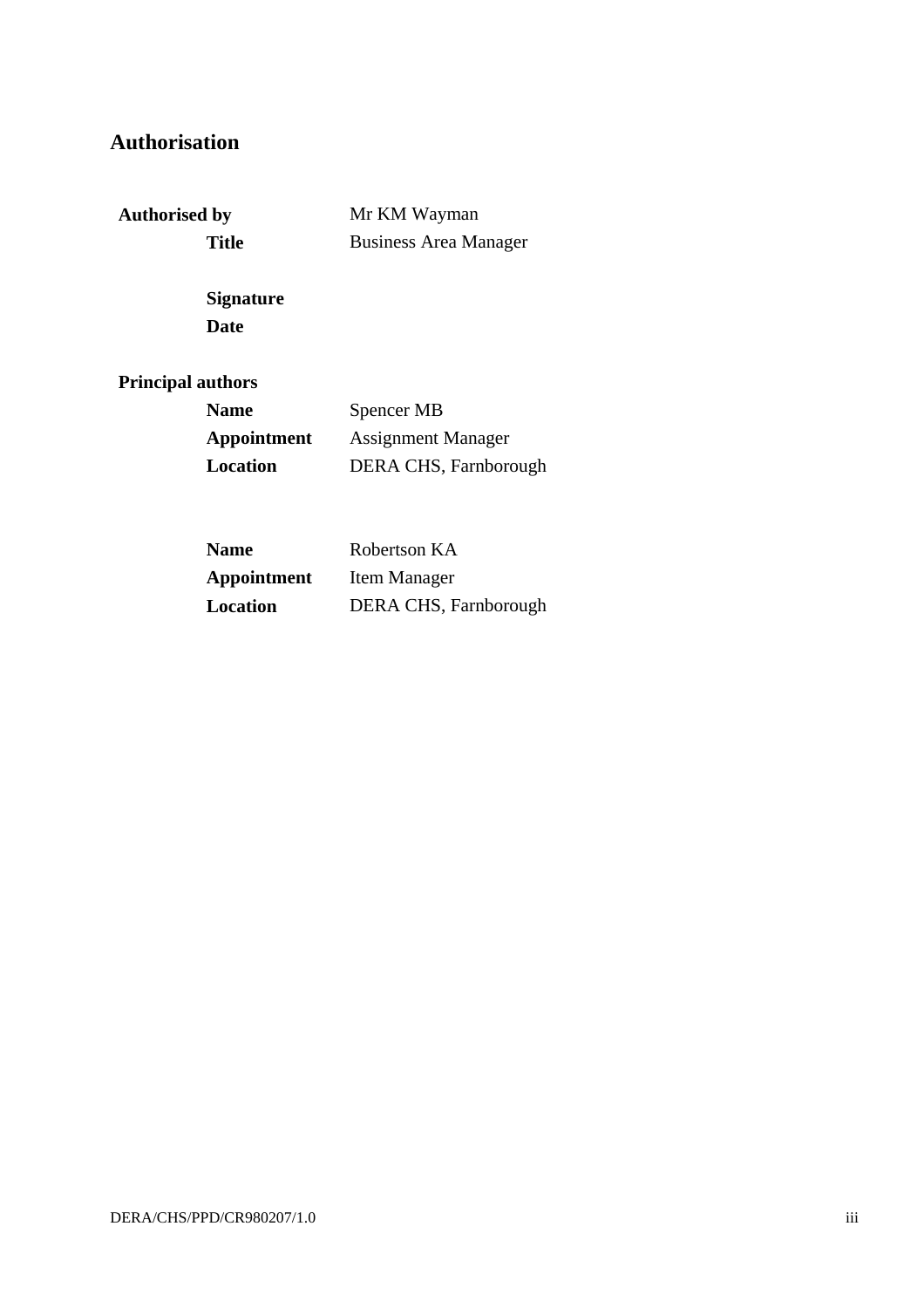# **Record of changes**

| Issue            | Date             | Detail of Changes |
|------------------|------------------|-------------------|
| Draft<br>$1.0\,$ | Sep 98<br>Jun 99 |                   |
|                  |                  |                   |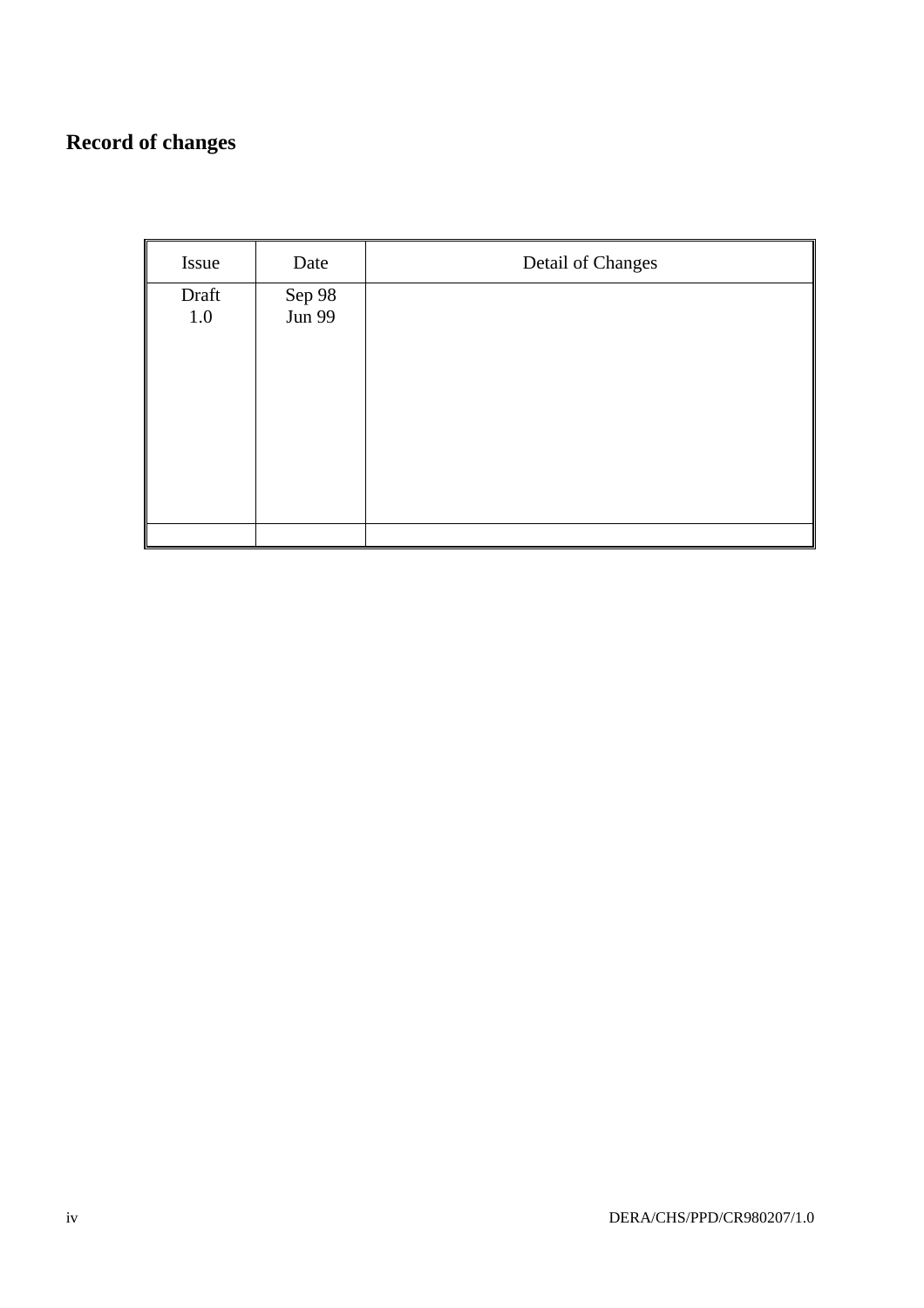### **Executive summary**

### **E.1 Terms of reference**

E.1.1 This report describes a study carried out for the Safety Regulation Group of the Civil Aviation Authority under contract number 7D/S/952/1, as part of a programme of research into the sleep and wakefulness of the airline pilot.

#### **E.2 Background**

- E.2.1 In early 1998, Britannia Airways undertook the transportation of Islamic pilgrims between Solo City in Indonesia and Jeddah in Saudi Arabia. This report relates to the first phase of the air operation, which lasted for 4 weeks, and in which the pilgrims were carried from Indonesia to Saudi Arabia.
- E.2.2 Each trip involved 3 stages, a 2-hour flight from Solo to Batam, which is close to Singapore, a 10-hour flight to Jeddah, and a return flight of 10.25 hours to Solo. The layover periods in Batam and Jeddah were generally close to 30 hours, though some were 34 hours, 38 hours, or even longer. Take-off times from all 3 destinations were scheduled at 12 different times of day, each separated by 12 hours.
- E.2.3 The CAA allowed a variation to CAP 371 that enabled Britannia to operate many of the flights with a crew of two. It also asked the DERA Centre for Human Sciences (CHS) to monitor the operations to determine whether levels of aircrew fatigue were within acceptable limits. This report describes the study that was carried out by the CHS in response to this request.

### **E.3 The study**

- E.3.1 Information on aircrew fatigue was collected from three sources: sleep and duty diaries that the aircrew completed throughout the operation, small hand-held computers that were kept on the flight-deck and that were used for performance testing, and wristmounted activity monitors (actiwatches).
- E.3.2 The diaries were used to collect information on the timing and quality of every sleep period, including on days off, as well as on subjective levels of fatigue on up to 6 occasions during a duty period. These 6 occasions corresponded to one pre-flight, 4 inflight and one post-flight assessment. Information on inflight rest periods, and any naps taken while on or off duty, was also requested.
- E.3.3 At approximately 3-hour intervals throughout the flights to and from Jeddah, the aircrew completed a 10-minute performance session on a Psion computer. The session consisted of a 9-minute test of sustained attention, together with subjective assessments of their workload and levels of sleepiness during the flight.

#### **E.4 Results**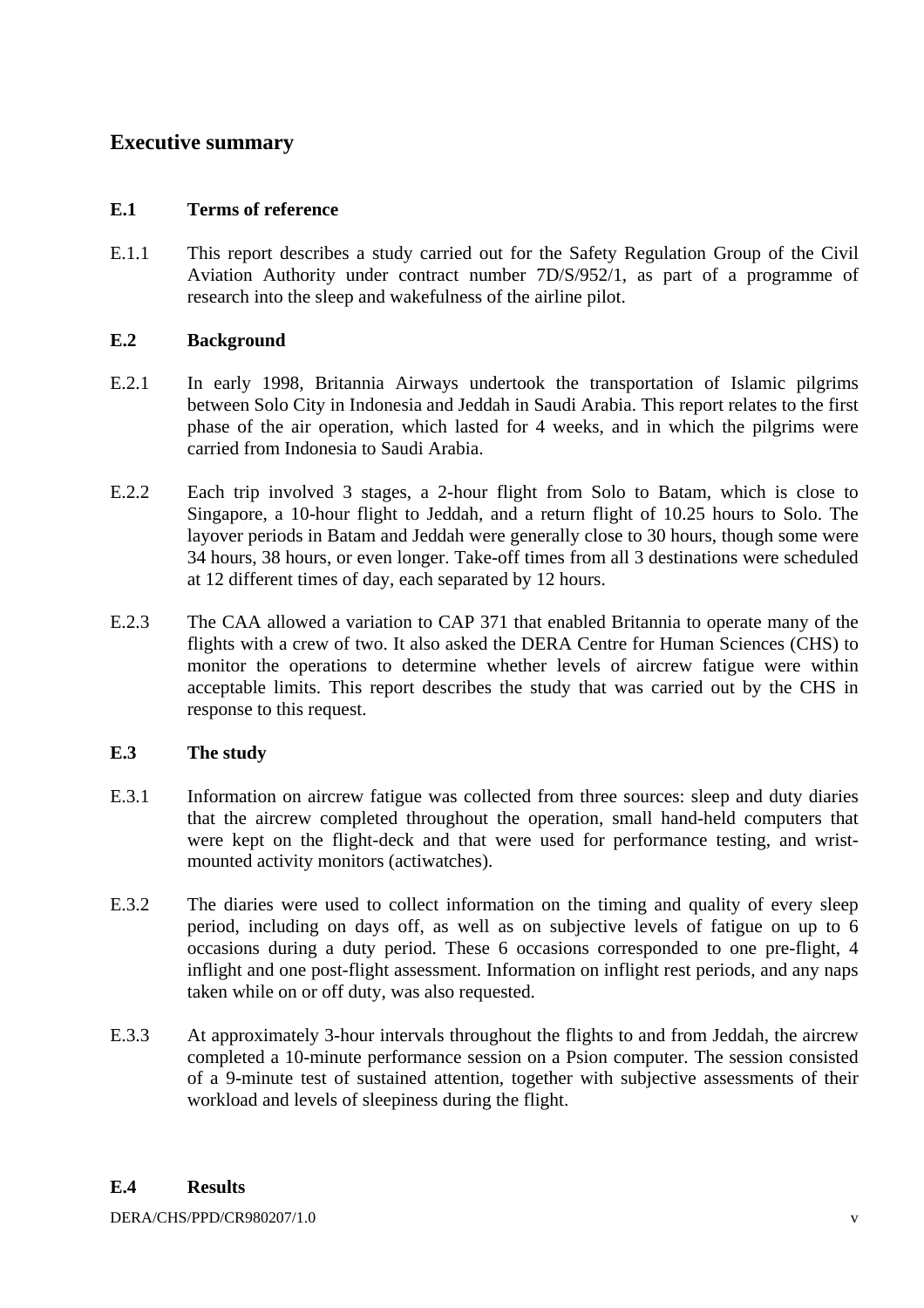### **Executive summary**

- E.4.1 Of the 53 aircrew who were involved in the first phase of the operation, 43 (81%) took part in the study by completing sleep and duty diaries, as well as the computer-based tasks. Of these, 26 also wore an actiwatch at some stage of the operation.
- E.4.2 Sleep prior to a duty period was generally assessed as adequate, although some aircrew had trouble obtaining sufficient sleep on a 30-hour layover that included only one local night. Naps were taken on 81% of occasions prior to a start time after 17:00 local time (LT). Their mean duration was 2.0 hours prior to the outward flight and 3.1 hours prior to the return flight. Sleep had returned to normal after the second night following the return.
- E.4.3 On both the outward and the return flights, subjective levels of fatigue and sleepiness varied with the time of day or night and the time into flight. The effects were most severe at the end of duty periods on the outward leg that started close to midnight, and on the return leg that started in the late evening. Similar trends were seen in the increase in response times on the computer task.
- E.4.4 A total of 51 inflight naps were reported during 207 flights. The majority of these were on the return leg, and they were generally initiated between 3 and 5 hours from the start of the duty period.

#### **E.5 Conclusions**

- E.5.1 Crews were struggling to stay awake during some of the flights. The most difficult times were towards the end of duty periods starting between 19:00 and 04:00 (LT) on the outward leg, and between 18:00 and 01:00 (LT) on the return leg.
- E.5.2 The indications were that duties starting between 06:00 and 15:00 (LT) on the outward leg, and between 04:00 and 11:00 (LT) on return, could be managed without the need for crew augmentation.

#### **E.6 Recommendations**

- E.6.1 If this operation is repeated in 1999, it is essential that crew rotation is implemented on the flights that depart at the most critical times of day, and that all 3 crew members are able to operate in either the right or left-hand seat.
- E.6.2 Bunks should be installed on some flights, and levels of alertness should be monitored to determine the benefit that is conferred by sleeping in a bunk, as opposed to an aircrew seat.
- E.6.3 These results support the recommendation that unaugmented flight duty periods should not exceed 10 hours overnight.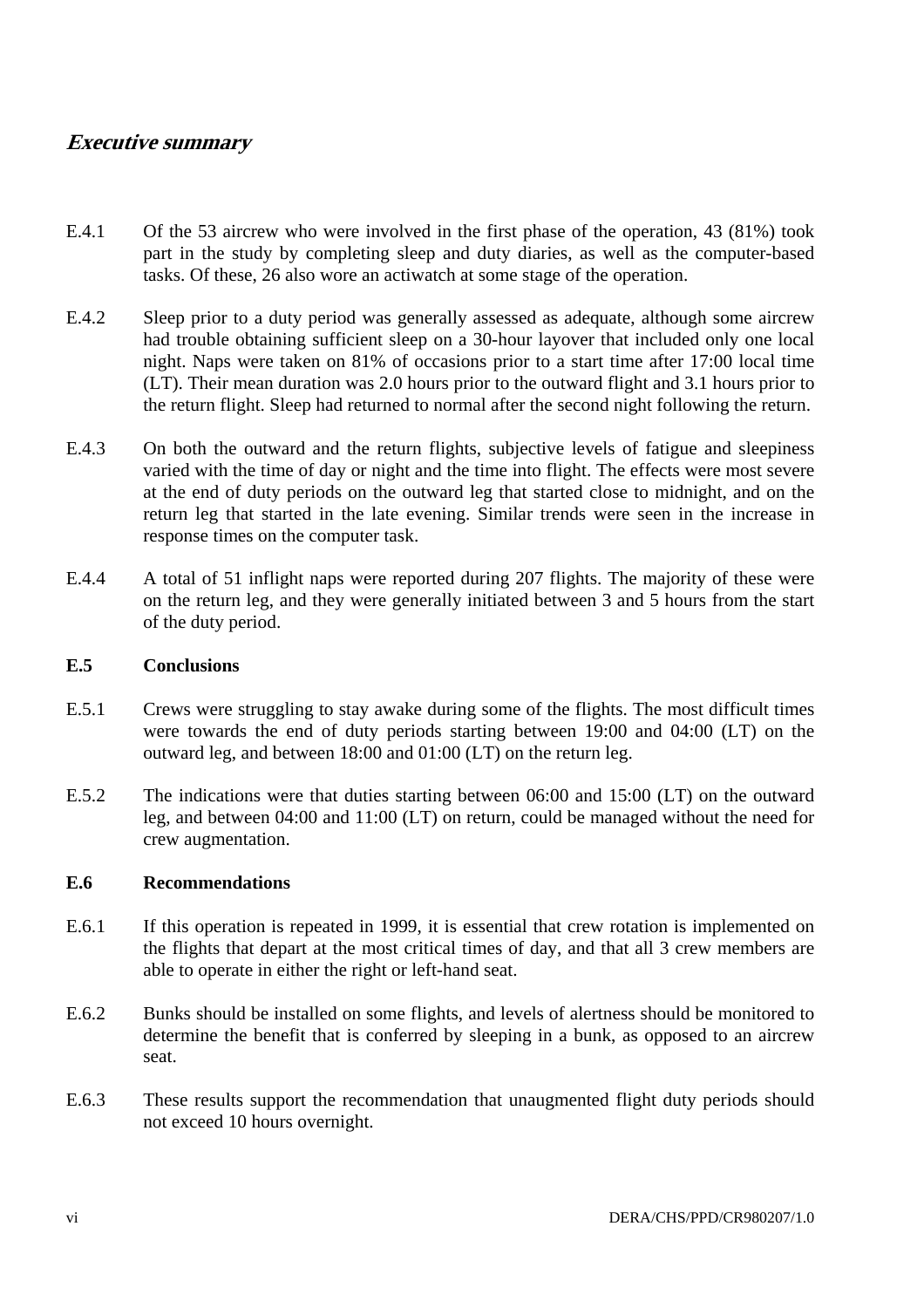# **List of contents**

|                                                                   | Authorisation                                                                                                                                                                                              | iii                                                                                           |
|-------------------------------------------------------------------|------------------------------------------------------------------------------------------------------------------------------------------------------------------------------------------------------------|-----------------------------------------------------------------------------------------------|
|                                                                   | <b>Record of changes</b>                                                                                                                                                                                   | iv                                                                                            |
|                                                                   | <b>Executive summary</b>                                                                                                                                                                                   | V                                                                                             |
|                                                                   | List of contents                                                                                                                                                                                           | vii                                                                                           |
|                                                                   | List of tables                                                                                                                                                                                             | ix                                                                                            |
|                                                                   | <b>List of figures</b>                                                                                                                                                                                     | $\mathbf X$                                                                                   |
| 1.<br>1.1<br>1.2<br>1.3<br>1.4<br>1.5<br>1.6                      | <b>Introduction</b><br>Terms of reference<br>The Haj<br>The Operation<br>The Schedule<br>The Variation<br>The study                                                                                        | $\mathbf{1}$<br>$\mathbf{1}$<br>$\mathbf{1}$<br>$\mathbf{1}$<br>$\mathbf{1}$<br>$\frac{2}{3}$ |
| 2.<br>2.1<br>2.2<br>2.3<br>2.4<br>2.5                             | <b>Methods</b><br>Overview<br><b>Flight Crew Diary</b><br>Psion tests<br>Actiwatches<br>Organisation of the study                                                                                          | 4<br>$\overline{4}$<br>$\overline{4}$<br>$\sqrt{5}$<br>$\sqrt{6}$<br>6                        |
| 3.<br>3.1<br>3.2<br>3.3<br>3.4                                    | <b>Statistical Methodology</b><br>Subjective fatigue<br>Information from the Psions<br>Sleep<br>Activity                                                                                                   | 8<br>$8\,$<br>$8\,$<br>9<br>10                                                                |
| 4.<br>4.1<br>4.2<br>4.3<br>4.4<br>4.5<br>4.6<br>4.7<br>4.8<br>4.9 | <b>Results</b><br>The sample<br>Sleep before duty<br>Sleep on 30-hour layovers<br>Recovery sleep<br>Subjective fatigue<br>The performance task<br>Subjective sleepiness<br>Subjective workload<br>Activity | 11<br>11<br>11<br>14<br>15<br>15<br>22<br>24<br>27<br>27                                      |
| 5.<br>5.1<br>5.2<br>5.3                                           | <b>Discussion</b><br>The outward leg<br>The return leg<br>Rates of working                                                                                                                                 | 29<br>29<br>30<br>31                                                                          |
|                                                                   | DERA/CHS/PPD/CR980207/1.0                                                                                                                                                                                  | vii                                                                                           |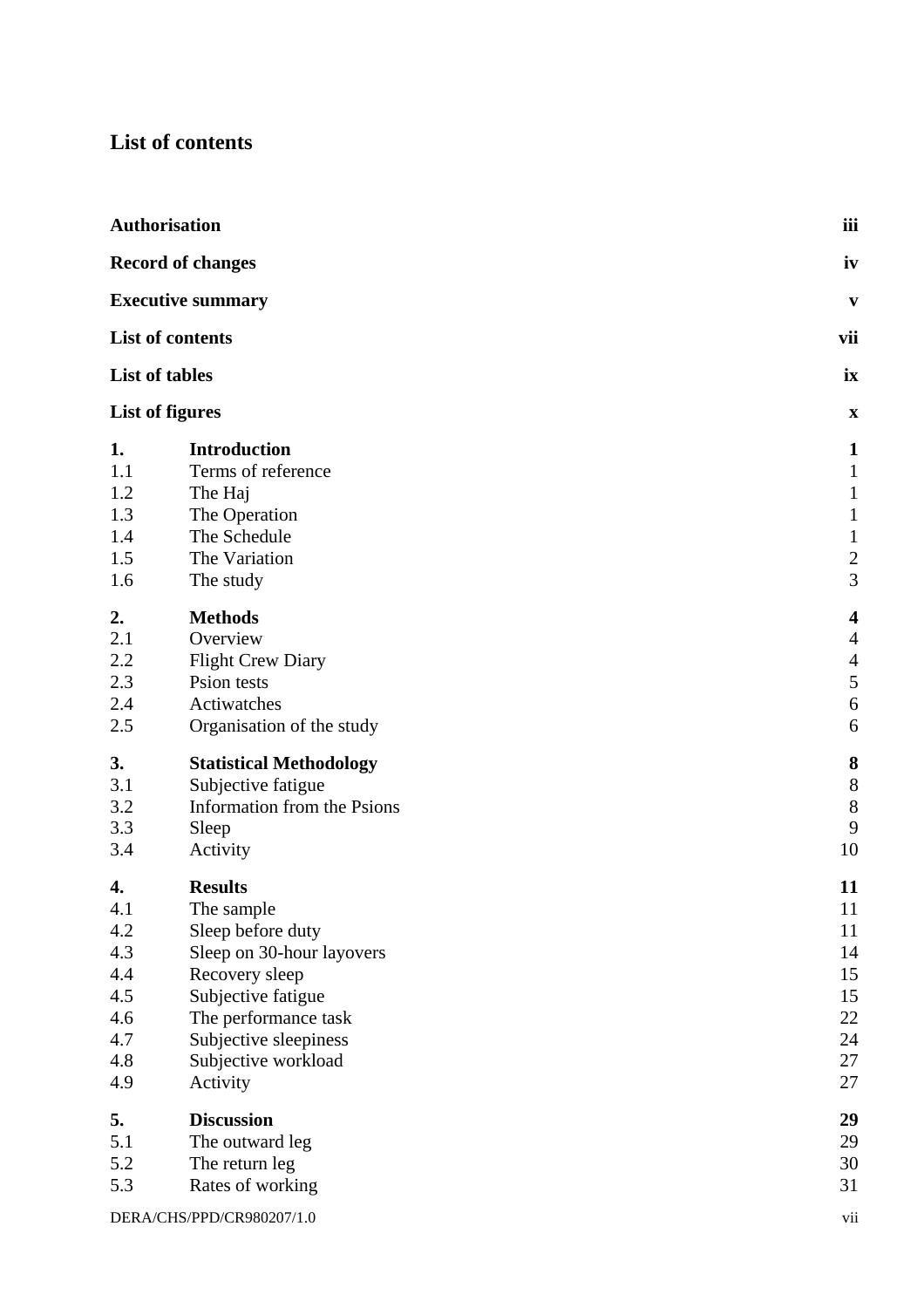# **List of contents**

| 5.4                      | Inflight rest                                 | 31 |
|--------------------------|-----------------------------------------------|----|
| 5.5                      | Implications for flight time limitations      | 33 |
| 6.                       | <b>Conclusions</b>                            | 34 |
| 7.                       | <b>Recommendations</b>                        | 35 |
| 8.                       | <b>Acknowledgements</b>                       | 36 |
| 9.                       | <b>References</b>                             | 37 |
| A.                       | Haj variation                                 | 39 |
| <b>B.</b>                | <b>Flight Crew Diary: Sleep and duty page</b> | 40 |
| $C_{\bullet}$            | <b>Sleep and Duty Assessments</b>             | 42 |
| C.1                      | <b>Sleep Assessments</b>                      | 42 |
| C.2                      | Duty period Assessments                       | 42 |
| <b>Distribution list</b> |                                               | 43 |
|                          | <b>Report documentation page</b>              | 45 |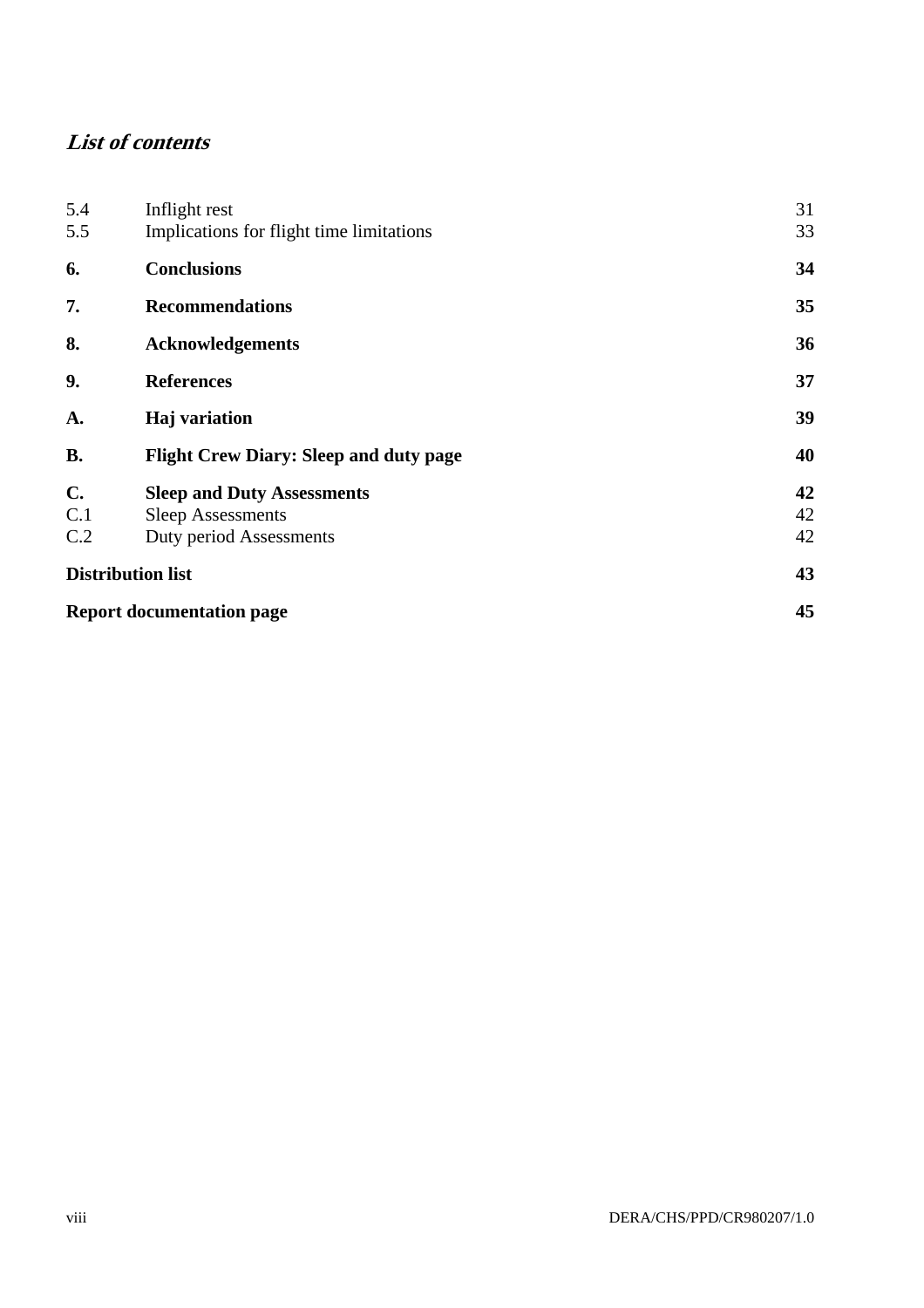# **List of tables**

| Table 1-1; Duration of flights and flying duty periods                               |     |
|--------------------------------------------------------------------------------------|-----|
| Table 4-1; Number of inflight naps during flights starting at different times of day | 13  |
| Table 4-2; Sleep on recovery nights                                                  | 15. |
| Table 4-3; Numbers of 2-minute periods of inactivity per hour                        | 28  |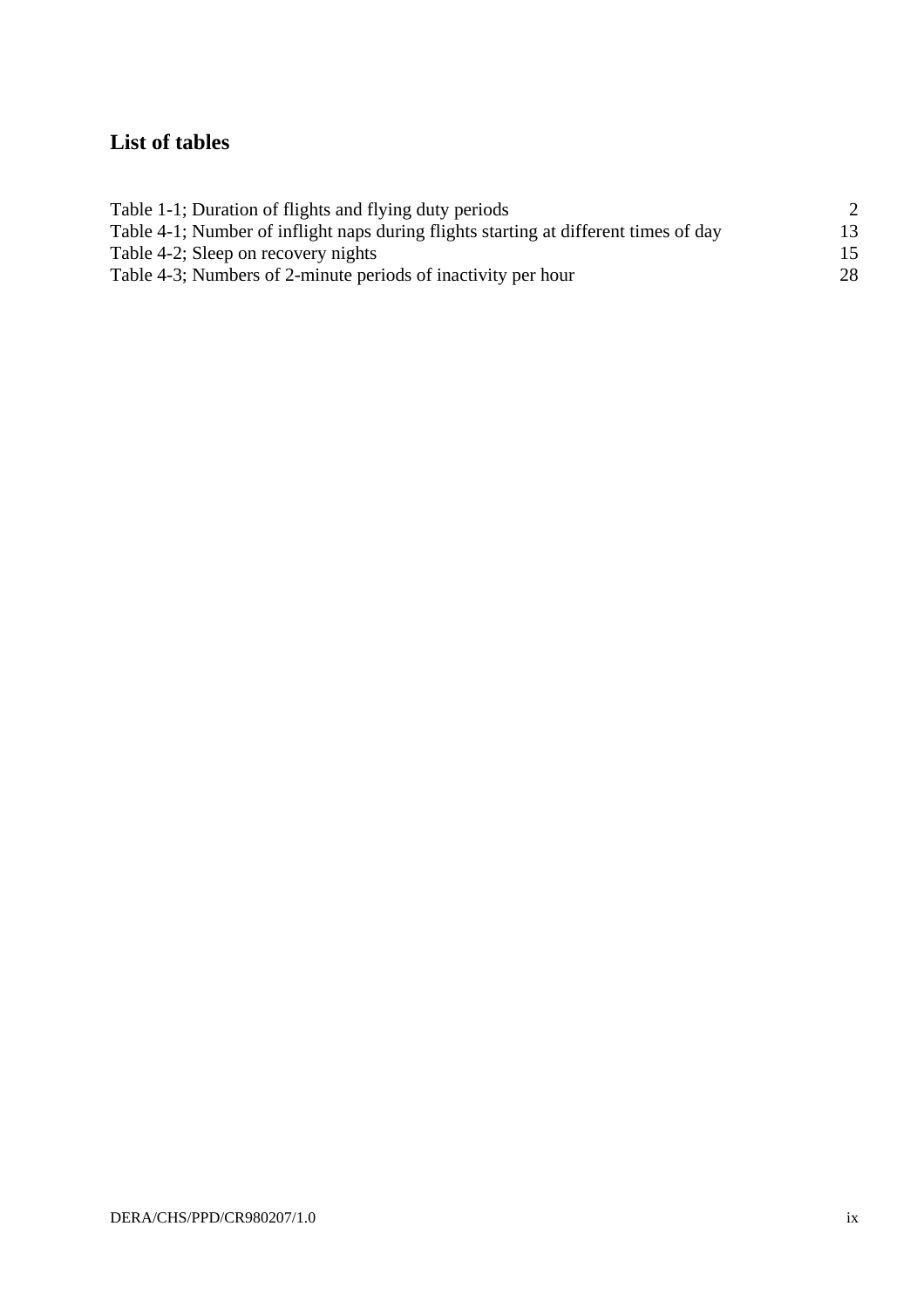# **List of figures**

| Figure 1-1; Route operated during Phase I                                                        | $\overline{2}$ |
|--------------------------------------------------------------------------------------------------|----------------|
| Figure 4-1; Duration of sleep prior to different duty start times                                | 11             |
| Figure 4-2; Quality of sleep prior to different duty start times                                 | 12             |
| Figure 4-3; Extent to which crews were well rested on waking prior to different duty start times | 12             |
| Figure 4-4; Total sleep time during 30-hour layovers at different times of day                   | 14             |
| Figure 4-5; Subjective fatigue at different times of day during the first leg                    | 15             |
| Figure 4-6; Subjective fatigue at different times during the first leg                           | 16             |
| Figure 4-7; Subjective fatigue during the first leg                                              | 17             |
| Figure 4-8; Subjective fatigue during the outward leg                                            | 17             |
| Figure 4-9; Subjective fatigue during the outward leg: fitted values                             | 18             |
| Figure 4-10; Subjective fatigue during the outward leg: fitted values (linear plot)              | 18             |
| Figure 4-11; Limits on FDPs at different times of day                                            | 19             |
| Figure 4-12; Subjective fatigue during the return leg                                            | 20             |
| Figure 4-13; Subjective fatigue at different times of day during the return leg                  | 20             |
| Figure 4-14; Subjective fatigue at different times during the return leg                         | 21             |
| Figure 4-15; Subjective fatigue on consecutive weeks                                             | 21             |
| Figure 4-16; Response times on the outward leg                                                   | 22             |
| Figure 4-17; Response times at different times during the outward leg                            | 23             |
| Figure 4-18; Response times at different times of day during the outward leg                     | 23             |
| Figure 4-19; Response times on the return leg                                                    | 24             |
| Figure 4-20; Subjective sleepiness on the outward leg                                            | 25             |
| Figure 4-21; Subjective sleepiness on the outward leg: fitted values                             | 25             |
| Figure 4-22; Subjective sleepiness on the return leg                                             | 26             |
| Figure 4-23; Subjective sleepiness at different times during the return leg                      | 26             |
| Figure 4-24; Subjective sleepiness at different times of day during the return leg               | 27             |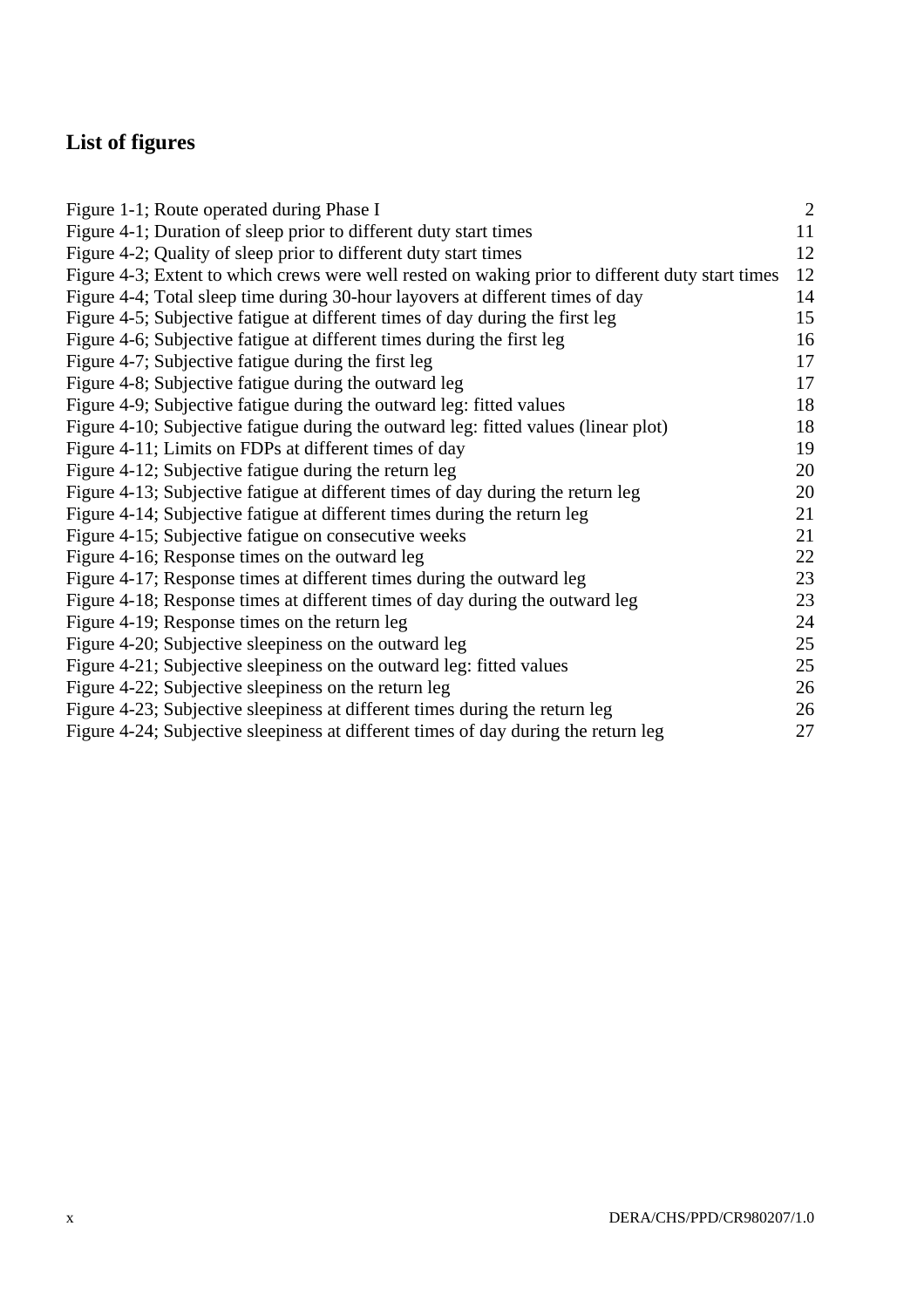### **1. Introduction**

#### **1.1 Terms of reference**

1.1.1 This report describes a study carried out for the Safety Regulation Group of the Civil Aviation Authority under contract number 7D/S/952/1, as part of a programme of research into the sleep and wakefulness of the airline pilot.

#### **1.2 The Haj**

- 1.2.1 The Haj is the fifth Pillar of Islam which requires a pilgrimage to Mecca at least once in a lifetime for those who can afford it and whose health permits. It takes place each year and lasts for a period of 5 days, the exact timing of which is determined by the lunar calendar.
- 1.2.2 The transportation of pilgrims to Saudi Arabia from all parts of the world is a major undertaking involving many different airlines. In 1997, and again in 1998, Britannia Airways was involved in the air operation which carried pilgrims from Indonesia to Saudi Arabia and back again. This study is concerned with the operation that was carried out in 1998.

#### **1.3 The Operation**

- 1.3.1 The operation was completed by Britannia Airways in two phases. During phase I, pilgrims were flown from Solo City (Surakarta), in the centre of the island of Java, to Jeddah, with a crew change in Batam, which is off the coast of Singapore. The aircraft then returned empty to Solo. For phase II, the aircraft were flown empty from Solo to Jeddah, and the pilgrims were flown back from Jeddah to Solo via Batam.
- 1.3.2 The two phases were approximately four weeks long and were separated by a period of 10 days. Crews volunteered to participate in the operation and were based in Solo during phase I and Batam during phase II. Most crews completed the entire operation, although some participated for shorter periods.
- 1.3.3 Data were collected during both phases of the operation. However, more aircrew participated in the study during phase I, and this report is concerned only with phase I.

#### **1.4 The Schedule**

- 1.4.1 Britannia Airways employed three Boeing 767 aircraft to carry out the operation. The first phase involved three flights, from Solo to Batam (SOC-BTH), from Batam to Jeddah (BTH-JED) and from Jeddah to Solo (JED-SOC). Each aircraft completed the journey from Solo to Batam and Jeddah, and then back to Solo, in under 30 hours, and the operation was organised on a 30 hour cycle.
- 1.4.2 The 3 aircraft departed at intervals of 4 hours, repeated every 30 hours, so that the departure times were separated by 4, 4, and 22 hours throughout phase I. As a consequence, departure times over the 4 week period occurred at 12 different times of day, each separated by 2 hours.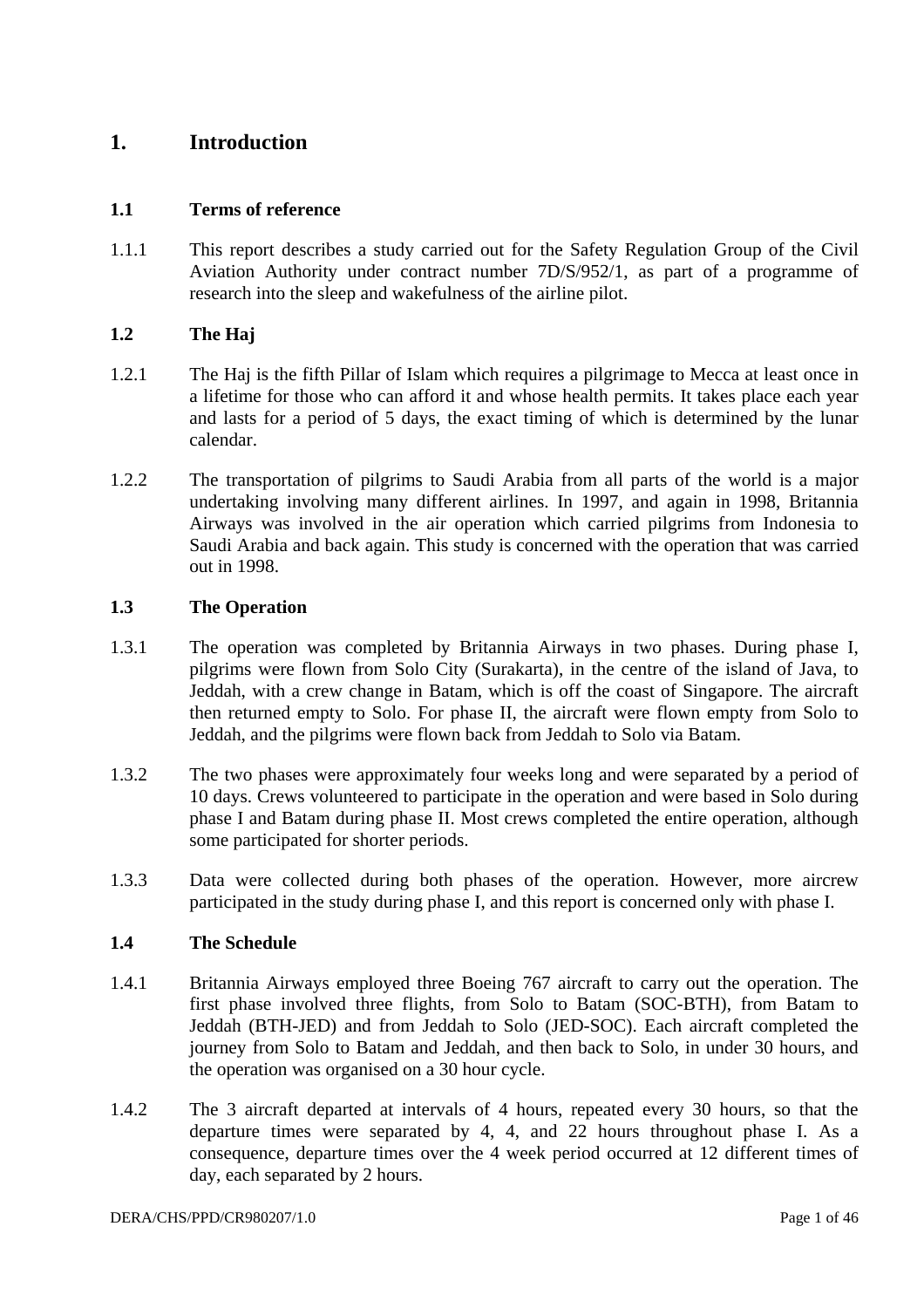### **Introduction**

1.4.3 The flight description, duration of the flights, flying duty periods (FDPs) and a representation of the route flown are presented in Table 1-1 and Figure 1-1. The flight descriptions are used throughout the report and to refer to the three flights as stated. The FDPs include a period of 1.25 hours from the reporting times to 'blocks off'. Any postflight duty (normally 30 minutes) has not been included.

| Flight         | Description | Duration (hours) | FDP (hours) |
|----------------|-------------|------------------|-------------|
| SOC-BTH        | first leg   | 2.00             | 3.25        |
| BTH-JED        | outward leg | 10.00            | 11.25       |
| <b>JED-SOC</b> | return leg  | 10 25            | -50         |



*Table 1-1; Duration of flights and flying duty periods* 

*Figure 1-1; Route operated during Phase I* 

1.4.4 Aircrew completed up to 3 trips, with at least 3 local nights between trips. Layover times were variable, with the most frequent being 30 hours in both Batam and Jeddah. None of the layovers was less than 30 hours but some were 34 or 38 hours, and a few were longer. The time zone change from GMT was +7 hours in Solo and Batam and +3 hours in Jeddah. Prior to the first flight, crews generally spent three local nights in Solo.

### **1.5 The Variation**

- 1.5.1 The current regulations for flight time limitations, detailed in CAP371 [1], restrict the maximum FDP according to the time that duty starts, whether crews are acclimatised or unacclimatised to the time zone. There are additional restrictions for 2-crew operations.
- 1.5.2 The Civil Aviation Authority (CAA) granted Britannia Airways a variation from CAP371, details of which are reproduced at Appendix A. If the standard criteria of CAP371 for 2-crew operations were applied to the outward and return legs they would be considered as multiple sector flights and this would reduce the length of FDPs. However, the variation allows a two-pilot crew to operate from Batam to Jeddah on a single sector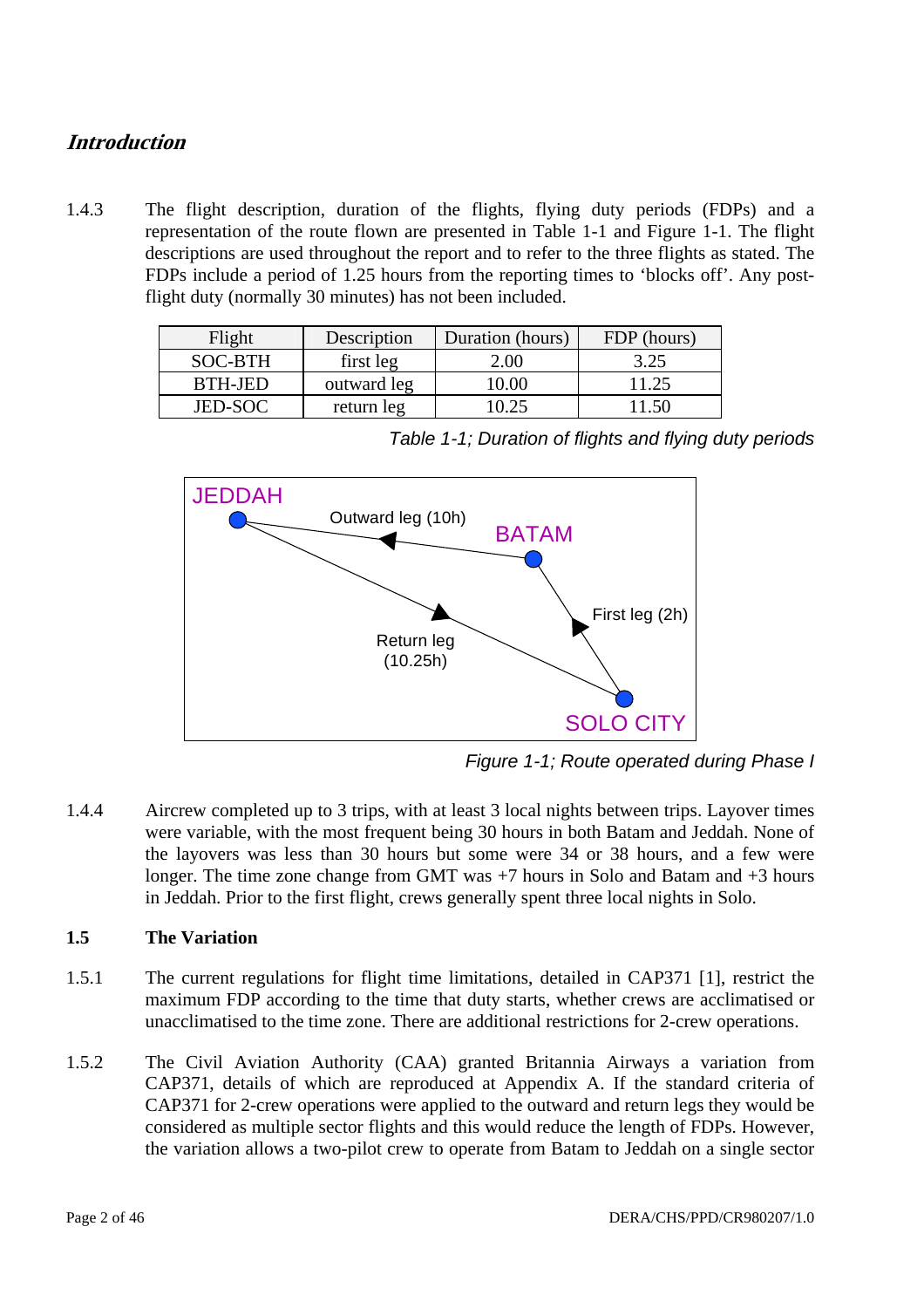and return (JED-SOC) again, on a single sector. The maximum unacclimatised FDP is 12.5 hours (JED-SOC).

### **1.6 The study**

- 1.6.1 The CAA specified that the operation should be monitored by the DERA Centre for Human Sciences (CHS) to determine whether there was a potential problem with aircrew fatigue. This report describes the results of the monitoring of phase I of the operation. The investigation included three main elements:
	- collection of information via a diary completed by the aircrew
	- collection of performance and subjective data inflight on a Psion computer
	- activity monitoring of the aircrew during their sleep and duty periods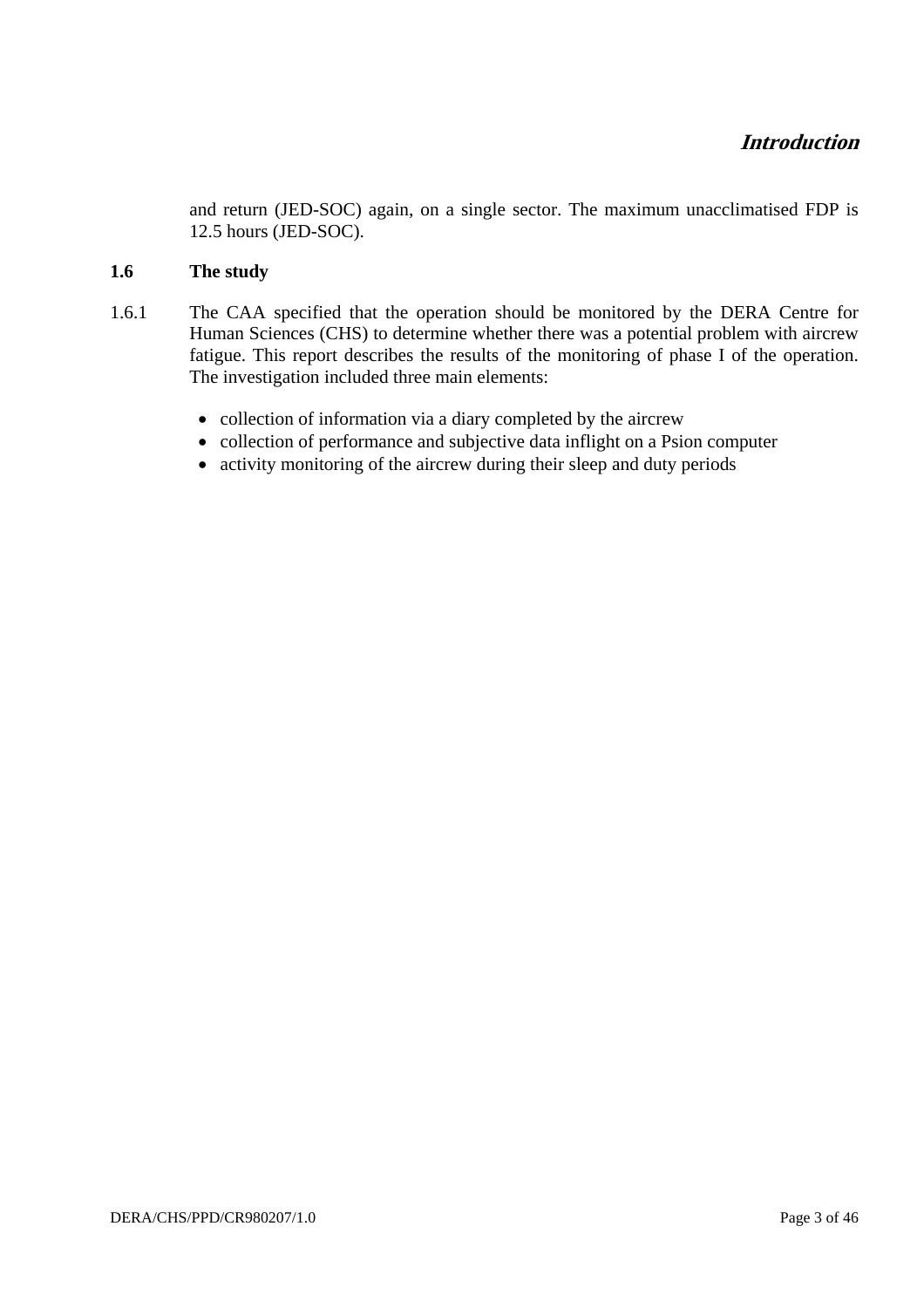### **2. Methods**

#### **2.1 Overview**

- 2.1.1 To determine the levels of aircrew fatigue during the operation, data were collected using three different sources: a diary of sleep and duty, a Psion computer and an activity monitor. Crews volunteered to participate in one or more of these three aspects of the trial, a detailed description of which is provided at 2.2 to 2.5.
- 2.1.2 Subjective assessments of sleep and alertness were collected using diaries which crews completed on a daily basis. Crews rated their alertness inflight and reported any periods of sleep in the diary. In addition, a Psion computer was used over a 10-minute period inflight to complete assessments of workload, sleepiness and a performance test. The tests and assessments were completed at approximately 3 hour intervals during the long flights to and from Jeddah. Finally, an activity monitor was worn during all sleep and duty periods. The activity monitor was used to determine periods of inactivity, including any involuntary naps during the flights. It was also used to confirm the timing of other sleep periods.

### **2.2 Flight Crew Diary**

- 2.2.1 The diary provided volunteers with details of the study and how to complete all the required elements of the diary. It was divided in to three sections: sleep page, duty page and duty schedule. Individuals were identified by a subject number and were asked to provide details about their position (Captain, First Officer) and age. On a daily basis, details of sleep and, if applicable, duty were requested (Appendix B). Example pages for the sleep and duty sections were included as guidance.
- 2.2.2 **Sleep page:** It was intended that individuals provided information about the timing and quality of their sleep. The sleep page was completed for every main sleep period, including days off. Information on naps during off-duty periods was also requested. Before sleep, subjects were asked to rate their alertness by selecting one of 7 boxes on a scale from 'extremely alert' to 'extremely tired'. These data were then converted to a score from 1 (extremely tired) to 7 (extremely alert). Similarly, on waking, ratings were also made of the quality of sleep (1 = extremely poor to  $7$  = extremely good) and how well rested individuals felt  $(1 = not at all nested to 7 = well rested)$ .
- 2.2.3 **Duty page:** Information was requested before, during and after all FDPs. Crews were asked to complete a 7-point fatigue assessment before and after a flight. For the short flights (SOC-BTH), assessments were also completed approximately half-way through the flight. During all other flights, a 7-point fatigue rating was completed at approximately 3-hour intervals inflight. The fatigue rating was a simplified version of the Samn-Perelli Checklist [2], which has been validated in air operations and has been used in previous studies of aircrew fatigue [3]. Aircrew were asked to choose a number from 1-7 which most closely related to their current fatigue level:
	- 1. fully alert, wide awake
	- 2. very lively, responsive, but not at peak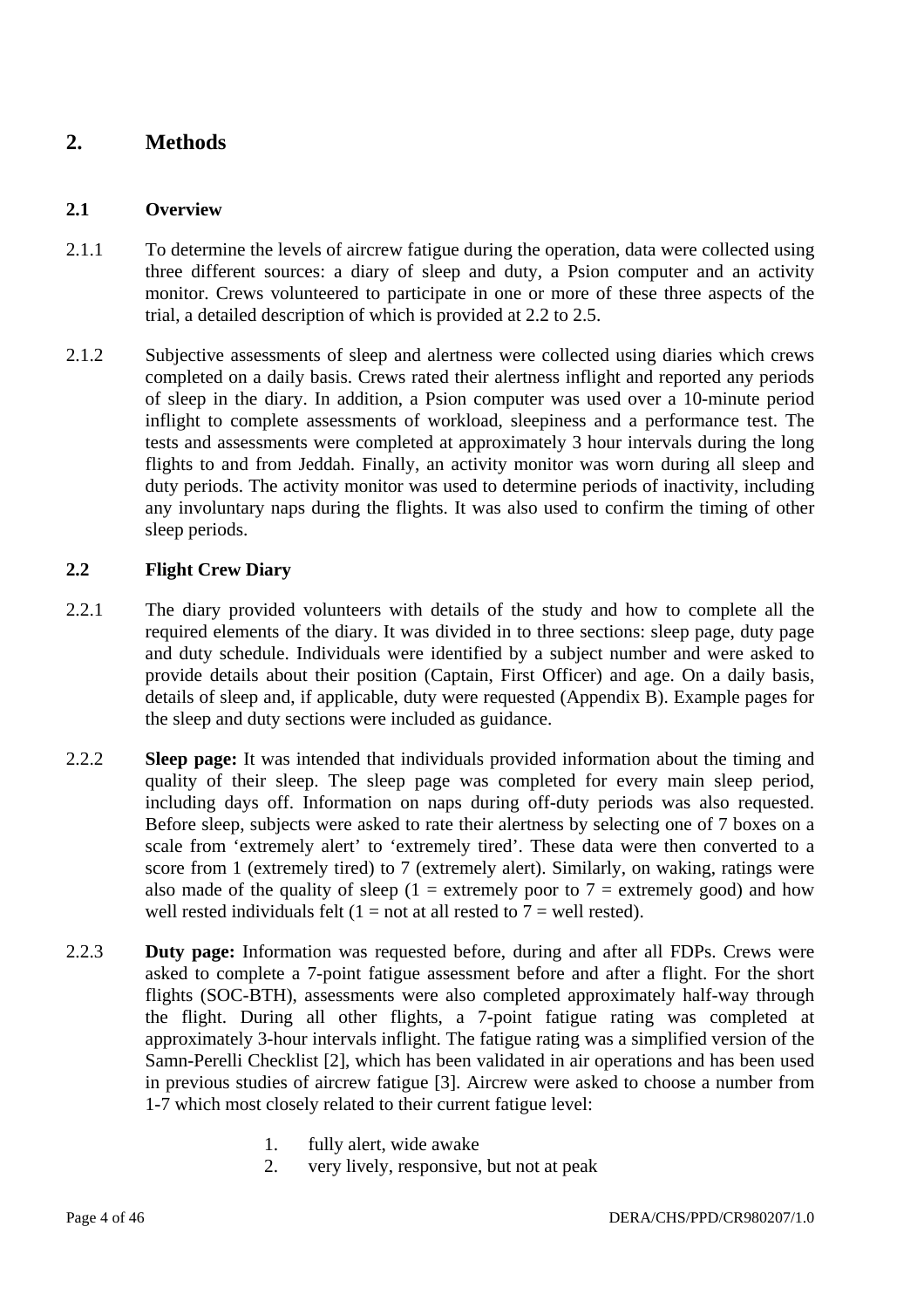- 3. okay, somewhat fresh
- 4. a little tired, less than fresh
- 5. moderately tired, let down
- 6. extremely tired, very difficult to concentrate
- 7. completely exhausted, unable to function effectively.
- 2.2.4 The subjective assessments used in the diary are also listed at Appendix C.
- 2.2.5 Information was requested about the duration of any inflight rest periods or naps during the FDP. Inflight rest periods applied only to 3-man crews and were defined as any occasion when individuals were not acting as one of the operating crew. Any additional duty periods (e.g. positioning, standby) were recorded in the final section of the diary (duty schedule).
- 2.2.6 A single diary contained enough pages for an 11-day period, so that individuals who participated in the study throughout the operation completed more than one diary.

#### **2.3 Psion tests**

- 2.3.1 Crews completed a 10-minute session on a hand-held Psion (Psion Series 3a and 3c). The session included subjective assessments of workload, sleepiness and a 9-minute sustained attention task. Training for the sustained attention task was provided and subjects were encouraged to train prior to the first flight. The test sessions were completed at approximately 3-hour intervals during the long flights to and from Jeddah. During these flights, crews were asked to carry out the computer task immediately after completing the fatigue rating in the diary. If crews were interrupted for more than a few seconds in the middle of the task they were asked to abort it. Details of the individual tasks are described in paragraphs 2.3.2 to 2.3.5. Information from the Psions was not collected on the short first leg between Solo City and Batam.
- 2.3.2 **Subjective ratings (also listed at Appendix C):** Individuals rated their workload since the start of the duty period or since the last assessment, whichever was appropriate. The scale was as follows:
	- 1. very high,
	- 2. high,
	- 3. moderate,
	- 4. low,
	- 5. very low.
- 2.3.3 Similarly, they were asked to select a statement that corresponded to their level of sleepiness since the start of the duty period or since the last assessment:
	- 1. wide awake throughout,
	- 2. occasionally felt a little sleepy,
	- 3. sometimes felt rather sleepy,
	- 4. sometimes struggling to stay awake,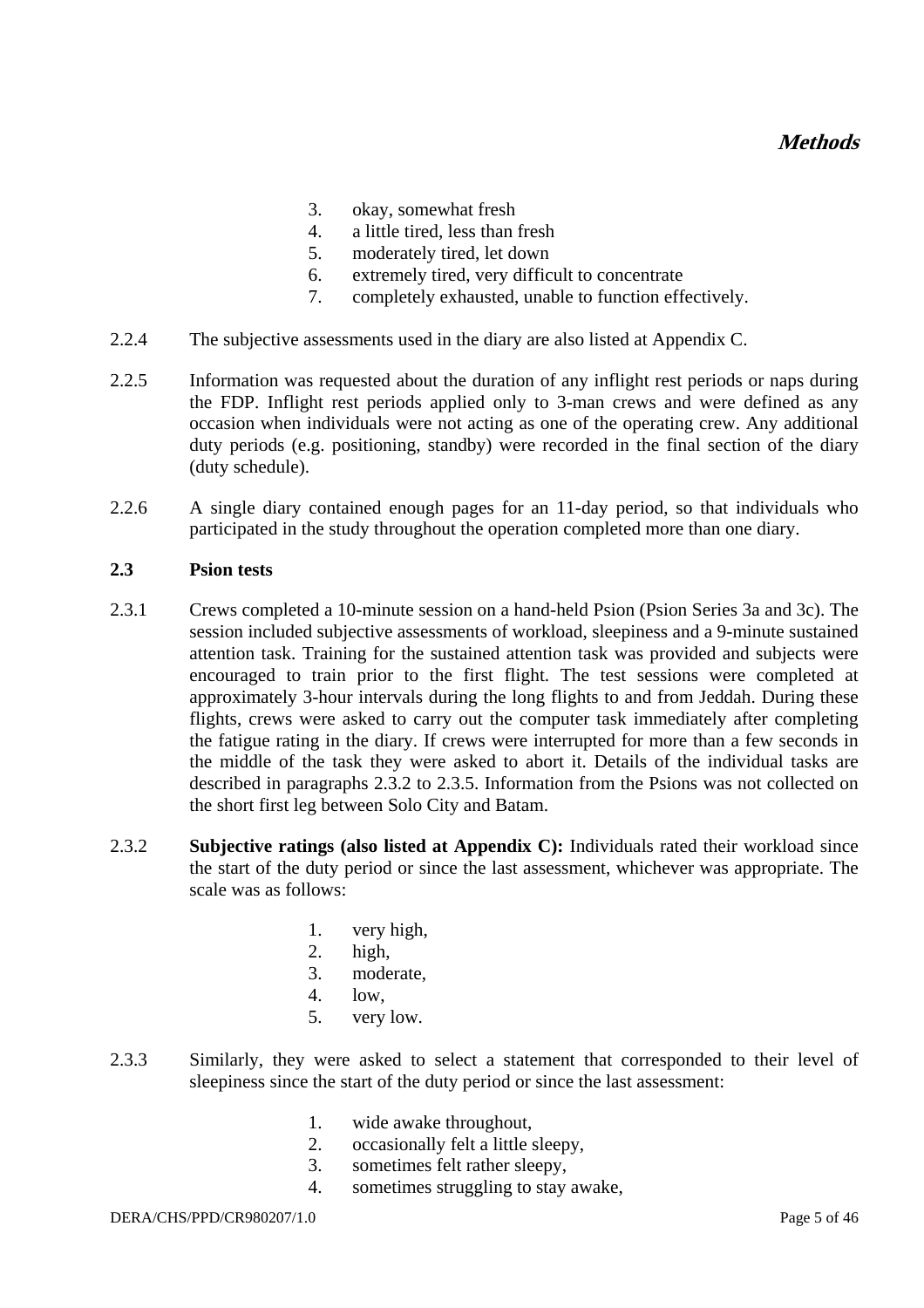### **Methods**

- 5. often struggling to stay awake.
- 2.3.4 **Sustained attention task:** This task has previously been used in numerous laboratory experiments at DERA CHS and has been shown to be sensitive to the effects of fatigue [4]. It was adapted from a task designed by Rosvold [5] to measure sustained attention. For this particular study it has been modified further so that it runs for 9 minutes instead of the original 10 minutes. This was to ensure that the total time of Psion test and assessments did not exceed 10 minutes.
- 2.3.5 A random sequence of letters was presented one at a time on the Psion screen at a rate of one per second. Two letters (the critical stimulus) were displayed continuously at the top left hand corner of the screen. Subjects were required to press the space bar whenever the letters of the critical stimulus were presented consecutively during the random sequence. Response times and the nature of the responses (correct or incorrect) were recorded during the 9-minute task.

#### **2.4 Actiwatches**

- 2.4.1 The devices were Cambridge Neurotechnology AW4-32K actiwatches which are lightweight, wrist-worn monitors. An accelerometer within the watch records the occurrence and degree of motion and integrates this information to produce activity counts. The accelerometer is sensitive to movements of 0.01*g* in any direction. Data were integrated and recorded at 2-minute intervals.
- 2.4.2 A marker button is recessed in the case of the watch and, when it is depressed, the activity record is marked with the time and date. Subjects were asked to press the button every time they put on or took off the watch. This allowed periods when the watch was being worn to be identified. Data from the watches were used to confirm periods of sleep and to determine episodes of inactivity during duty.

### **2.5 Organisation of the study**

- 2.5.1 The airline supervised the data collection during the study. This was achieved by the appointment of a study co-ordinator from the management of Britannia Airways who liaised between DERA CHS and the Britannia base in Indonesia. The co-ordinator was briefed about the study requirements and the operation of the equipment. Although DERA CHS supplied all the equipment and the diaries, it was the responsibility of the co-ordinator to recruit and brief subjects, to organise the distribution and collection of the equipment and diaries, and to download data between the two phases.
- 2.5.2 At the start of phase I, a number of aircrew positioned out to Solo and were briefed as a group about the study. They were asked to volunteer to participate in the study and to complete one or more of the three aspects of the trial. Throughout the operation other individuals joined and left the study at different times. Therefore, it was necessary for some briefings to take place on an ad hoc basis.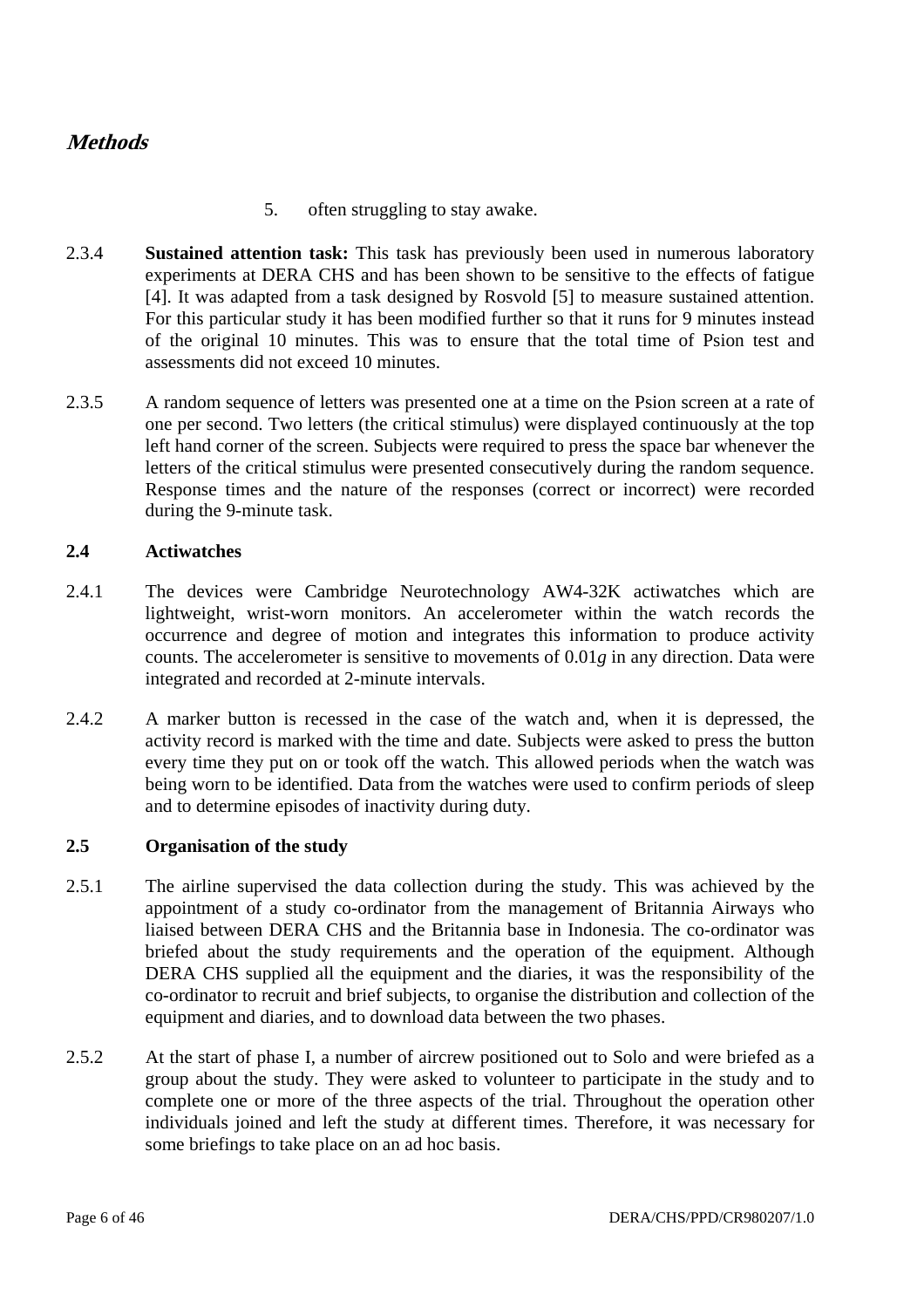- 2.5.3 **Diaries**: Crews were randomly assigned subject identification numbers by the coordinator, and were issued with the diaries. Since they contained only sufficient pages to cover one return trip and the associated sleep periods, additional diaries were issued to individuals throughout the operation. A central collection/return point was established for the distribution of the diaries.
- 2.5.4 **Psions**: A total of 12 Psion computers were sent to Indonesia. Three Psions were installed on each of the three aircraft, with the final three being provided as backup, in the event of one of the others failing. Individuals were asked, when possible, to complete the tests on the same Psion during any one flight, so that data from any individual for a particular flight could be contained on one computer.
- 2.5.5 During the study it was necessary to replace two of the Psions. One computer became unusable due to problems with the screen; it was not possible to run the test session on the other.
- 2.5.6 **Activity monitors**: The number of individuals able to wear an activity monitor was limited by the number of available watches (24). They were issued on a 'first come' basis and were often worn by more than one subject during phase I. The limited number of watches meant that it was necessary to transfer them between individuals as subjects left and joined the study.
- 2.5.7 Due to the heat and humidity in Indonesia, it was considered that individuals would not have been prepared to wear the watches for the entire duration of the study. In addition, the watches were not waterproof and could not be worn whilst swimming, showering etc. The instructions given to subjects, therefore, were that they were to wear a watch during sleep and flying duty periods. However, if individuals were willing to wear the watch at other times, they were encouraged to do so.
- 2.5.8 The link between the three aspects of the study was achieved through the use of subject numbers and information recorded in the diary. As stated earlier (2.5.3) subjects were issued with an identification number which was recorded in the front of each diary. The same number was entered on the Psion computer at the start of each test session along with the flight number. It was therefore possible to link information from the two sources.
- 2.5.9 Similarly, subjects who wore a watch during the study were asked to record the final two digits of the watch serial number in the diary. All actiwatch data files were then identified by the watch serial number and hence could be associated with a subject and individual flights.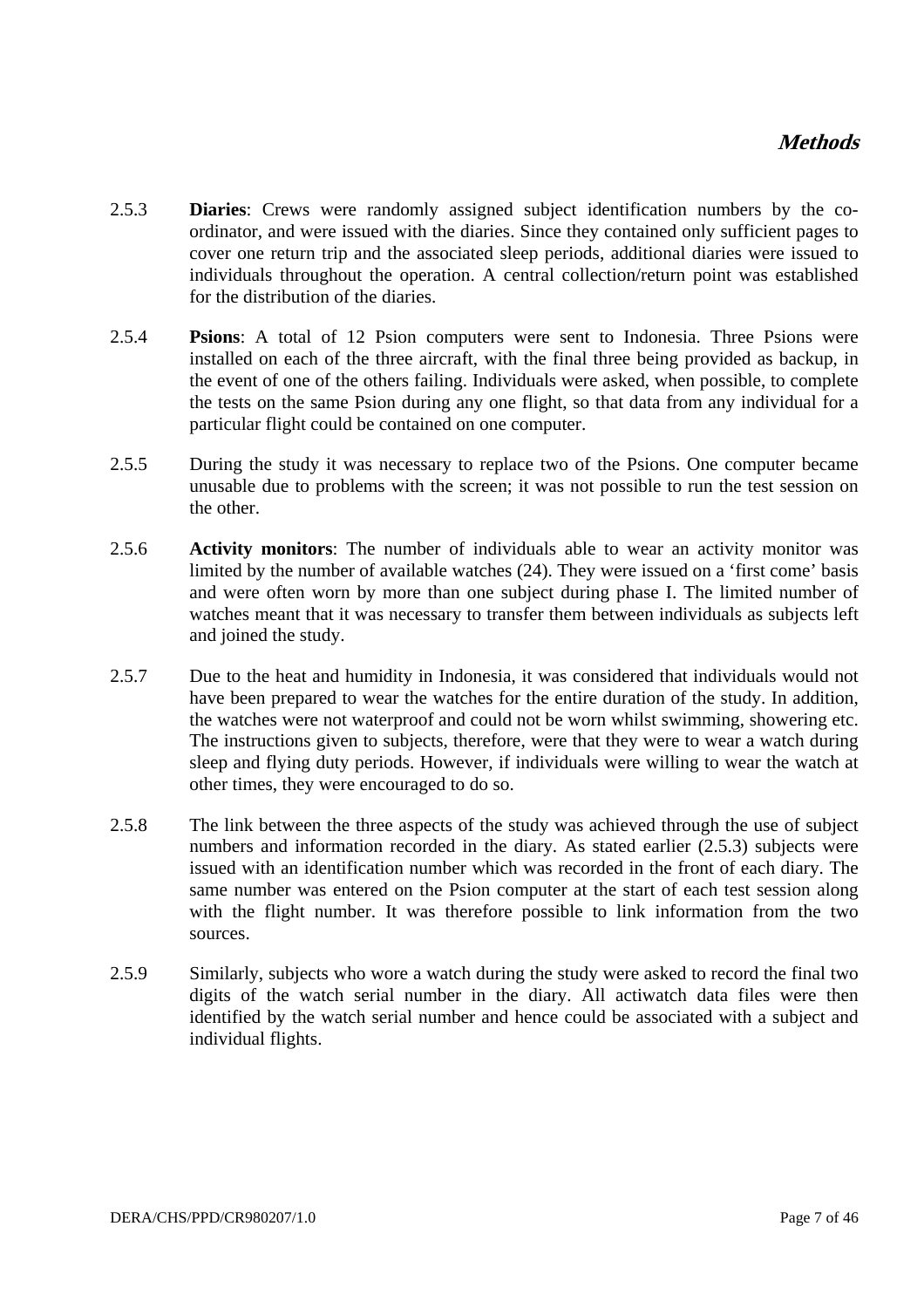### **3. Statistical Methodology**

#### **3.1 Subjective fatigue**

- 3.1.1 Levels of fatigue on the 7-point scale were analysed by unbalanced repeated measures analysis of variance (ANOVA) models, with crew member as the single random factor. The fixed effects that were considered for inclusion in the models were time of day, time within the duty period, the duration in days of the operation, the age of the crew members and the crew size. More details of these factors are given in the following paragraphs of this section. In addition, all 2- and 3-way interactions between these factors were considered. In this, and in all other analyses, post-hoc comparisons between individual means were based on the Newman-Keuls shrinking range test. Significance levels in the tables and figures refer to comparisons with the highest or lowest value and are indicated by  $*(p < .05), ** (p < .01)$  and  $*** (p < .001)$ .
- 3.1.2 The analyses were generally carried out separately for the 3 legs of the operation. However, where appropriate, the two principal legs, namely the outward leg between Batam and Jeddah and the return from Jeddah to Solo, were included in the same analysis by considering leg as an additional factor. Where interactions between leg and other factors were not significant, results are presented meaned over legs.
- 3.1.3 Time of day was related to the time of the start of the duty period, and was assigned to one of 12 two-hour blocks, corresponding to the 12 different scheduled start times. Trends in fatigue with time of day were investigated by defining contrasts as sinusoidal functions with periods of 24 hours and 12 hours. The acrophase of the time of day effect (i.e. the time corresponding to the peak value) was calculated from the 24-hour component alone.
- 3.1.4 For the two main legs, time within duty period took one of 6 values corresponding to the pre-duty assessment, the 1st, 2nd, 3rd and 4th assessments during the flight and the postflight assessment. Linear and quadratic contrasts between these 6 levels were also considered. For the short leg between Solo and Batam, there were only 3 assessments, including one during the flight.
- 3.1.5 The duration of the operation was considered either by including week (n=4) as an additional factor, or by including day as a covariate. For the purpose of the analysis, the 4 weeks of the operation were defined as starting on the 5th, 12th, 19th and 26th March.
- 3.1.6 The remaining two factors were crew size (either 2 or 3) and age. Age was included either as a covariate, or as a factor at two levels, corresponding to ages less than, or greater than, 50 years.

#### **3.2 Information from the Psions**

3.2.1 Subjective levels of workload and sleepiness, together with the scores from the computer task, were analysed similarly to subjective fatigue. The main difference was that the factor 'time into duty period' was replaced by 'time into flight'. Each output value was assigned to one of 5 levels of this factor, according to the elapsed time from the start of the flight. The levels corresponded to 2-hour periods starting at blocks off.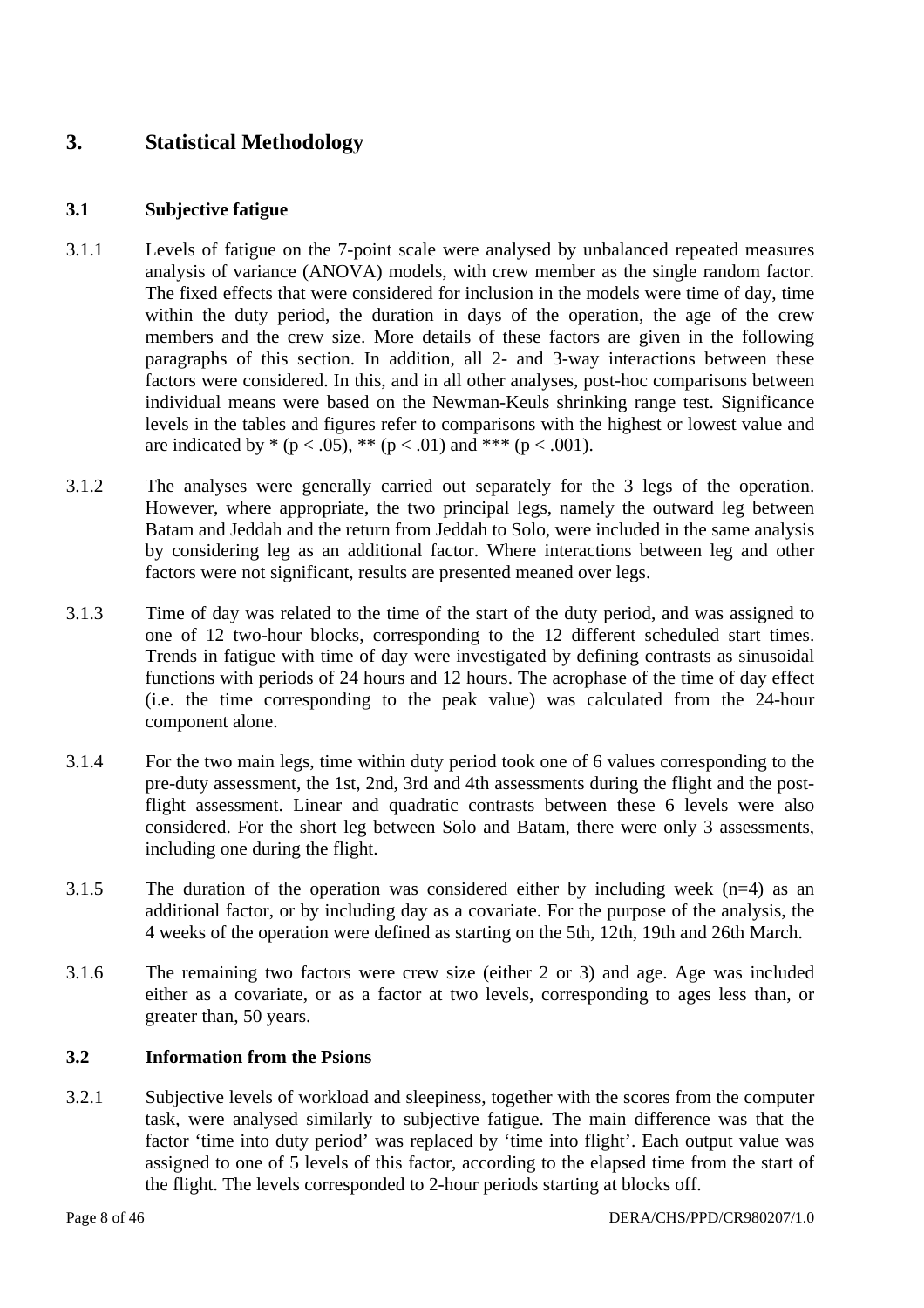### **Statistical Methodology**

- 3.2.2 The factor 'time of day' was defined as for subjective fatigue, with the important difference that it referred to the start of the flight rather than to the start of the duty period.
- 3.2.3 The single measure of performance reported here is the mean time to a correct response during the 9 minutes of the task. In order to ensure that the assumptions of ANOVA were not violated, times were transformed prior to analysis by the function  $ln(x - 0.14)$ , where x was the mean response time in seconds.
- 3.2.4 Information was not collected from the Psions on the short leg between Solo and Batam. The analysis was therefore limited to the two main legs (BTH-JED and JED-SOC).

#### **3.3 Sleep**

- 3.3.1 ANOVA models were also used to analyse the subjective ratings of the last main sleep period before the start of duty on the two principal legs of the operation. Factors included in the analysis were the time of the start of duty, the duration in days of the operation, the age of the crew members and the crew size. Duty start times were assigned to 12 twohour divisions, centred on midnight, 02:00, 04:00, etc. local time.
- 3.3.2 The variables included in this analysis were sleep duration, sleep quality, subjective alertness on retiring, how well rested on awaking, the time between going to bed and falling asleep, and the time between waking up and getting up (lie in time). To ensure homogeneity of variance, a square root transform was applied to the lie in time prior to analysis. An analysis was also carried out on the number and duration of naps, and the time from the end of the last sleep or nap until the start of the duty period.
- 3.3.3 Recovery sleep was analysed by an ANOVA model that included recovery night (1st, 2nd, 3rd or 4th) as a factor. As a result of this analysis, it was decided to use sleep on the 3rd recovery night as a 'control sleep', for comparison with sleep periods at other times during the schedule.
- 3.3.4 A separate analysis was carried out on sleep during 30-hour layovers. Those layover periods in Jeddah that lasted between 29 and 31 hours were identified, and the total sleep time, including naps, recorded in the diaries for this period was calculated. Regression models were then used to relate total sleep time to the time of the start of the following duty period. In addition, total sleep time was included as an additional independent variable in the analysis of subjective fatigue (see 3.1.1 above), to determine whether the amount of sleep on layover had a significant influence on subsequent levels of fatigue.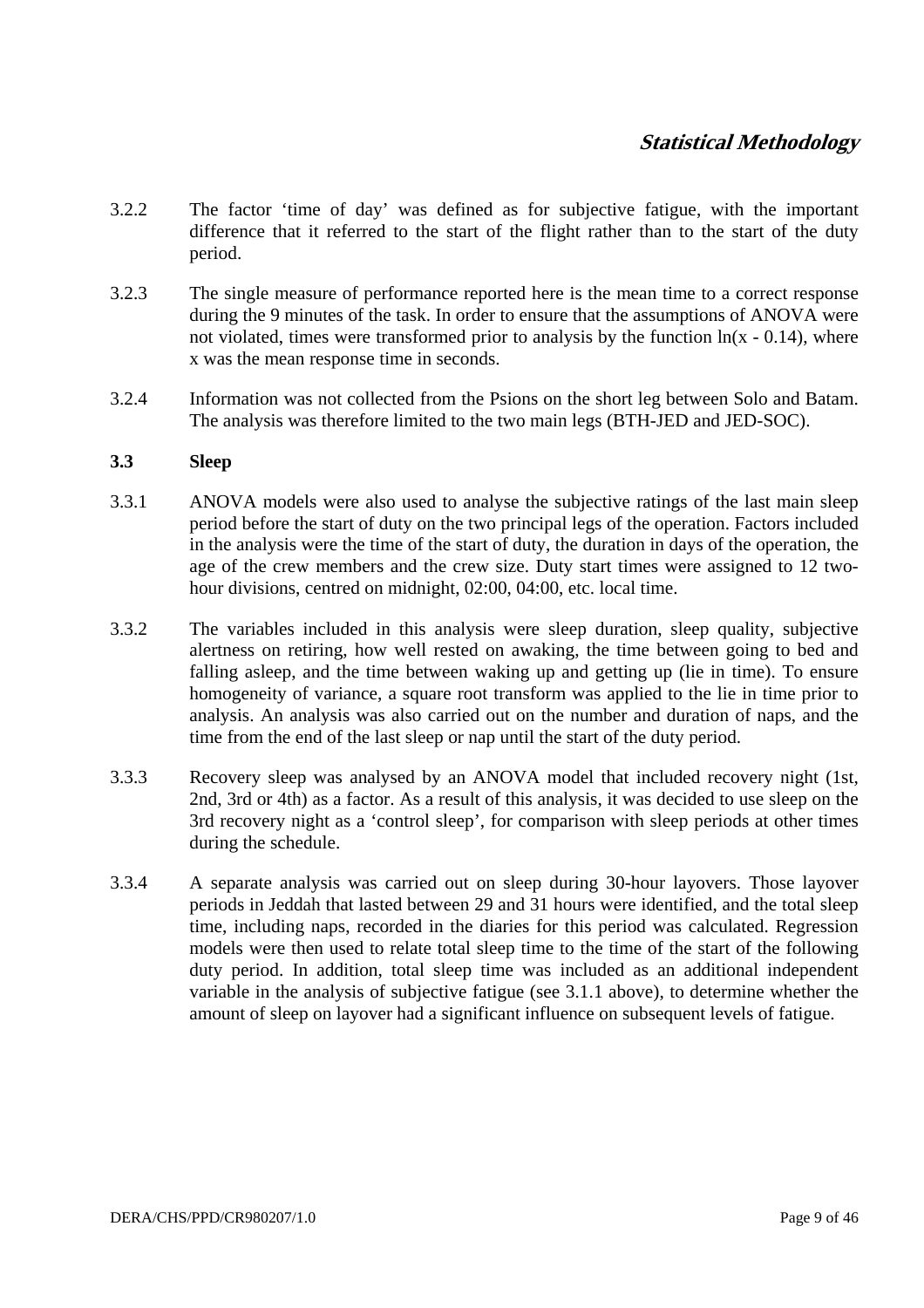### **Statistical Methodology**

#### **3.4 Activity**

- 3.4.1 Each flight was divided into periods of one hour, starting at 'blocks off', and the total number of 2-minute periods with zero activity was calculated. The average number of such 2-minute periods per flight was then analysed by a fixed-effects ANOVA which included leg (outward or return), time of day (12 2-hour blocks) and hour (1 to 10) as the factors. In order to ensure that the assumptions of ANOVA were not violated, the analysis was carried out on 4th root of the number of periods per flight.
- 3.4.2 Counts were also made of the number of 10-minute periods of zero activity. However, these were relatively few in number and were not subjected to statistical analysis.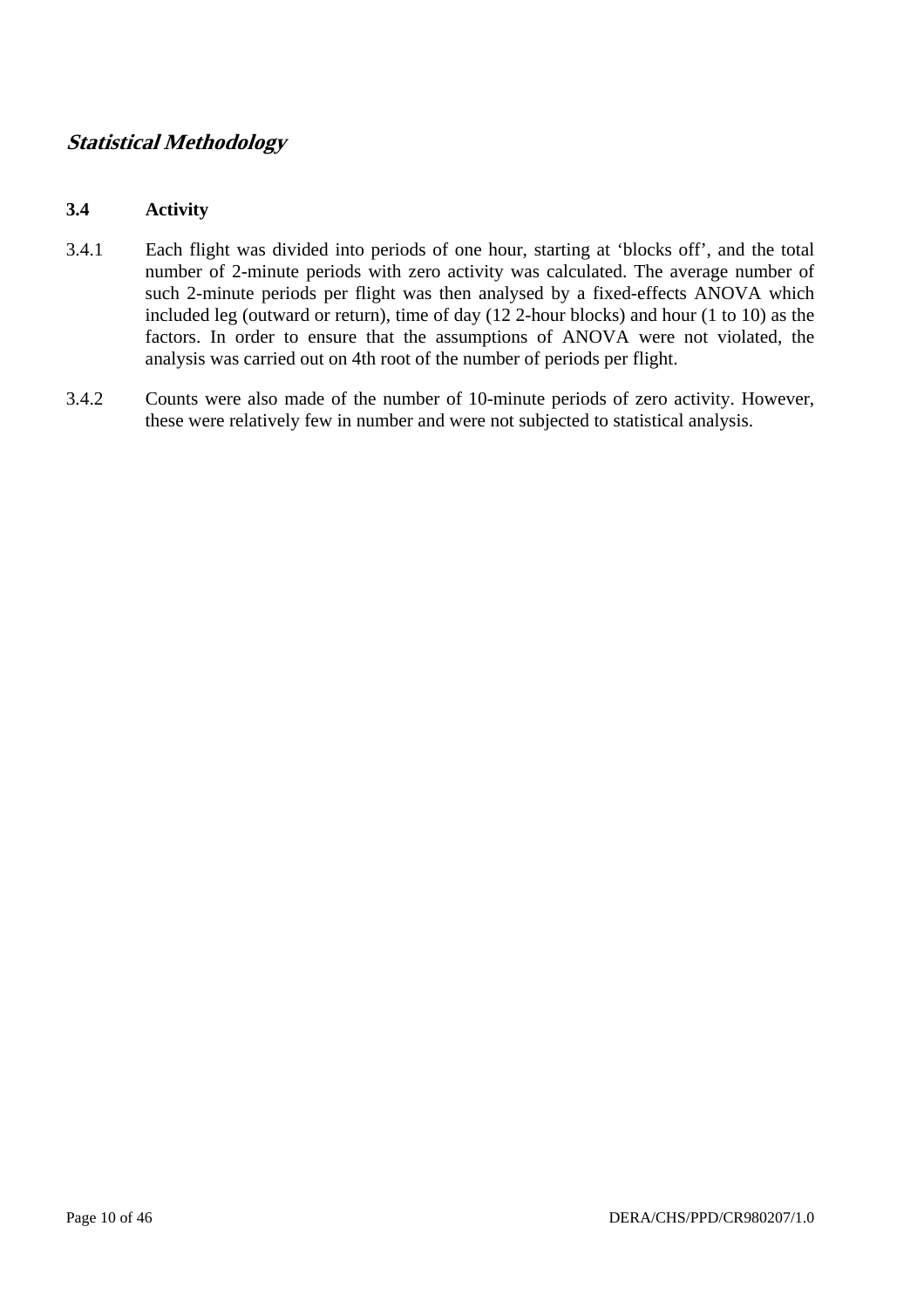### **4. Results**

#### **4.1 The sample**

- 4.1.1 Of the 53 crew members (26 captains and 27 first officers) who took part in phase I of the Haj operation, 43 completed at least one diary and one Psion test, and 26 also wore an actiwatch for at least some of the some the time they were on duty. The ages of the 42 who participated and gave their age ranged from 30 to 58 years, with a mean of 47.6. Twenty-two were over 50, and seven under 40.
- 4.1.2 There were 94 completed sleep/duty diaries returned from phase I of the operation, representing an average of over 2 per individual. They included information from a total of 807 main sleep periods and 318 duty periods, including 99 short flights from Solo to Batam, 101 flights from Batam to Jeddah and 103 return flights from Jeddah.
- 4.1.3 A total of 665 Psion tests were completed, 344 on 103 separate outward flights and 321 on 95 return flights.
- 4.1.4 Activity data were obtained from 26 subjects during 82 flights, on 42 outward and 40 return flights.



### **4.2 Sleep before duty**



*Error bars correspond to*  $\pm$  *1 s.e.m.* 

4.2.1 There were changes in the reported duration and quality of the main sleep prior to duty periods starting at different times of day. These changes are illustrated in Figures 4-1 and 4-2, which show the means and standard errors over the two legs, corresponding to the layover in Batam prior to the main outward flight and the layover in Jeddah prior to the return flight. There were no significant differences in these variables between the two legs. The duration of sleep was significantly reduced prior to start times between 01:00 and  $07:00$  ( $p < .01$  compared with peak duration prior to midday start times), and the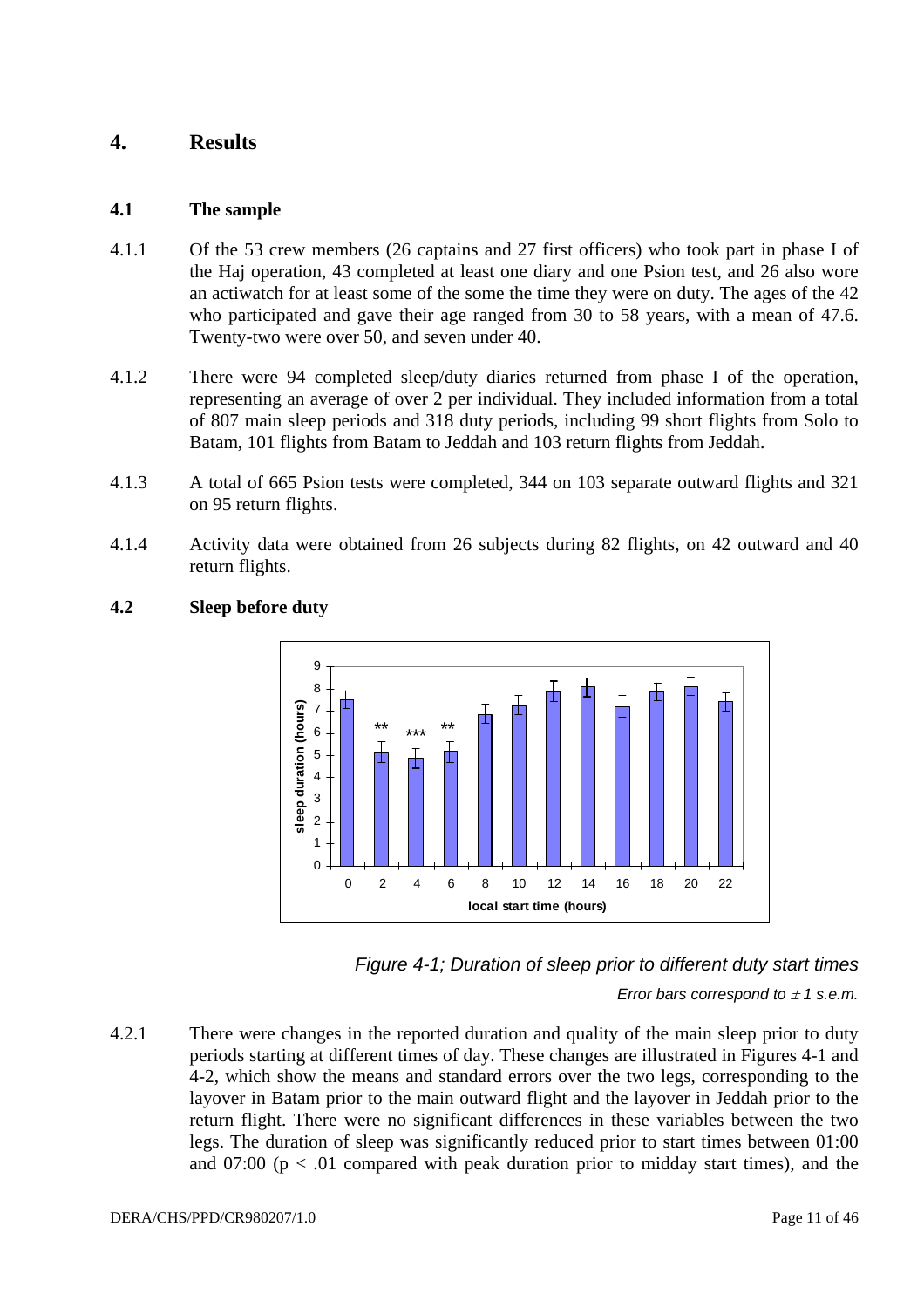7 6 5 sleep quality **sleep quality** \* \* 4 3 2 1  $\Omega$ 0 2 4 6 8 10 12 14 16 18 20 22 **local start time (hours)**

quality of sleep was reduced between  $01:00$  and  $05:00$  starts ( $p < .05$ ). At other times, there were no differences from sleep on a 'control' night (for definition, see 3.3.3).





*Figure 4-3; Extent to which crews were well rested on waking prior to different duty start times* 

*Error bars correspond to*  $\pm$  *1 s.e.m.*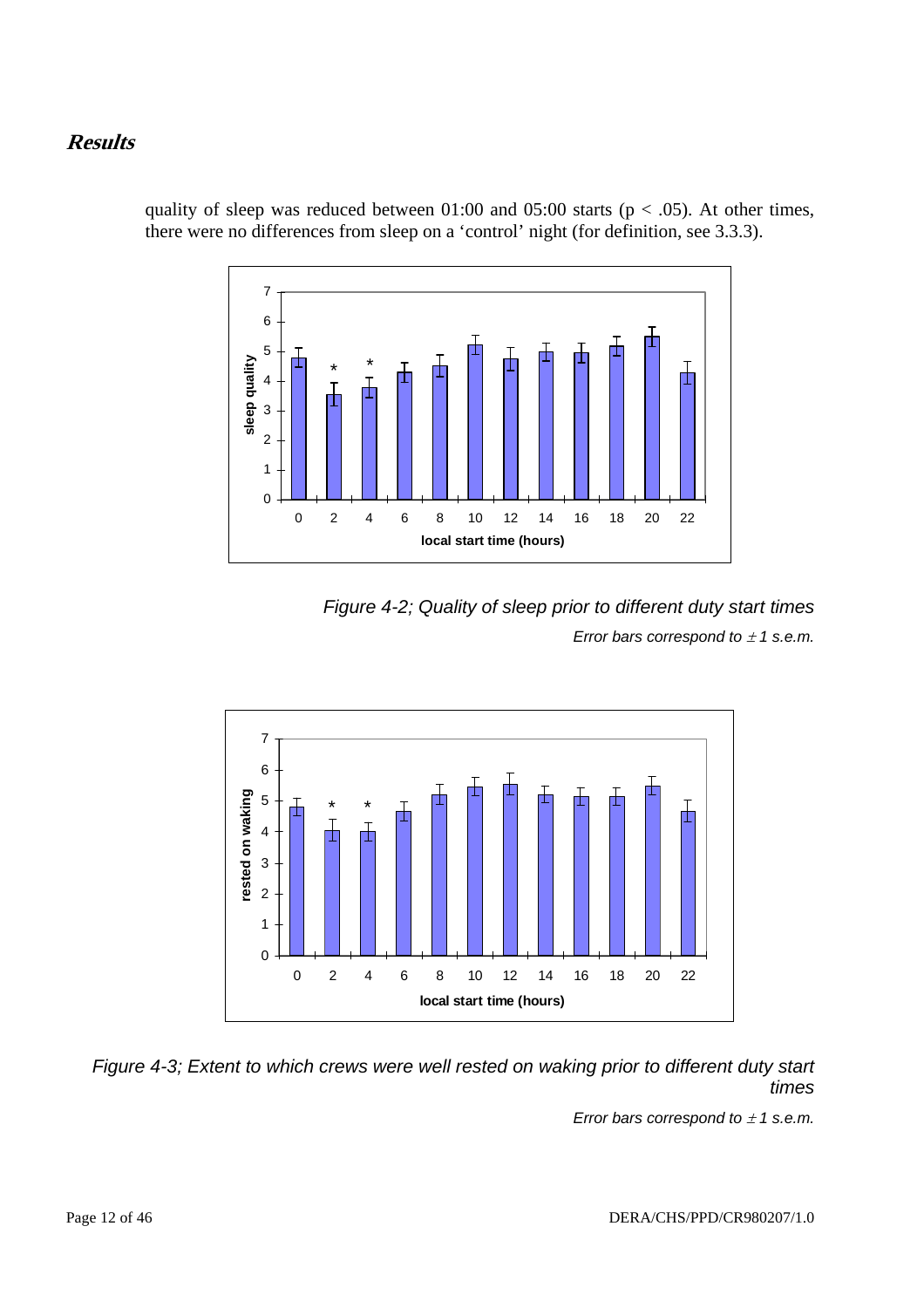- 4.2.2 Subjective levels of alertness on going to bed were lower prior to the return leg compared with those prior to the outward leg ( $p < .05$ ). However, the extent to which the crews felt well-rested on waking did not differ between the legs. They generally felt less rested when waking up prior to duties starting between 01:00 and 05:00 (see Figure 4-3), than prior to start times close to midday (p<.05).
- 4.2.3 On average, the crews spent less time in bed prior to falling asleep in Jeddah (35 minutes) than in Batam (50 minutes) ( $p < .05$ ). There was also a residual correlation with subjective alertness: shorter sleep onset times were associated with higher levels of tiredness on going to bed ( $p < .05$ ).
- 4.2.4 Mean lie-in times were similar in the two locations, but the variation with time of day was quite different ( $p < .05$ ). In Batam, the lie-in time averaged just over an hour and did not vary with start time, while in Jeddah there were large differences ( $p < .001$ ): the mean time spent in bed after waking was 97 minutes before start times between 13:00 and 01:00, compared with only 17 minutes prior to duties starting between 03:00 and 09:00. Individuals felt less well-rested after long lie-in times ( $p < .001$ ).
- 4.2.5 The frequency of napping was also dependent on the timing of duty. Naps were taken on only 7% of occasions prior to duty periods starting between 05:00 and 15:00, but on 81% of occasion prior to start times between 17:00 and 03:00. The frequency of napping was independent of location, but the duration of the sleeps classified as naps was longer in Jeddah then in Batam. Prior to start times between 17:00 and 03:00, the mean duration of a nap was 2.0 hours in Batam and 3.1 hours in Jeddah ( $p < .001$ ), with the largest increase when the start time was after 23:00.

| Duty start time | Outward leg    | Return leg     | Total |
|-----------------|----------------|----------------|-------|
| 00:00           | 3              |                |       |
| 02:00           |                | $\overline{2}$ | 6     |
| 04:00           | $\overline{2}$ |                | 3     |
| 06:00           |                | $\overline{2}$ | 3     |
| 08:00           |                |                |       |
| 10:00           | Ω              | $\overline{2}$ | 2     |
| 12:00           |                |                |       |
| 14:00           |                |                |       |
| 16:00           |                |                |       |
| 18:00           |                |                | 5     |
| 20:00           | 3              | 9              | 12    |
| 22:00           |                |                |       |

*Table 4-1; Number of inflight naps during flights starting at different times of day* 

4.2.6 A total of 51 inflight naps were reported by the aircrew, of mean duration 47 minutes. There were more on the return leg than on the outward leg (33 out of 102 flights, compared with 18 out of 105,  $\chi_1^2 = 6.5$ , p < .05). The number of naps during flights at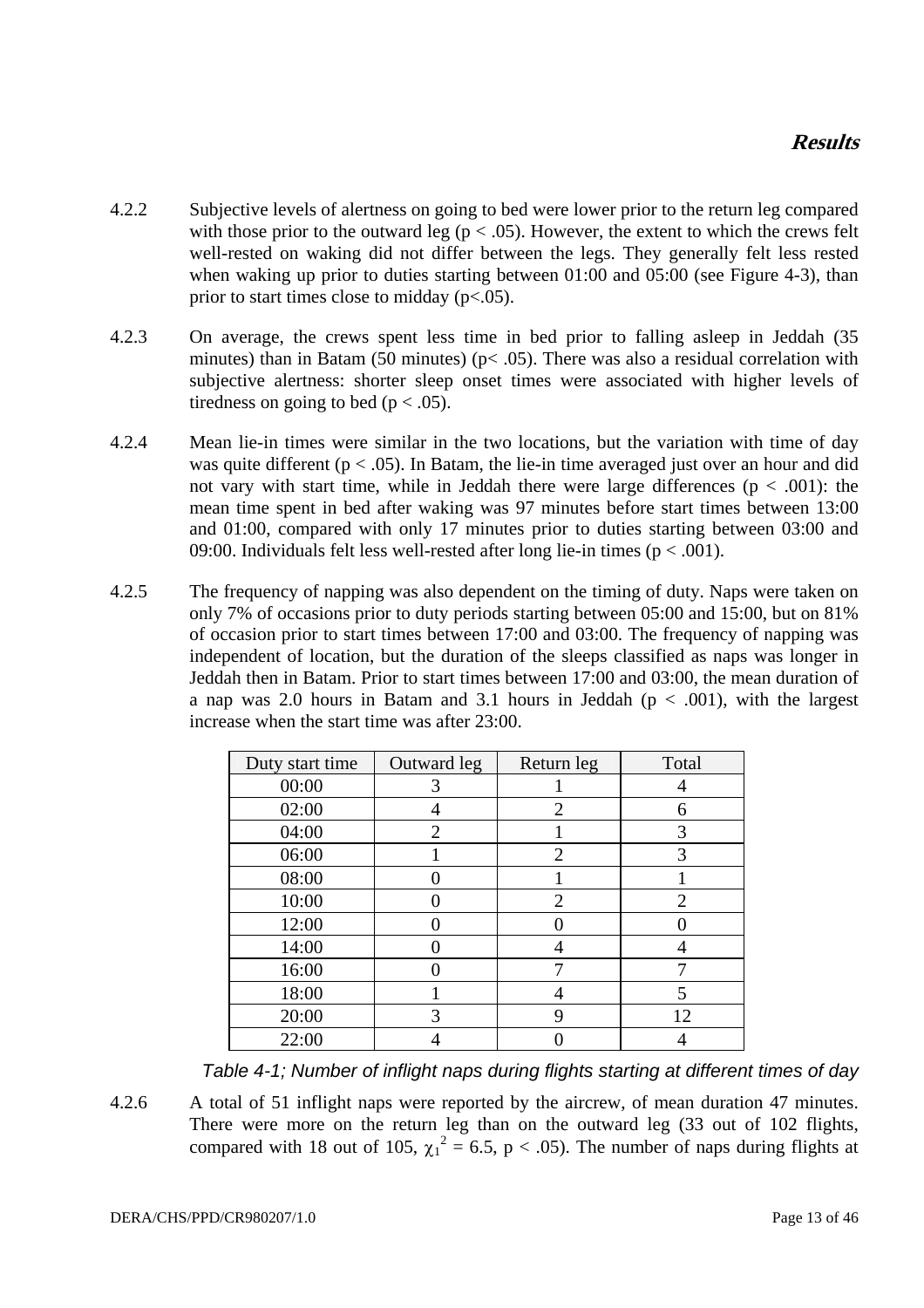different times of day is shown in Table 4-1. A large majority (92%) of the naps were initiated between 2 and 5 hours after the start of the duty period.

#### **4.3 Sleep on 30-hour layovers**

4.3.1 The average amount of sleep, including naps, that the crews reported achieving during a 30-hour layover in Jeddah was 11.4 hours. Total sleep time followed a diurnal rhythm related to the timing of the layover ( $p < .05$ ), with a difference of approximately 3 hours sleep between the most favourable and the least favourable times. The total amount of sleep on layover is shown in Figure 4-4, plotted against the start time of the following duty period. The trend line in the figure corresponds to the best fitting sinusoid. The peak of the rhythm occurred when the layover period started around midnight and the start of duty on the return leg was close to 08:00.



*Figure 4-4; Total sleep time during 30-hour layovers at different times of day The trend line corresponds to the best sinusoidal fit (see text)* 

- 4.3.2 There were 3 occasions when the total sleep time on layover did not exceed 6 hours. In all 3 cases, the aircrew reported lying in bed for long periods during the night without sleeping. One individual lay in bed for 4 hours before eventually getting to sleep, while another woke up in the night and lay in bed for almost a further 5 hours without getting to sleep. In both cases, the actiwatch data confirmed the poor quality of the sleep.
- 4.3.3 The total amount of sleep on layover had a strong effect of levels of fatigue during the following duty period ( $p < .01$ ). The size of the effect depended on duty start time, the largest effect occurring for reporting times soon after midnight, when 5 hours extra sleep was worth an extra point on the 7-point fatigue scale.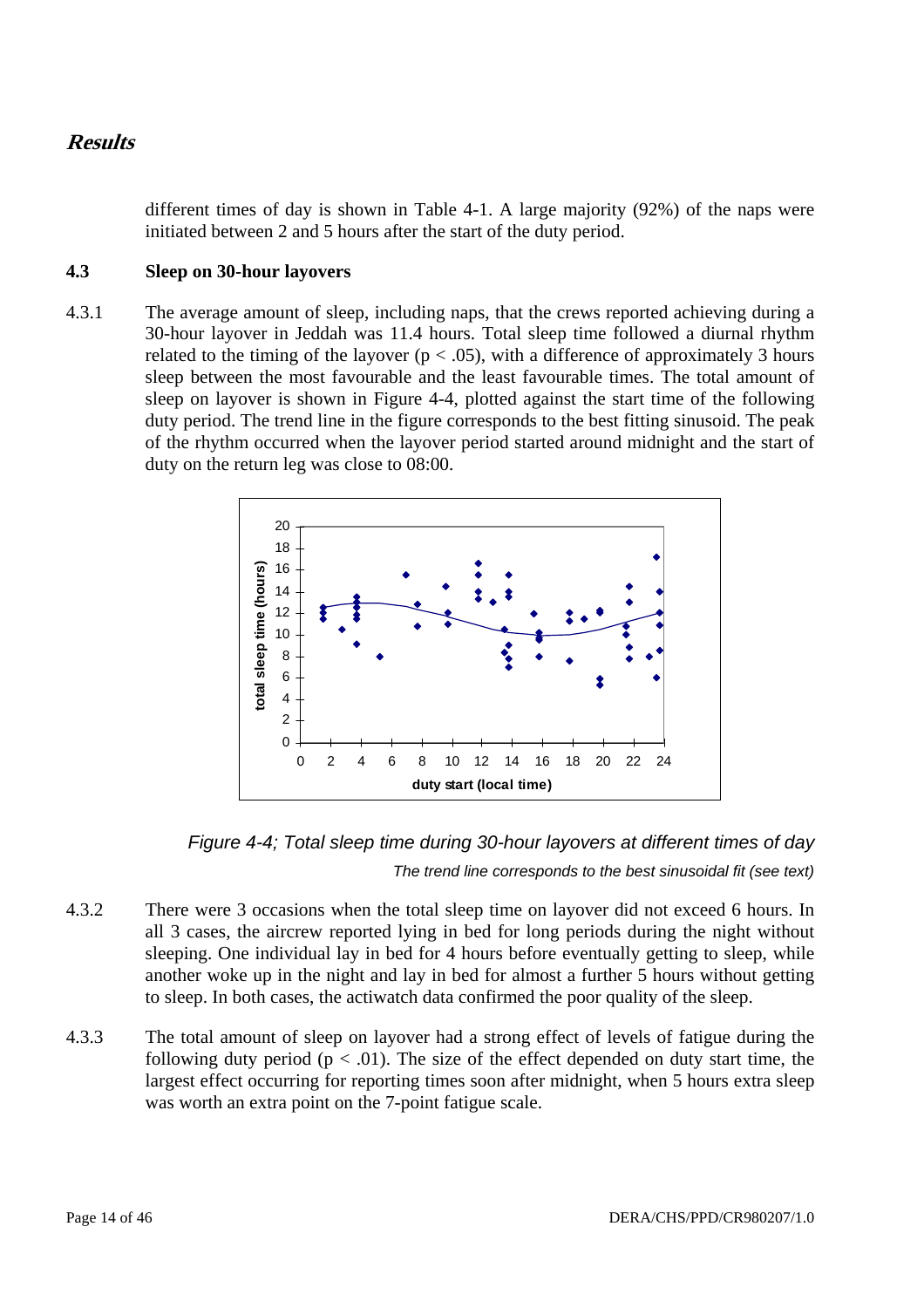#### **4.4 Recovery sleep**

4.4.1 The mean values for the first, second, third and fourth main sleep periods after the return to Solo are given in Table 4-2. There was no difference in the subjective quality of sleep on the 4 nights, neither were there differences in sleep length, except for the first recovery sleep. In this case, shorter sleep periods were associated entirely with flights returning to Solo in the mid to late morning, so that the first recovery sleep was displaced to a later time than usual.

|                        | 1st night | 2nd night           | 3rd night | 4th night |
|------------------------|-----------|---------------------|-----------|-----------|
| alertness before sleep | l.93      | $\mathbf{E}2.86***$ | $3.03***$ | $3.31***$ |
| sleep length (hours)   | 6.40      | $7.21*$             | $7.34*$   | 7.04      |
| quality                | 5.17      | 4.88                | 5.05      | 4.78      |
| rested after sleep     | 4.32      | $4.93*$             | $5.18**$  | $5.17**$  |

Significance levels: \*\*\*p<.001; \*\*p<.01; \*p<.05; comparisons with 1st night  $\blacksquare$  p<.05 comparison with 4th night

#### *Table 4-2; Sleep on recovery nights*

4.4.2 Levels of alertness before the first recovery sleep were lower than on all subsequent nights ( $p < .001$ ), and individuals were not as well rested afterwards as after the second, third and fourth nights ( $p < .05$ ,  $p < .01$  and  $p < .01$  respectively). Alertness before the second night was still reduced ( $p < .05$ ), but on waking, individuals were as well rested as after subsequent nights.

#### **4.5 Subjective fatigue**



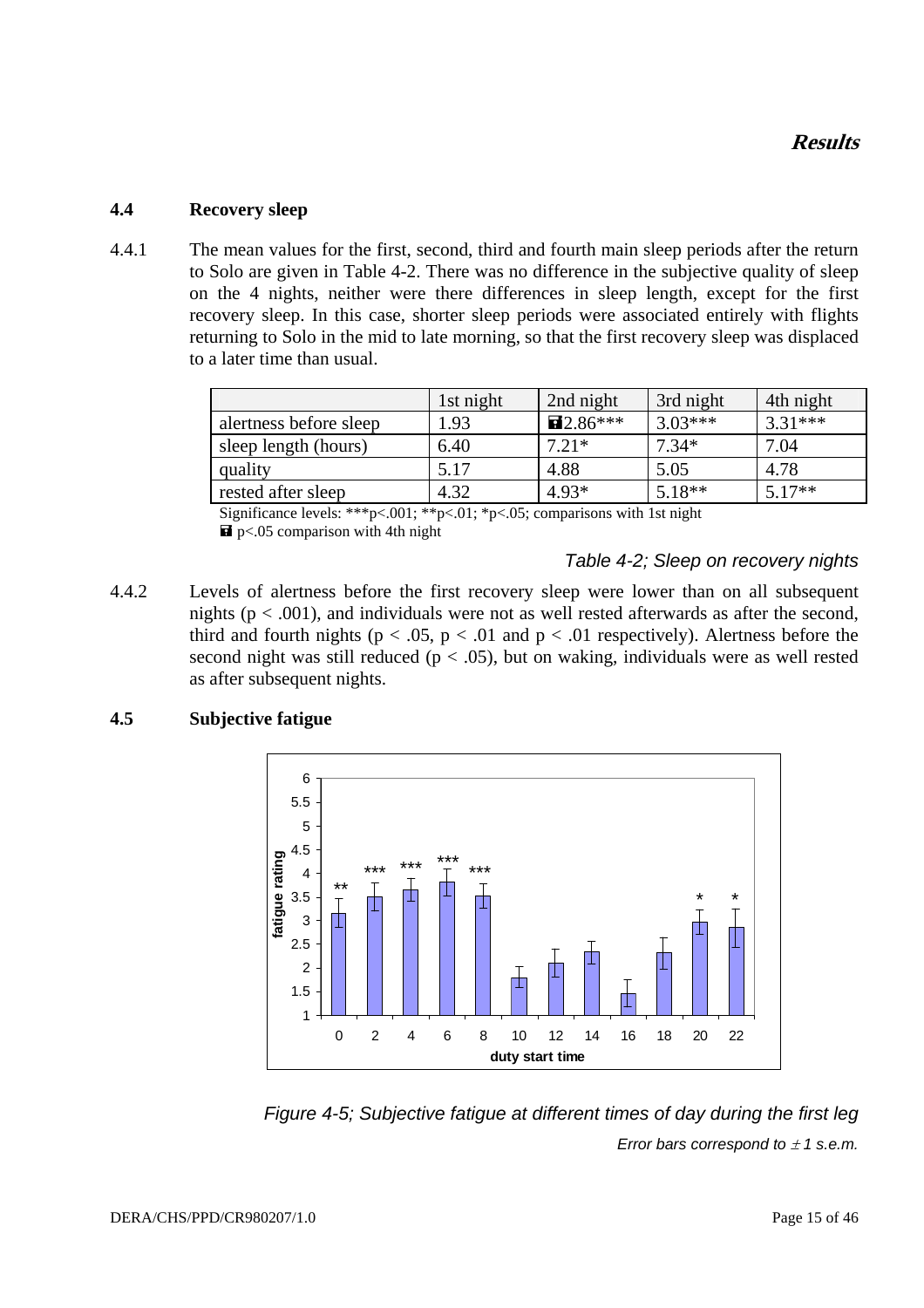4.5.1 On the short leg from Solo to Batam, levels of fatigue varied with two main factors, namely the time of the assessment during the duty period (pre-flight, during the flight or post-flight) and the time of day at which the duty period commenced. The effects of these two factors are illustrated in Figures 4-5 and 4-6, where significance levels refer to differences from the time at which the lowest level of fatigue was recorded. The time of day effect could be approximated by a sinusoid with an amplitude (half-range) of 0.86 and an acrophase (highest fatigue) at 02:37 local time.





- 4.5.2 Another way of illustrating the variation in fatigue during this leg of the operation is provided by the 'radar' plot in Figure 4-7. Points at the same clock time correspond to subjective levels of fatigue during duty periods starting at the same time of day. The 3 lines encircling the mid-point correspond to the pre-flight, inflight and post-flight levels. The centre of the plot corresponds to a fatigue level of 1, the perimeter to a level of 6. The time of day effect is represented by the eccentricity of the plot, while the duty period effect is shown by the increase in the area enclosed by the individual lines.
- 4.5.3 The radar plot showing levels of fatigue during the leg from Batam to Jeddah is given in Figure 4-8. Mean levels of 5 or more on the Samn-Perelli scale were reached during the flight for duties starting between 23:00 and 03:00, and post-flight for duties starting between 13:00 and 03:00.
- 4.5.4 The duty period effect was well approximated by a linear contrast in the 6 assessments made before, during and after the flight. The diurnal effect was represented by the sum of a 24-hour rhythm of amplitude 0.73 and a 12-hour rhythm of amplitude 0.24. However, the duty period and diurnal effects were not additive, and for this reason figures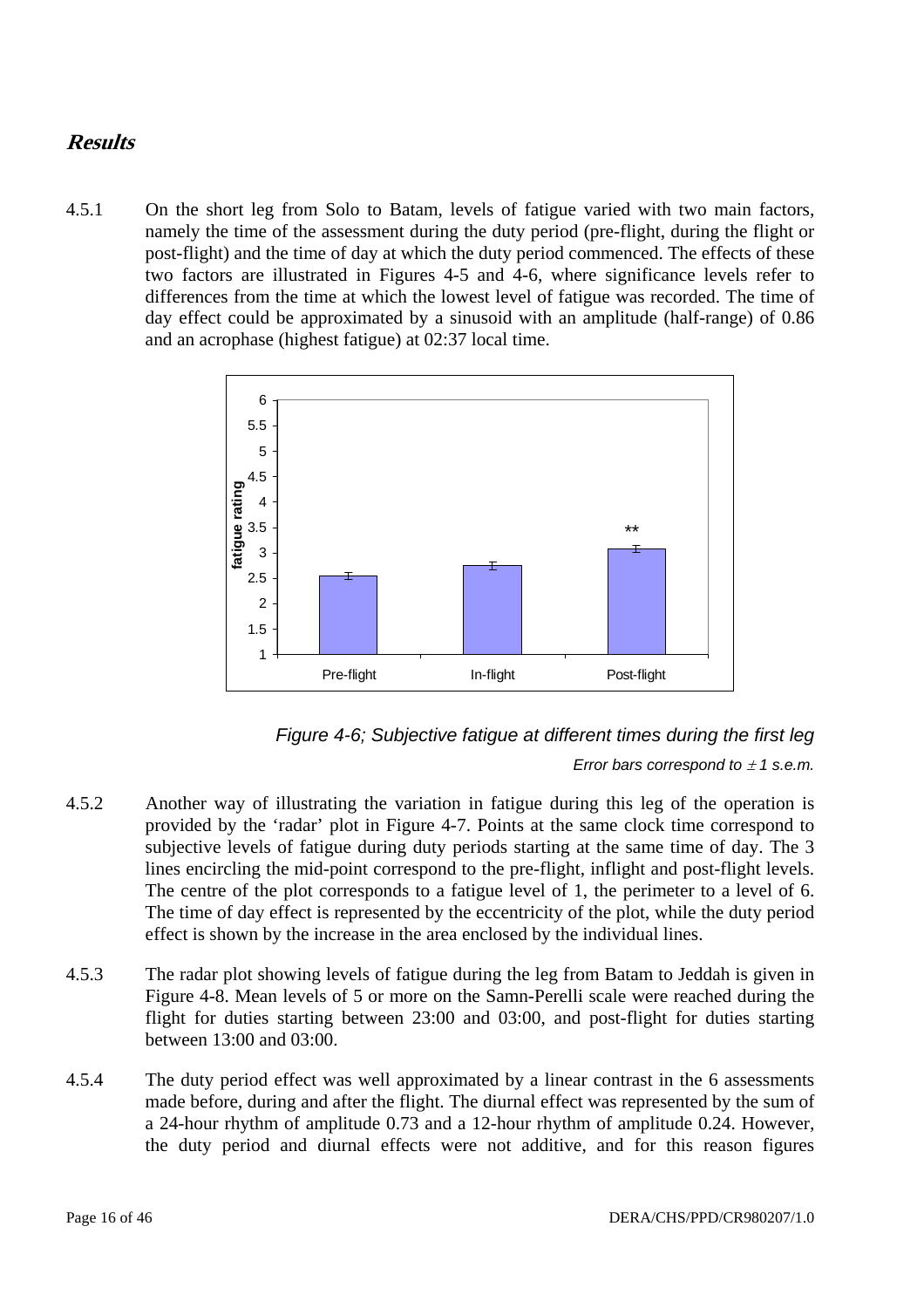

illustrating the main effects (corresponding to Figures 4-5 and 4-6 for the first leg) are not given here.

*Figure 4-7; Subjective fatigue during the first leg For explanation see 4.5.2* 



*Figure 4-8; Subjective fatigue during the outward leg*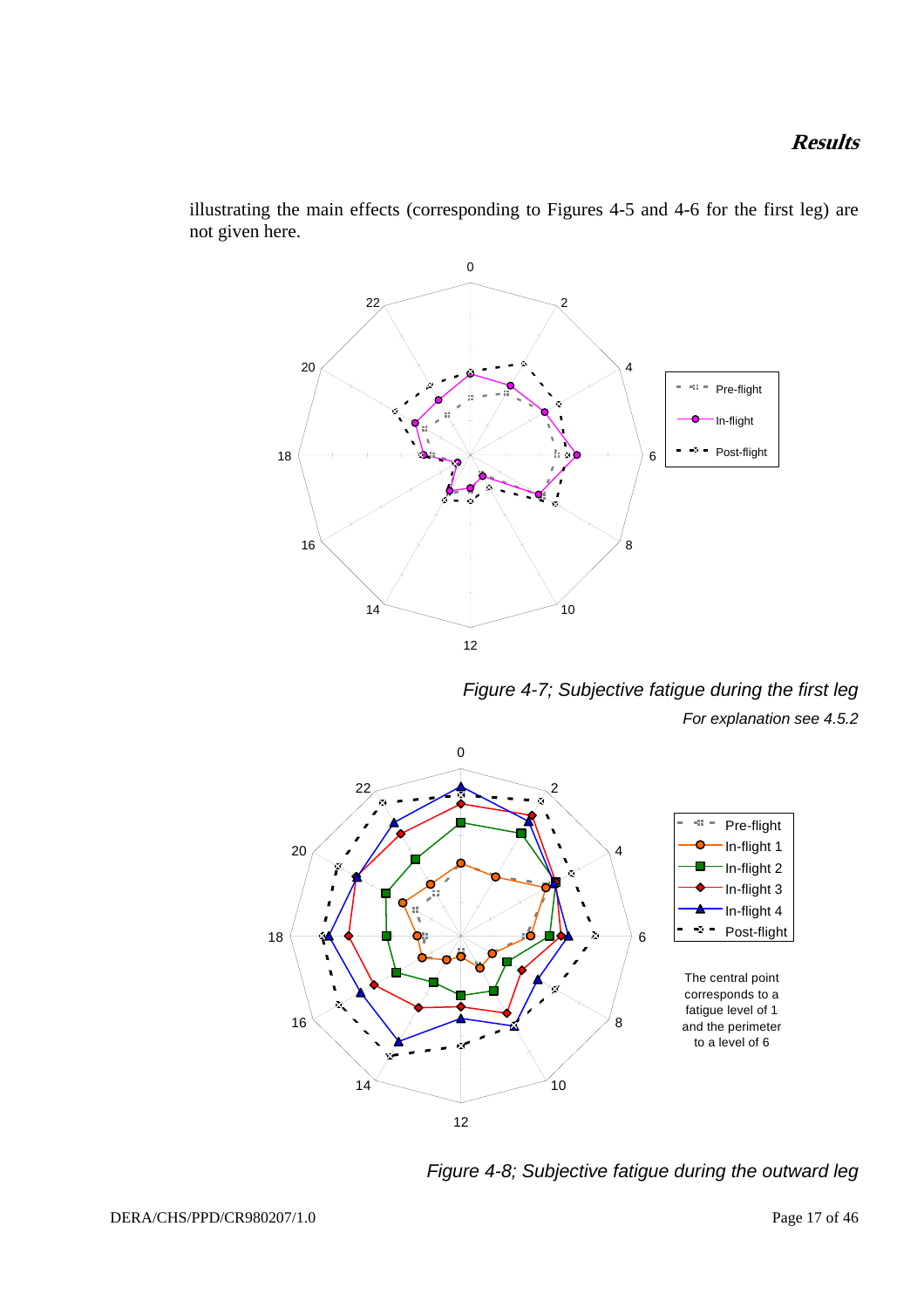4.5.5 The effect of this interaction is demonstrated by the advance of the acrophase of the 24 hour rhythm from 02:26 pre-flight to 23:06 post-flight, where both times refer to local time at the departure airport. The smoothed values given by the fitted model are shown in Figures 4-9 and 4-10.



*Figure 4-9; Subjective fatigue during the outward leg: fitted values* 



*Figure 4-10; Subjective fatigue during the outward leg: fitted values (linear plot)*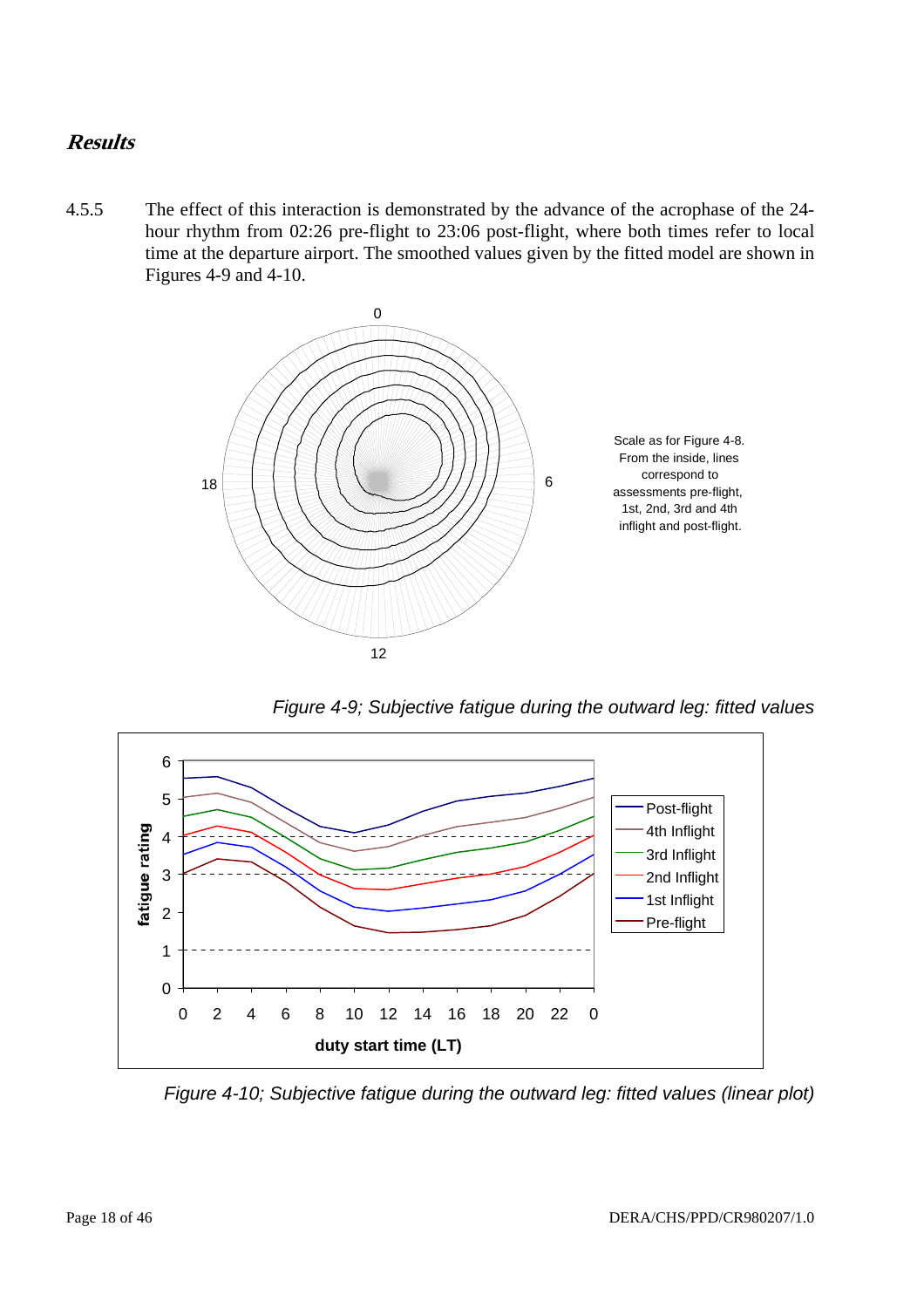

*Figure 4-11; Limits on FDPs at different times of day For explanation, see 4.5.6* 

- 4.5.6 Based on the fitted trends in fatigue on the outward leg, the flight duty times required to reach a fatigue level of 5 were calculated as a function of duty start time. These times are shown by the curved line in Figure 4-11, together with the current CAP 371 limits for single sector duty periods for three-crew and two-crew operations.
- 4.5.7 The radar plot showing levels of fatigue during the return leg from Jeddah to Solo is given in Figure 4-12. Mean fatigue levels of 5 were reached during the flight for duty periods starting between 17:00 and 21:00 and between 23:00 and 01:00 local time. Including the post-flight assessment, the only start times which did not reach a fatigue level of 5 were those between 05:00 and 11:00.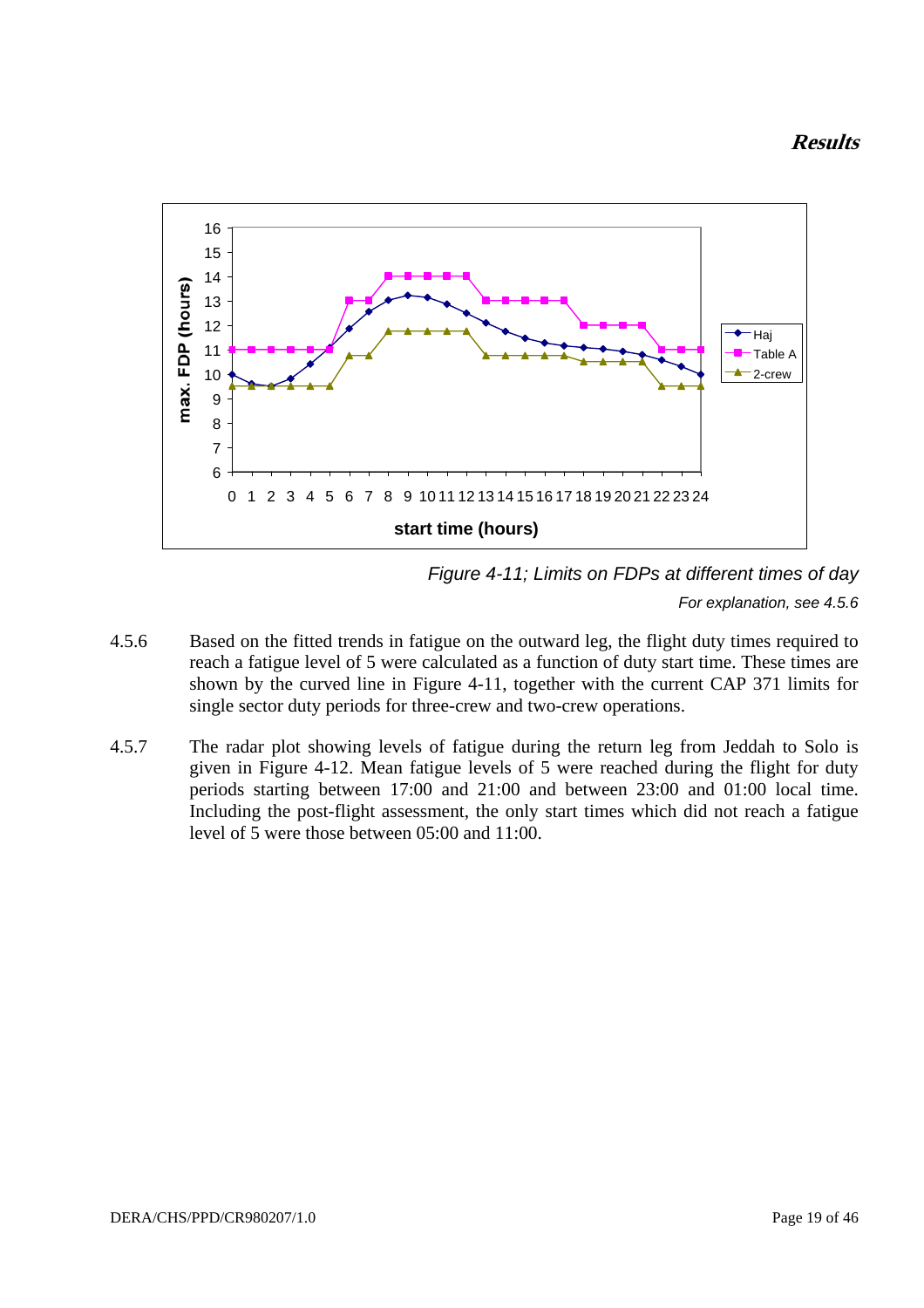

*Figure 4-12; Subjective fatigue during the return leg* 

4.5.8 The time of day and duty period effects are illustrated in Figures 4-13 and 4-14. The effect of the duty period could be well represented by a linear increase averaging 0.54 on the Samn-Perelli scale per assessment, and the time of day effect by a 24-hour rhythm of amplitude 0.55 and acrophase 21:45 Jeddah time.



*Figure 4-13; Subjective fatigue at different times of day during the return leg Error bars correspond to*  $\pm$  *1 s.e.m.*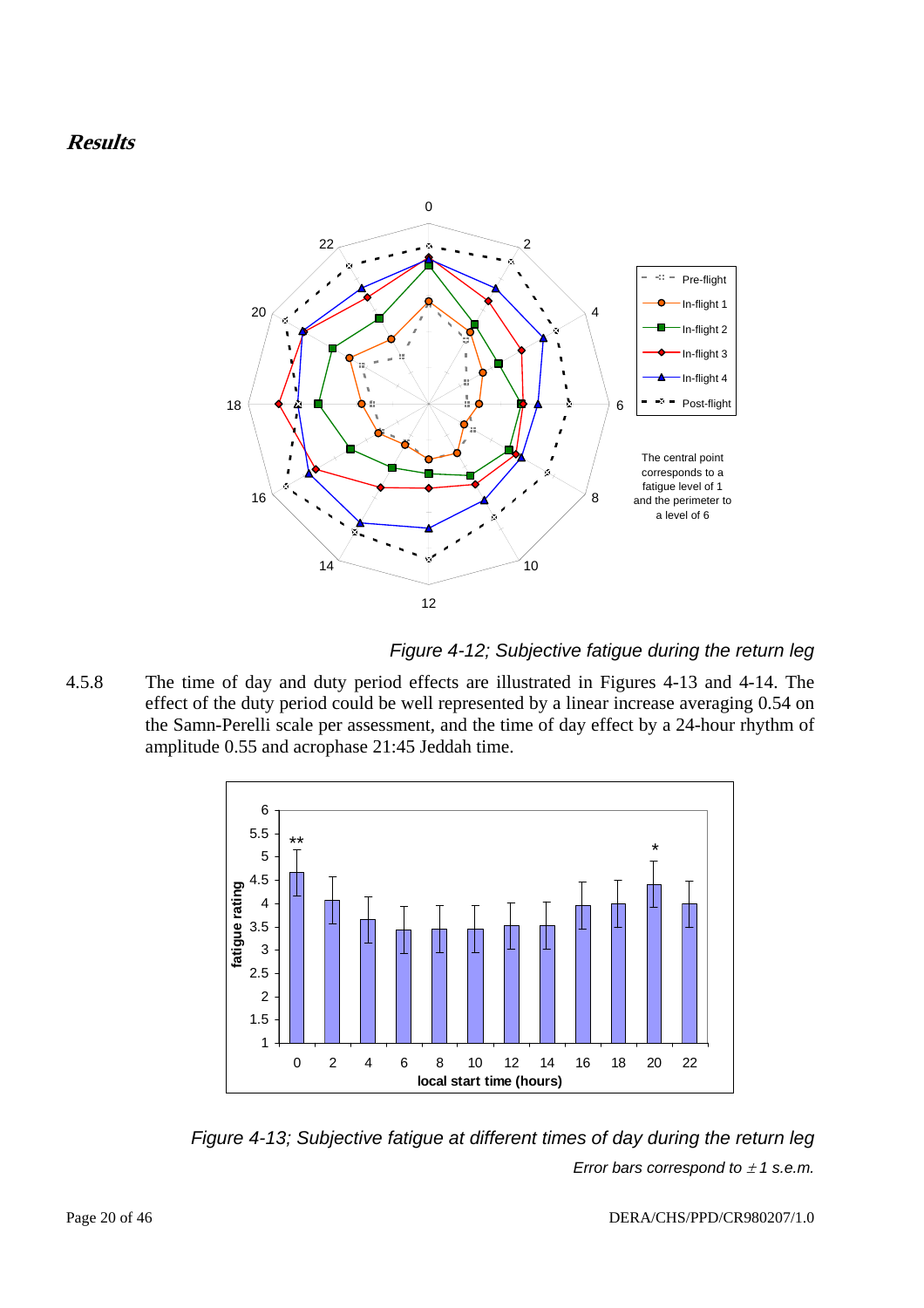



4.5.9 The mean levels of fatigue during the 4 weeks of the operation are shown in Figure 4-15, separately for the 3 legs. The main effect of week was significant in both the first and second legs (both  $p < .05$ ). On the short leg from Solo to Batam, fatigue increased between the 3rd and the 4th weeks ( $p < .05$ ). On the outward leg, the trend was for fatigue to reduce after the first week and to increase on the final week. However, no individual week was associated with significantly different levels of fatigue compared with any other.



### *Figure 4-15; Subjective fatigue on consecutive weeks*

4.5.10 On the outward leg, almost all duty periods starting between 05:00 and 17:00 were 2 crew operations, while those starting between 17:00 and 05:00 included an extra crew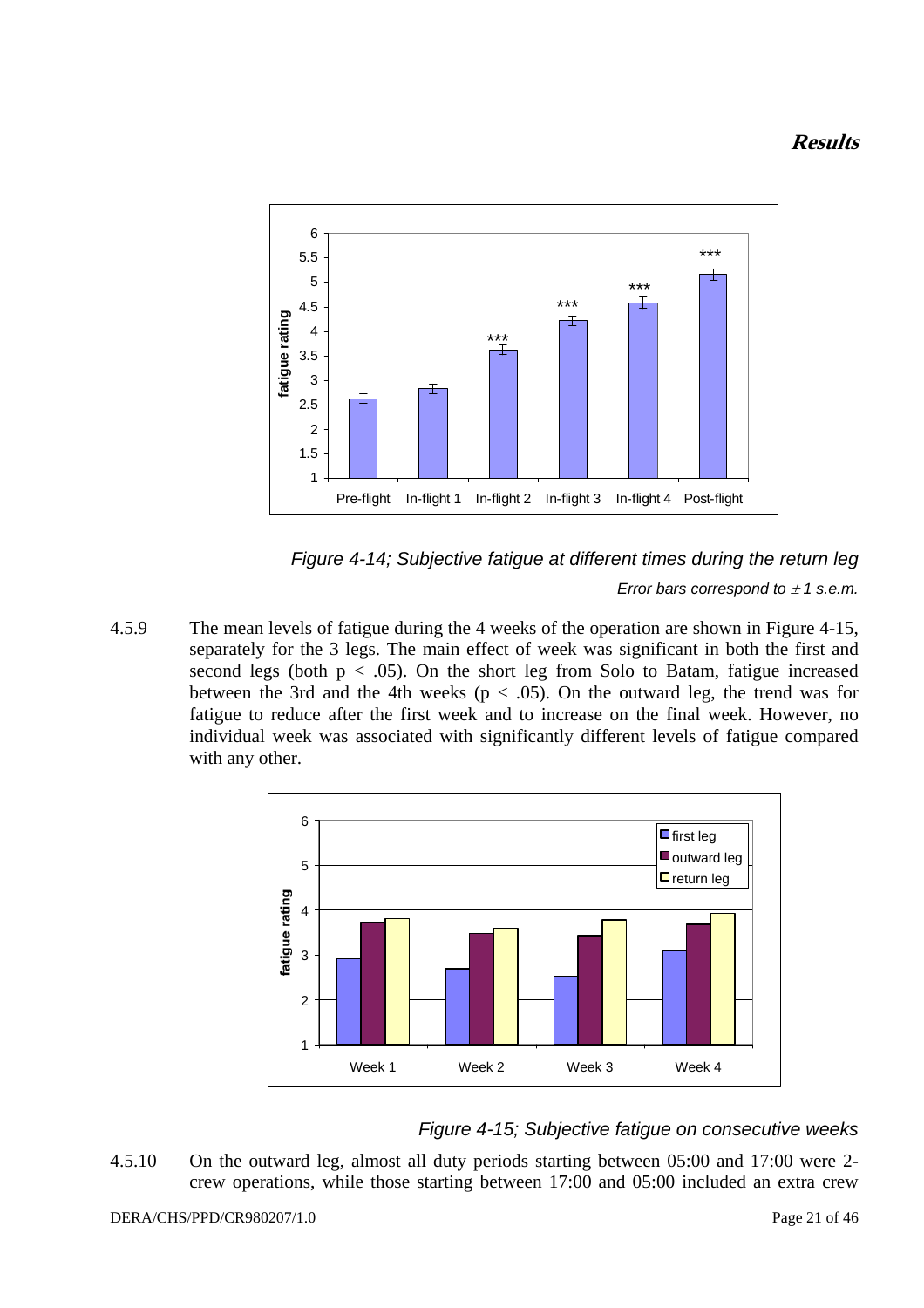member. Consequently, crew size was strongly confounded with time of day and, possibly as a result, it was not possible to detect an effect of crew size on fatigue. On the return flight, there was much more overlap, and 2-crew operations were associated with an average increase of 0.34 on the fatigue scale ( $p < .05$ ). This increase was independent of time of day or time on duty. The proportion of 2-crew operations on the outward leg (50.3%) was slightly greater than on return (47.5%).

4.5.11 There was no main effect of age on fatigue. However, the increase in fatigue during both long duty periods was much greater among those over 50, and amounted to additional increase of 0.68 on the fatigue scale between the pre-flight and post-flight assessments (p < .001). In addition, there was an interaction between age and week on the outward leg. Levels of fatigue were higher amongst the over 50s during the third week of the operation ( $p < .05$ ).

#### **4.6 The performance task**

4.6.1 Mean response times on the computer task during the outward leg, as a function of duty start time and time into duty, are shown by the radar plot in Figure 4-16. The analysis indicated that the effects of these two components were additive. The effect due to time into duty (Figure 4-17) represented an increase of approximately 7% in reaction time from the first to the final two-hour period, and was approximated by a linear function of time.



*Figure 4-16; Response times on the outward leg*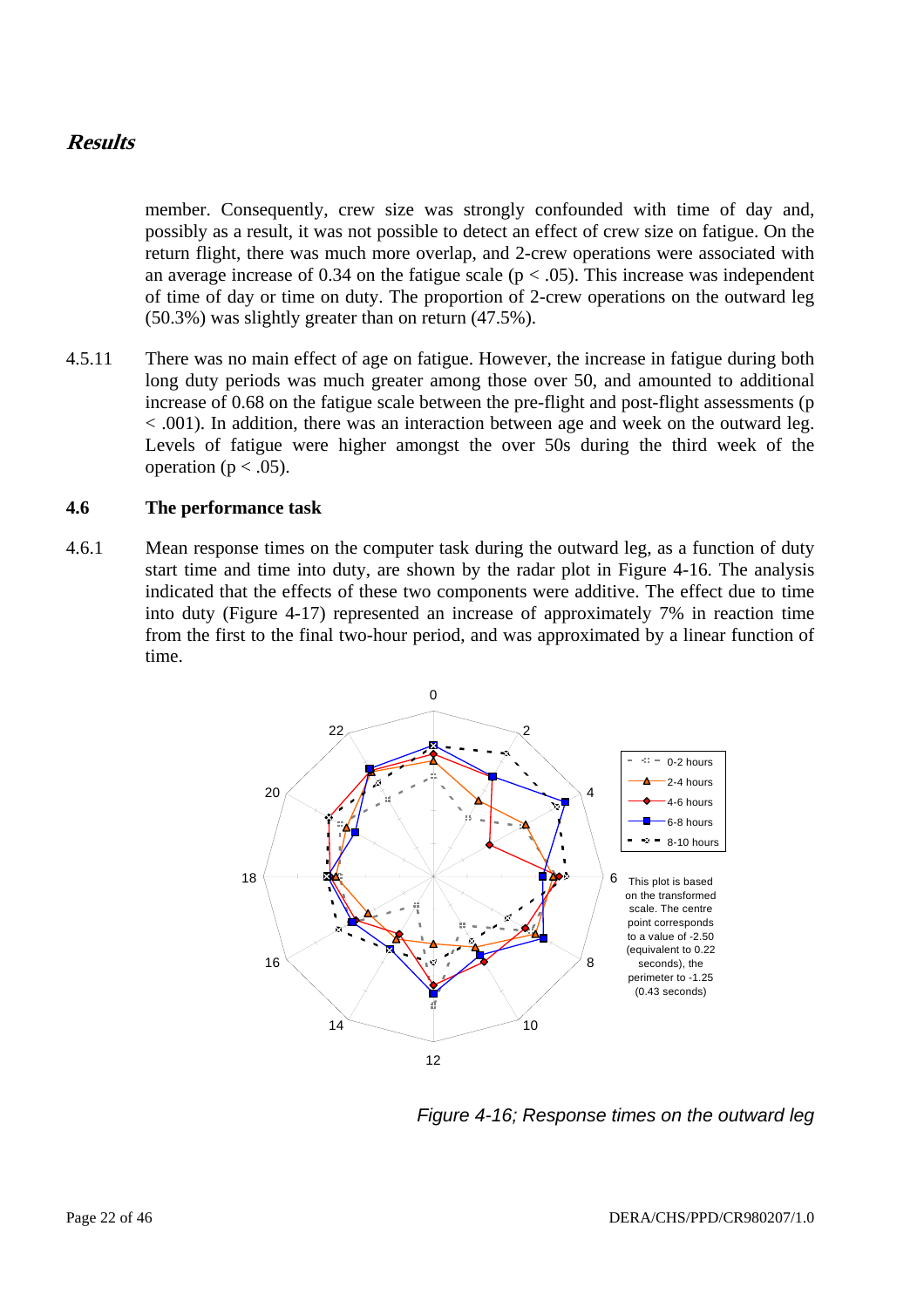



*Error bars correspond to*  $\pm$  *1 s.e.m.* 

4.6.2 The time of day component (Figure 4-18) was approximated by a 24-hour rhythm with an acrophase (longest response times) at a start time of 01:36. The amplitude of the rhythm represented an increase of approximately 14% in the response time at the least favourable, compared with the most favourable, times of day.



*Figure 4-18; Response times at different times of day during the outward leg Error bars correspond to* ± *1 s.e.m.*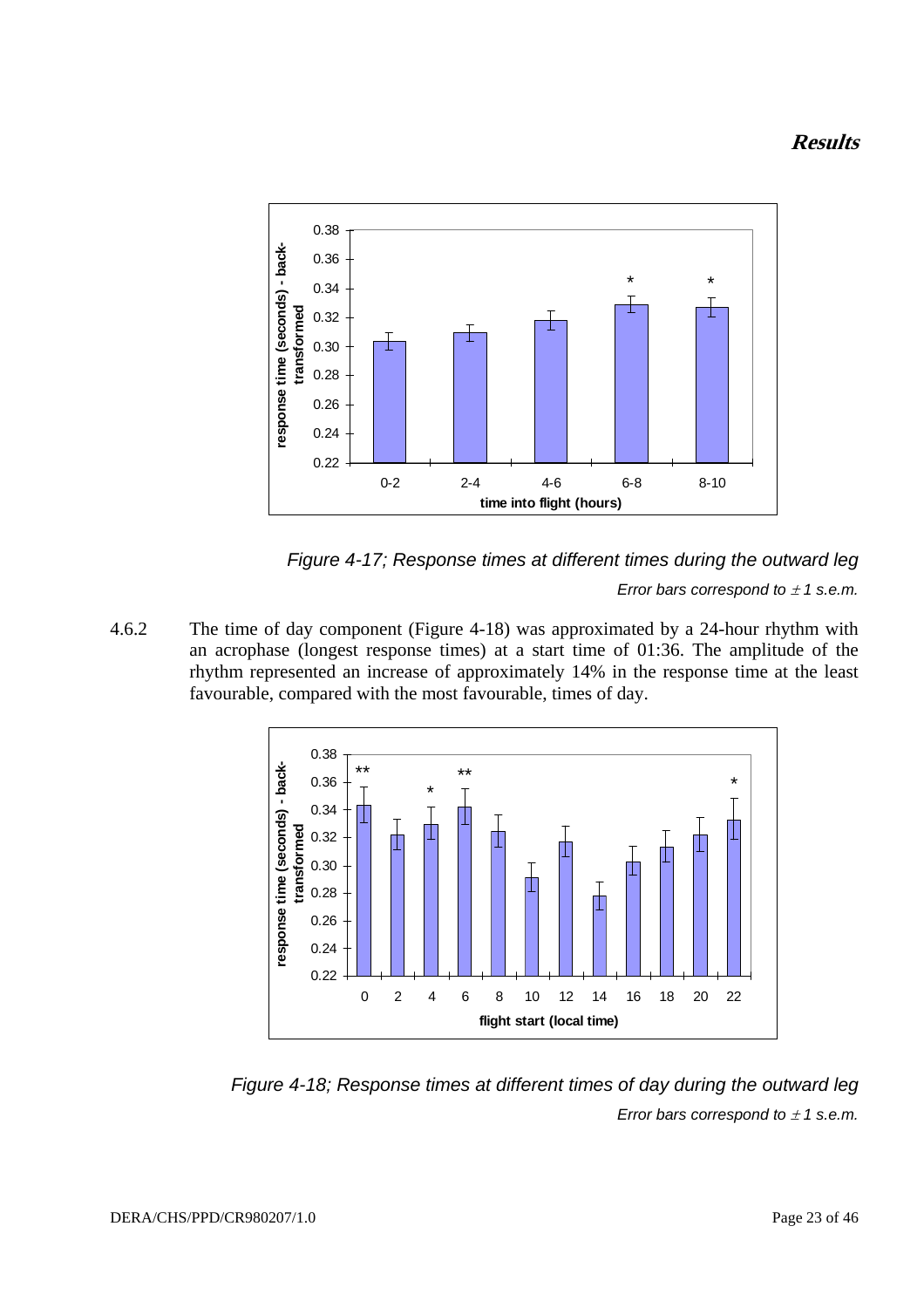

*Figure 4-19; Response times on the return leg* 

- 4.6.3 Mean response times during the return leg are shown in Figure 4-19. Although there was a 24-hour rhythm  $(p < .01)$  with an acrophase at 19:32 local time, it was less pronounced than on the outward leg. In addition, the small increase with time on duty was significant only at the 10% level. However, performance deteriorated as the operation continued (p < .01), and response times at the end of the first phase were approximately 10% higher than at the start. Mean levels of performance on the return leg were similar to those on the outward leg.
- 4.6.4 After correcting for the other significant factors, and combining the data from the outward and the return legs, response time was strongly correlated with the subjective evaluation of sleepiness during the previous period  $(p < .001)$  (see 4.7.1). An increase of one point on the sleepiness scale was associated with an increase of approximately 6% in response time.

#### **4.7 Subjective sleepiness**

4.7.1 The radar plot for subjective sleepiness on the outward leg is shown in Figure 4-20. Mean levels exceeded the level 3 ('sometimes felt rather sleepy') during all flights taking off between 19:00 and 05:00. The time of day effect was approximated by the sum of a 24-hour rhythm of amplitude 0.50 and a 12-hour rhythm of amplitude 0.25, and the time into flight effect by a linear function of time. However, these two effects were not additive.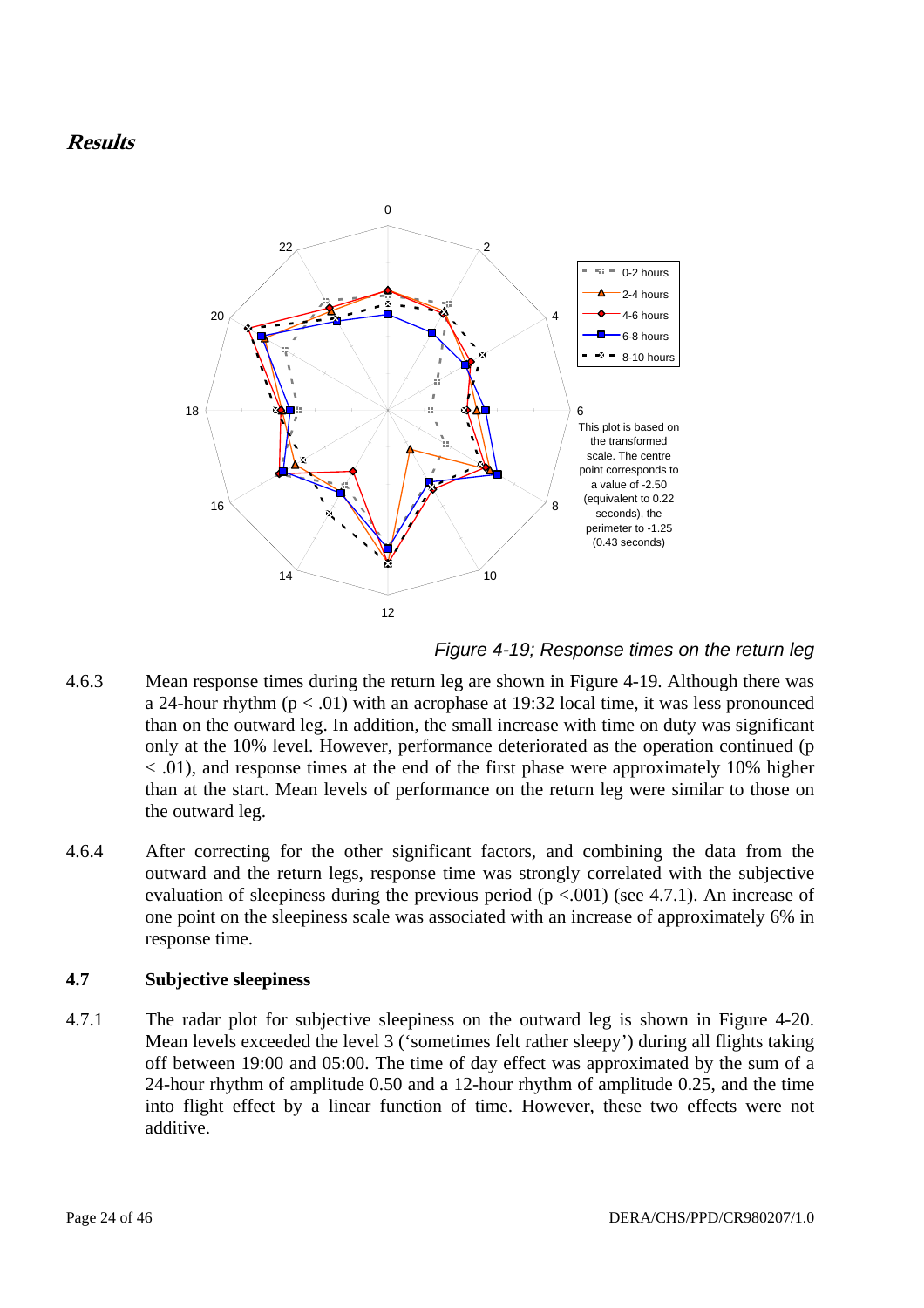

#### *Figure 4-20; Subjective sleepiness on the outward leg*

4.7.2 The best fit was constructed by including in the model smoothly changing functions of the diurnal rhythm with time into flight (Figure 4-21). This suggested that the peak levels of alertness at the start of the flight were associated with take-off times between 13:00 and 15:00, while peak levels of sleepiness were associated with take-off times between 06:00 and 08:00. At the end of the flight, highest levels of sleepiness tended to occur on flights that had started close to midnight.



*Figure 4-21; Subjective sleepiness on the outward leg: fitted values*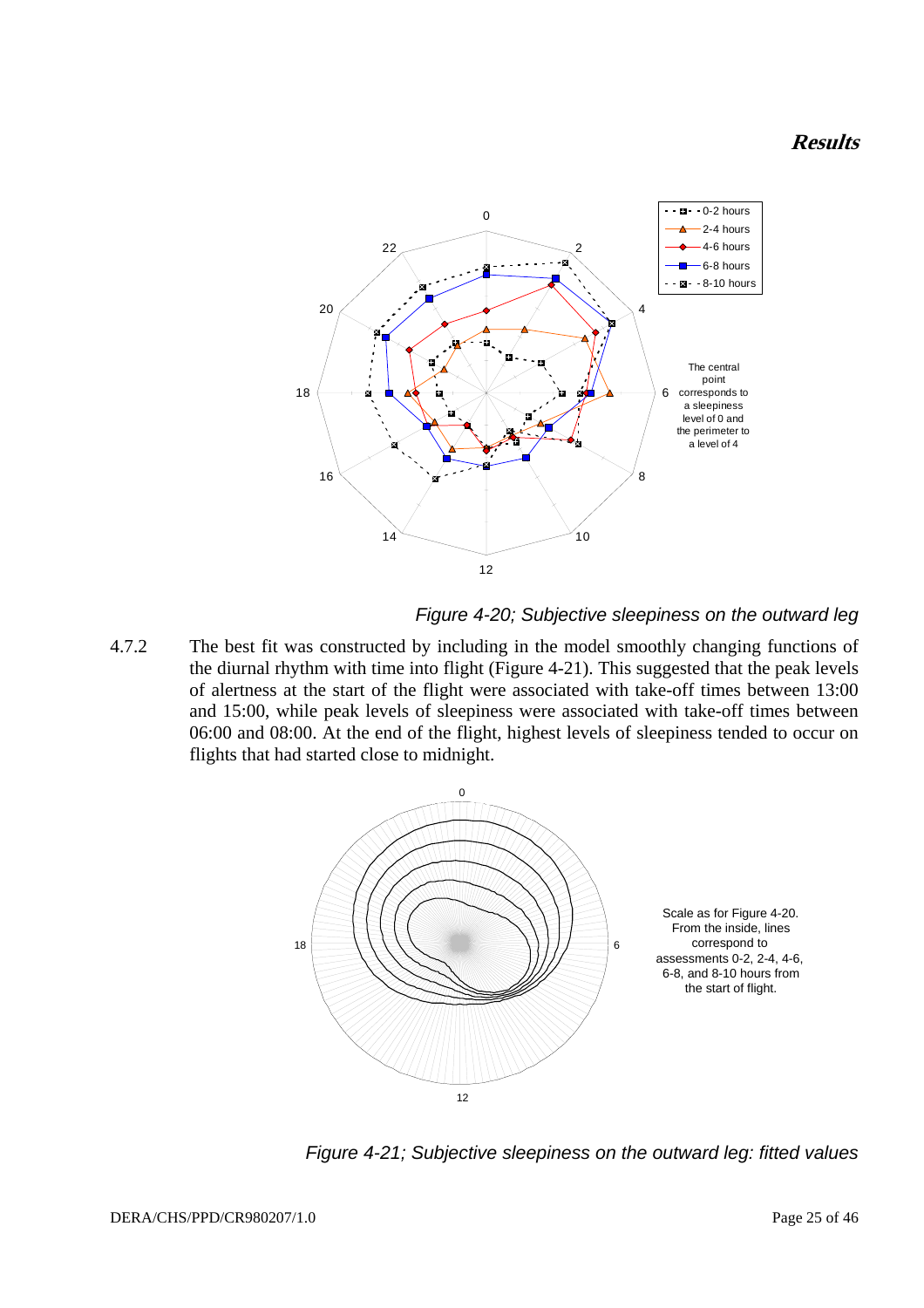

*Figure 4-22; Subjective sleepiness on the return leg* 

4.7.3 The radar plot for the sleepiness levels on the return leg is shown in Figure 4-22. Sleepiness levels corresponding to different times into the flight and to different take-off times are shown in Figures 4-23 and 4-24. Mean levels greater than 3 (see 4.7.1) were reached at some stage during flights starting between 19:00 and 03:00. Sleepiness increased linearly throughout the flight  $(p < .001)$ , and followed a diurnal rhythm of amplitude 0.40, with highest levels of sleepiness occurring during flights starting around 22:00 local time. These two effects were additive.



*Figure 4-23; Subjective sleepiness at different times during the return leg Error bars correspond to* ± *1 s.e.m.*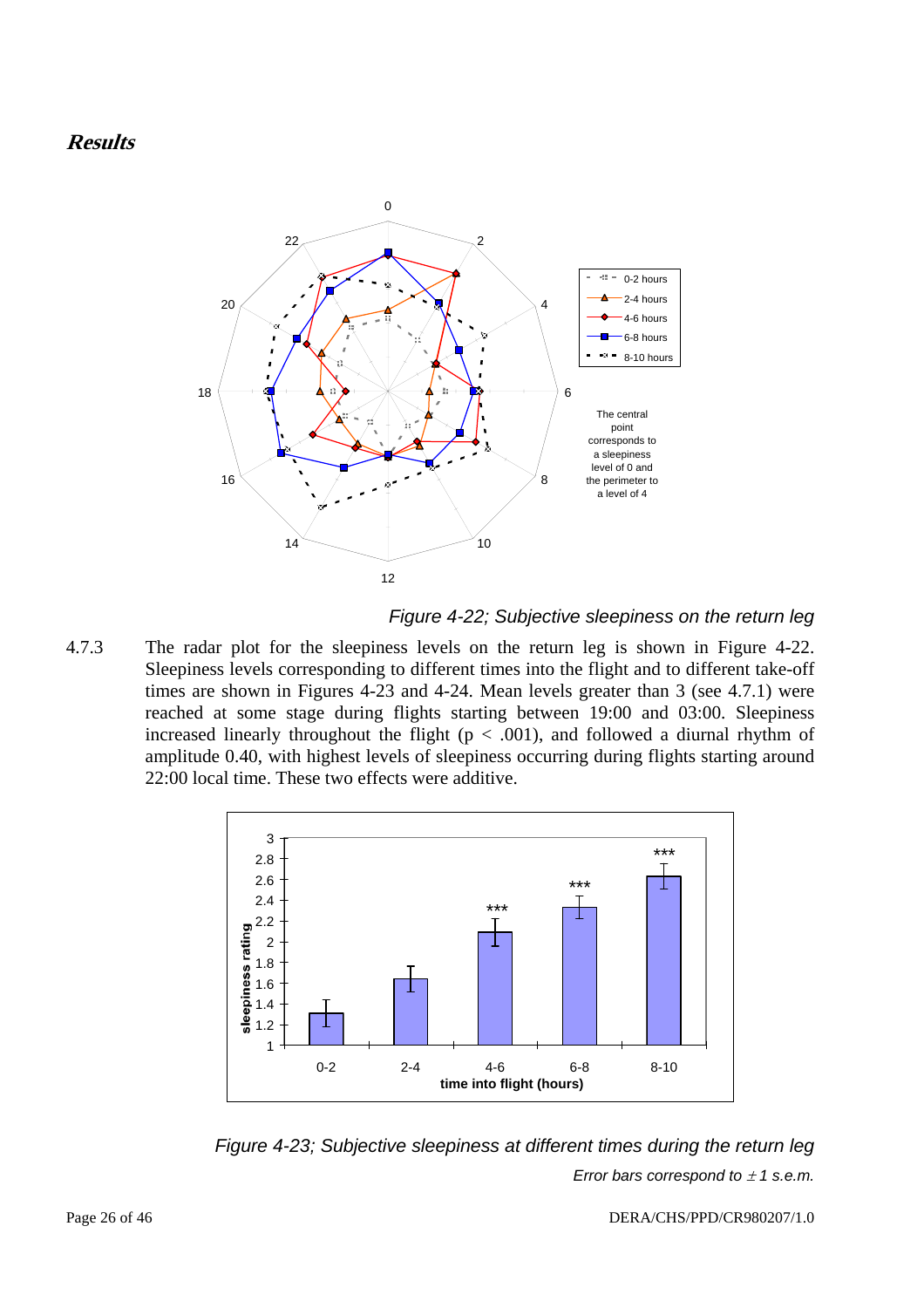



4.7.4 Throughout both the outward and the return flights, levels of sleepiness were strongly correlated with the subjective assessments of workload ( $p < .001$ ). A reduction of one point on the workload scale was associated with an increase of 0.20 on the sleepiness scale.

#### **4.8 Subjective workload**

- 4.8.1 On both the outward and the return legs, the subjective level of workload reduced during the first 4 hours of the flight ( $p < .001$ ), and then stabilised at a level of 3.6, approximately mid-way between 'moderate' and 'low'. There were small, but significant, diurnal effects ( $p < .05$ ), with lowest levels on outward flights starting at 05:00 and on return flights starting at 14:00. However, mean levels of workload were similar on the two flights.
- 4.8.2 The perceived level of workload was lowest during the second half of the operation (p < .01).

#### **4.9 Activity**

4.9.1 The numbers of 2-minute periods of inactivity per hour, occurring at different start times, are shown in Table 4-3. The values in the table are raw means, whereas the significance levels refer to an analysis based on transformed data.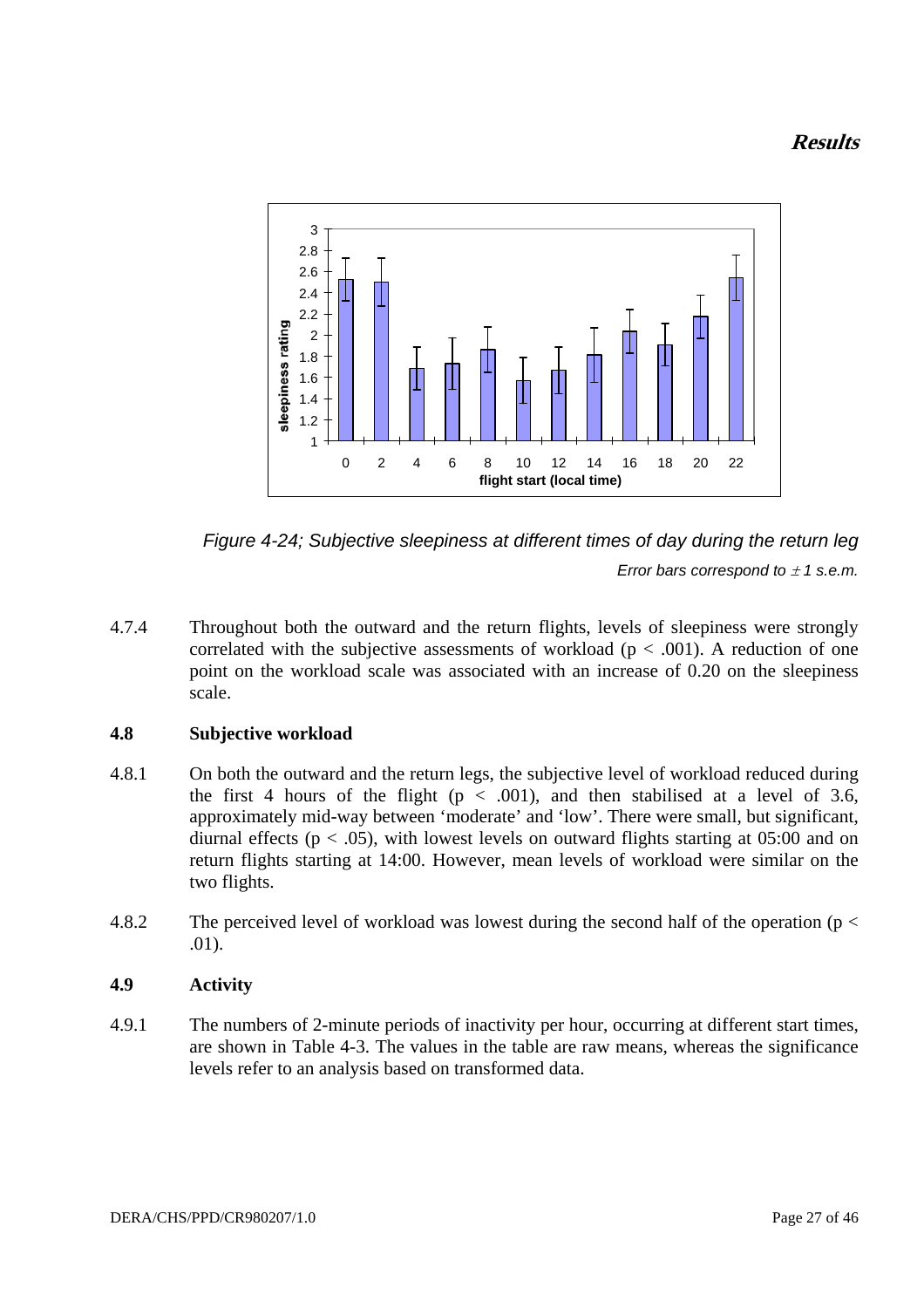|            | Number of 2-minute periods of<br>inactivity per hour during: |            |  |
|------------|--------------------------------------------------------------|------------|--|
| Start time | Outward leg                                                  | Return leg |  |
| 00:00      | 0.47                                                         | 0.60       |  |
| 02:00      | 1.24                                                         | 0.86       |  |
| 04:00      | $1.63*$                                                      | 0.19       |  |
| 06:00      | 0.60                                                         | 0.31       |  |
| 08:00      | 0.25                                                         | $2.40**$   |  |
| 10:00      | 0.22                                                         | 0.69       |  |
| 12:00      | 0.10                                                         | 0.72       |  |
| 14:00      | 0.28                                                         | $2.01*$    |  |
| 16:00      | 0.83                                                         | $2.81*$    |  |
| 18:00      | 0.35                                                         | 1.31       |  |
| 20:00      | 1.20                                                         | 1.10       |  |
| 22:00      | 1.67                                                         | 0.94       |  |

*Table 4-3; Numbers of 2-minute periods of inactivity per hour* 

- 4.9.2 Periods of inactivity were more frequent on the return flight than on the outward flight (1.16 per hour, compared with 0.74,  $p < .05$ ). On the outward flight, inactivity varied with time of day  $(p < .01)$ , with a peak corresponding to flights starting at midnight local time. The time of day effect was also strong on the return flight ( $p < .001$ ), but it was not sinusoidal.
- 4.9.3 On the outward flight, there were 22 periods of inactivity lasting for at least 10 minutes, of which 11 did not occur within a period identified by the crew member as a rest period or a nap. All these were on flights that started between 19:00 and 05:00 local time. There were 72 similar periods on the return flight, of which 24 did not fall in a rest period or correspond to a recorded nap. There was no obvious diurnal pattern in the timing of these periods.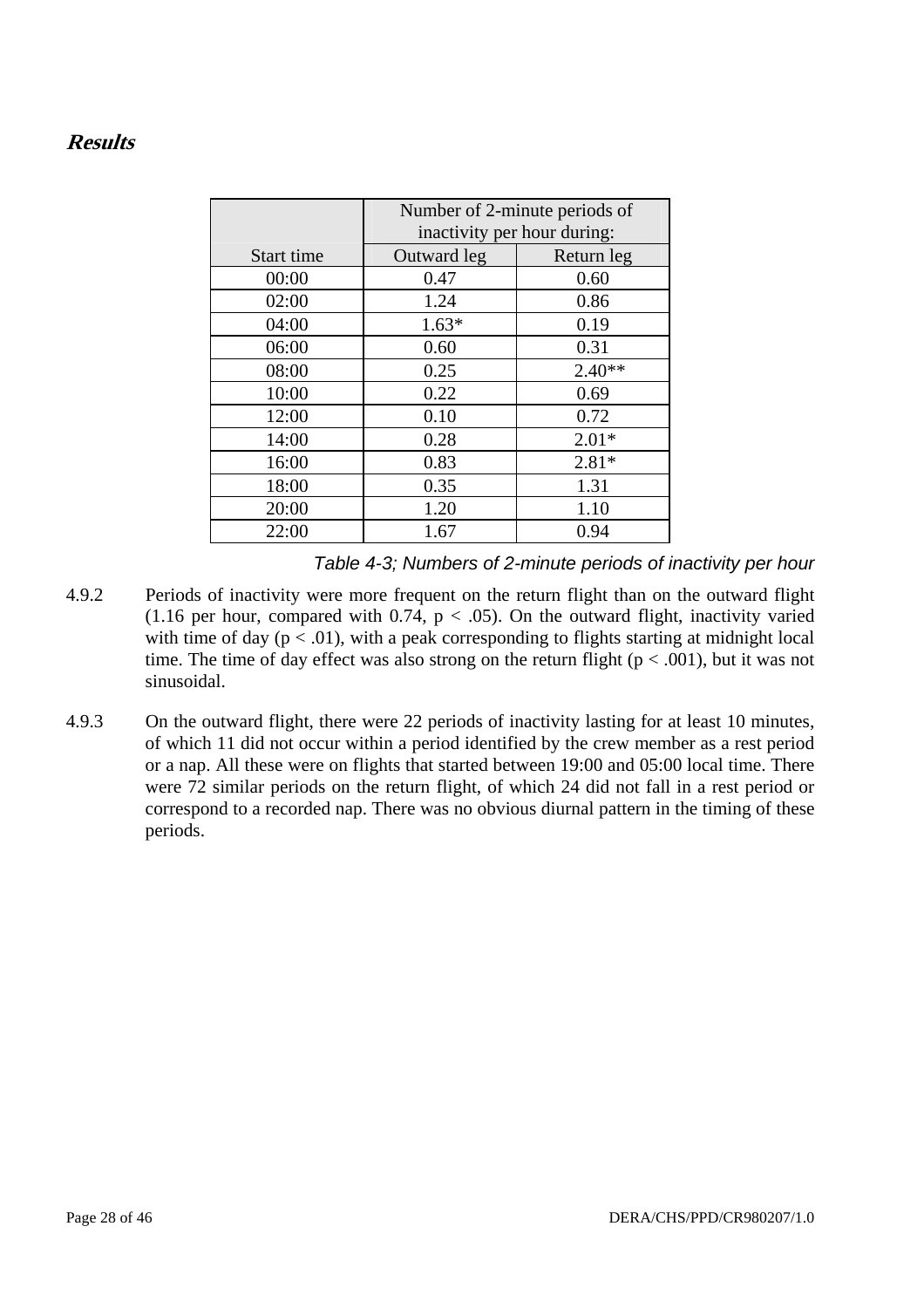### **5. Discussion**

#### **5.1 The outward leg**

- 5.1.1 The alertness of the aircrew on the outward flight was strongly influenced by the circadian rhythm or 'body clock'. This was evident both from the diurnal variation in the subjective assessments and in performance, and from the interaction between time of day and time on duty.
- 5.1.2 The lowest point in the circadian rhythm of alertness normally occurs around 05:00 or 06:00, which benefits those duty periods starting in mid-morning, as the increase in fatigue associated with time on task is reduced by the upward circadian trend. However, for duty periods starting in the early evening, the adverse combination of both factors can lead to a rapid reduction in alertness.
- 5.1.3 These trends are seen clearly in these results, especially in subjective sleepiness (Figures 4-18 and 4-19). The clear implication is that, at favourable times of day, 2-crew operations involving FDPs of 12 hours are acceptable, and this is consistent with earlier recommendations [6]. The evidence from this study is that, on the outward leg, duty periods starting between 06:00 and 15:00 can be managed by a crew of two.
- 5.1.4 At some other times of day, however, there were indications that fatigue had reached a level that could give cause for concern. At the worst times, subjective levels of fatigue exceeded 5 on the Samn-Perelli scale, response times on the computer task were increased by more than 15%, and mean levels of sleepiness were above the mid-point on the scale.
- 5.1.5 The significance of level 5 on the Samn-Perelli scale is that it corresponds to an alertness state defined by the originators of the scale as 'Fatigue Class II'. On the basis of inflight studies, they categorised this state as 'Moderate to severe fatigue. Some performance impairment probably occurring. Flying duty permissible but not recommended.' Fitted trends in alertness on the outward leg exceeded the level 5 at the end of the flight during duty periods starting between 19:00 and 04:00.
- 5.1.6 The performance task in this study has been converted from a PC-based version of the same task, which has been used extensively in laboratory experiments at the sleep/performance laboratory in Farnborough. A recent re-analysis of a series of experiments over several years, has enabled response times on this task to be related, via the CHS Alertness Model, to effects of alcohol on performance [7]. This relationship between the effects of fatigue and alcohol on performance has been described elsewhere [8]. The results suggested that a 15% increase in response time was roughly equivalent to blood alcohol levels close to the current UK drink-drive limit. However, the extrapolation to the current study must be made with caution, in view of the different environment in which the task was carried out.
- 5.1.7 The mid-point of the sleepiness scale corresponds to the statement 'sometimes felt rather sleepy'. When this level was exceeded, a substantial number of the crews were reporting sleepiness in the next category, namely 'sometimes struggling to stay awake'.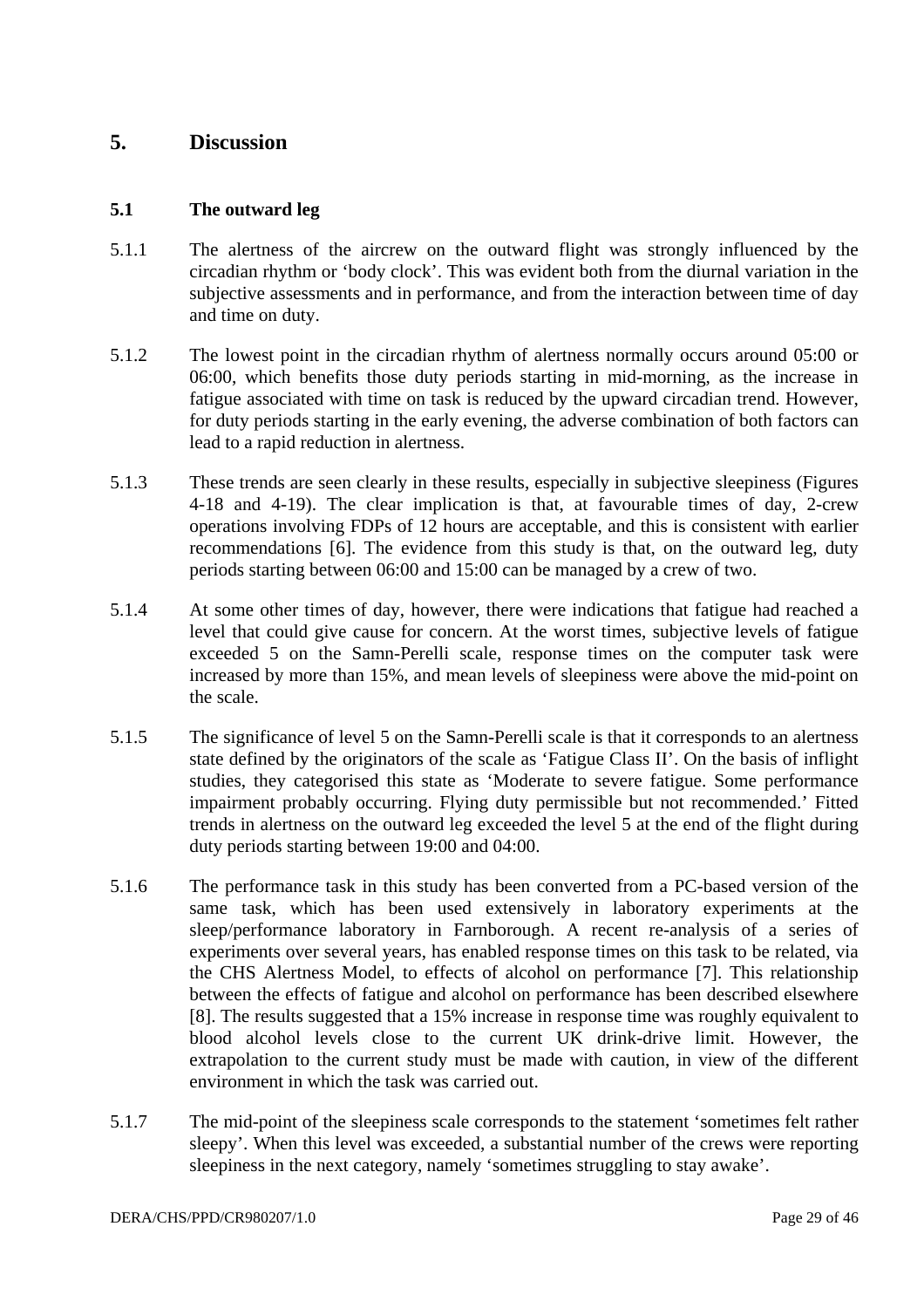### **Discussion**

5.1.8 The adverse combination of these three variables (fatigue, performance and sleepiness) would therefore strongly suggest that the crews were often struggling to remain alert during duty periods starting in the evening and early morning. In this context, it is surprising that the frequency of napping is relatively low. The possibility that the greater use of inflight napping might alleviate the problem is discussed below (Section 5.4).

### **5.2 The return leg**

- 5.2.1 The impact of the circadian rhythm on the alertness of the crews was less obvious on the return leg. This was evident from both the lower amplitude of the diurnal effects and the absence of any interaction between the effects of time of day and time into flight.
- 5.2.2 The smaller diurnal rhythm may have been at least partially explained by differential adaptation of individuals to the 4-hour westward transition. The average change in the rhythm during the layover period, based on subjective alertness at the start of the two flights, was just over an hour, which is consistent with mathematical models of circadian rhythms [9]. However, it is possible that differences between individuals have contributed to a blurring of the rhythm.
- 5.2.3 Differences between individuals were also evident in the amount of sleep achieved during the layover period, and they contributed to differences in levels of fatigue during the return flight. Some of the crews experienced problems obtaining sufficient sleep, particularly when the layover period included only one local night. However, despite a few instances of individuals lying in bed for long periods without sleeping, and the occasional complaint of being awoken by calls to prayer, there was no evidence of any major problem with sleeping conditions in Jeddah. In addition, it is clear from the frequency and duration of napping on layover that crews made every attempt to ensure that they were fully rested prior to departure.
- 5.2.4 The most likely explanation for the smaller diurnal variation in alertness on the return leg is the frequency of napping during the flight, including many that were unreported, but which were detected by the actiwatches. These naps may have alleviated the build-up in fatigue, particularly at those times of day when the risk was greatest. They may also have reduced the gradual impairment in performance throughout the flight that occurred on the outward flight. The ability to nap during a flight, as part of a heavy crew, is particularly valuable when, as in this case, it has not always been possible to overcome a sleep debt before the start of the flight.
- 5.2.5 In spite of the increased frequency of napping, there was evidence of high levels of fatigue during flights taking off in the evening and very early morning. Subjective levels of sleepiness exceeded the mid-point of the scale during flights starting between 19:00 and 03:00, and the fitted trend in alertness reached Fatigue Class II (i.e. a value of 5 on the Samn-Perelli scale) when the duty period started between 18:00 and 01:00. In these circumstances, it must be questioned whether the arrangements for napping were adequate.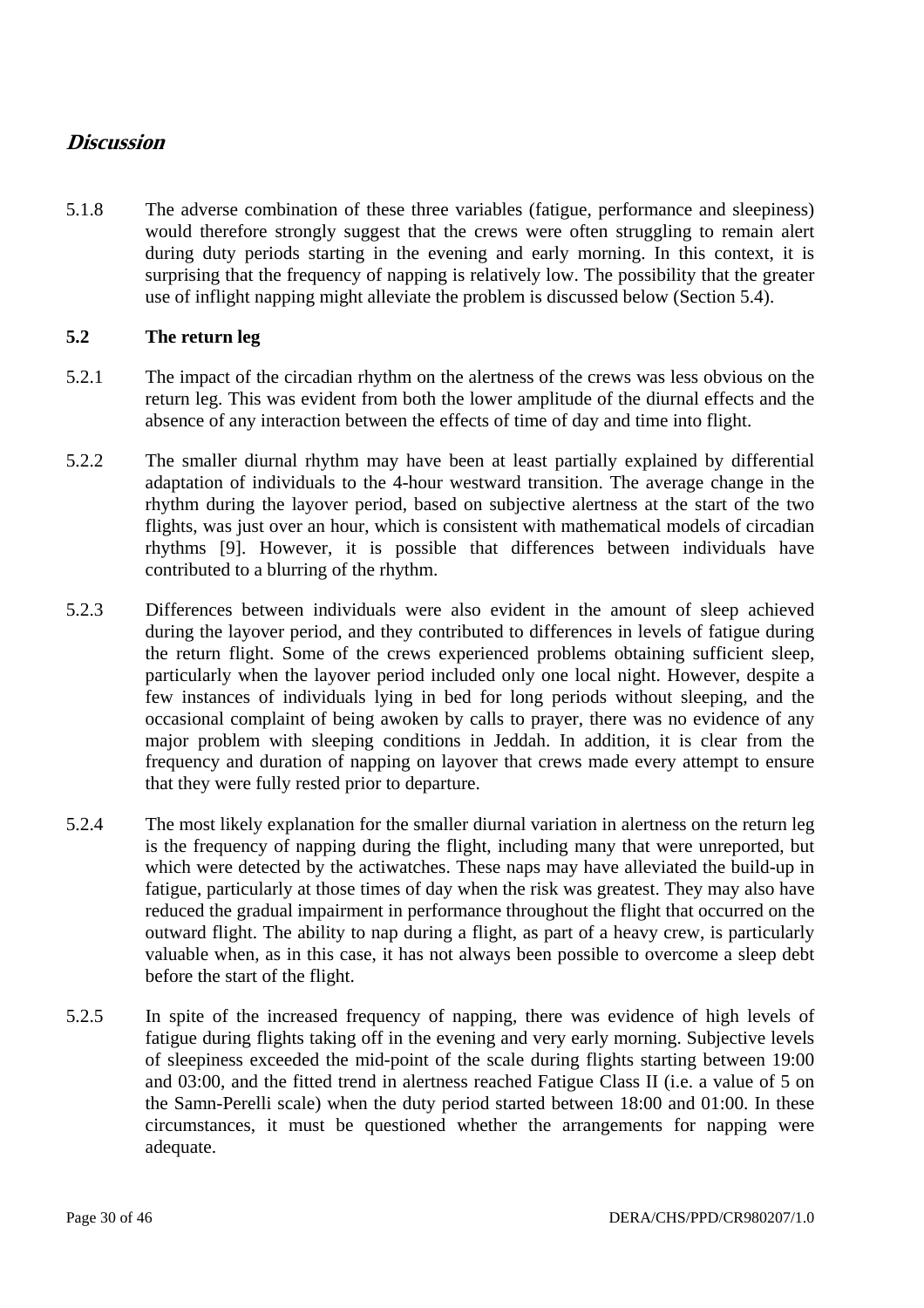### **Discussion**

5.2.6 The acceptability of operating with a minimum crew on any of the return flights is less easy to establish than on the outward flights. However, the evidence from subjective alertness, corrected for the increase in fatigue associated with 2-crew operations, would suggest that unaugmented crews could be considered for FDPs starting between about 04:00 and 11:00 local time. These are favourable times of day on the circadian clock (allowing for a small adaptation) and they correspond to times when the crews will have benefited from two (possibly partial) local nights in Jeddah.

#### **5.3 Rates of working**

- 5.3.1 The rosters were designed to incorporate at least three local nights in Solo between trips. As a result, aircrew were not required to repeat the schedule more than once in 7 days, and sometimes the gap between consecutive trips was longer. Those who completed 3 trips, which was the maximum number during phase I, would therefore have worked approximately 80 hours in a period not shorter than 17 days.
- 5.3.2 The rates of working were always inside, and sometimes well inside, the rates defined by the Nicholson Curve, which are considered compatible with acceptable patterns of sleep in operations that disturb the circadian clock [10]. Indeed, the evidence from this study strongly suggests that the crews had recovered from the effects of a trip after the second full night back in Solo.
- 5.3.3 The rapid recovery of the crews was helped by the layovers in Jeddah, which were sufficiently short to limit the adjustment of the circadian rhythm to just over an hour. The most significant problems with adjustment to time-zone transitions are likely to have occurred after the initial journey from the UK to Solo. They may help to explain the somewhat elevated levels of subjective fatigue during the first week of the operation.
- 5.3.4 There was some evidence that the crews were experiencing greater difficulty sustaining alertness towards the end of the 4-week period, since there was an increase in subjective levels of fatigue and a small deterioration in performance on the computer task. However, it is unlikely that these long-term trends were associated with the demands of the schedule, as they were accompanied by a gradual reduction in the perceived level of workload. It is more probable that the slightly lower levels of alertness were related to a reduction in the demands of the work on successive trips, associated perhaps with an increasing familiarity with the routine of the operation.

#### **5.4 Inflight rest**

- 5.4.1 The role played by inflight rest in reducing the build-up of fatigue in this operation, particularly on the return leg, has already been noted. The low frequency of napping on the outward leg is surprising in view of the high levels of fatigue experienced on some of the flights, and a greater use of inflight rest would have been beneficial. However, even the increased napping on the return leg was not able to overcome the problems of fatigue.
- 5.4.2 An important conclusion of this study, therefore, is that the crews require more sleep on at least some of the trips. It is possible that some of this sleep could be obtained prior to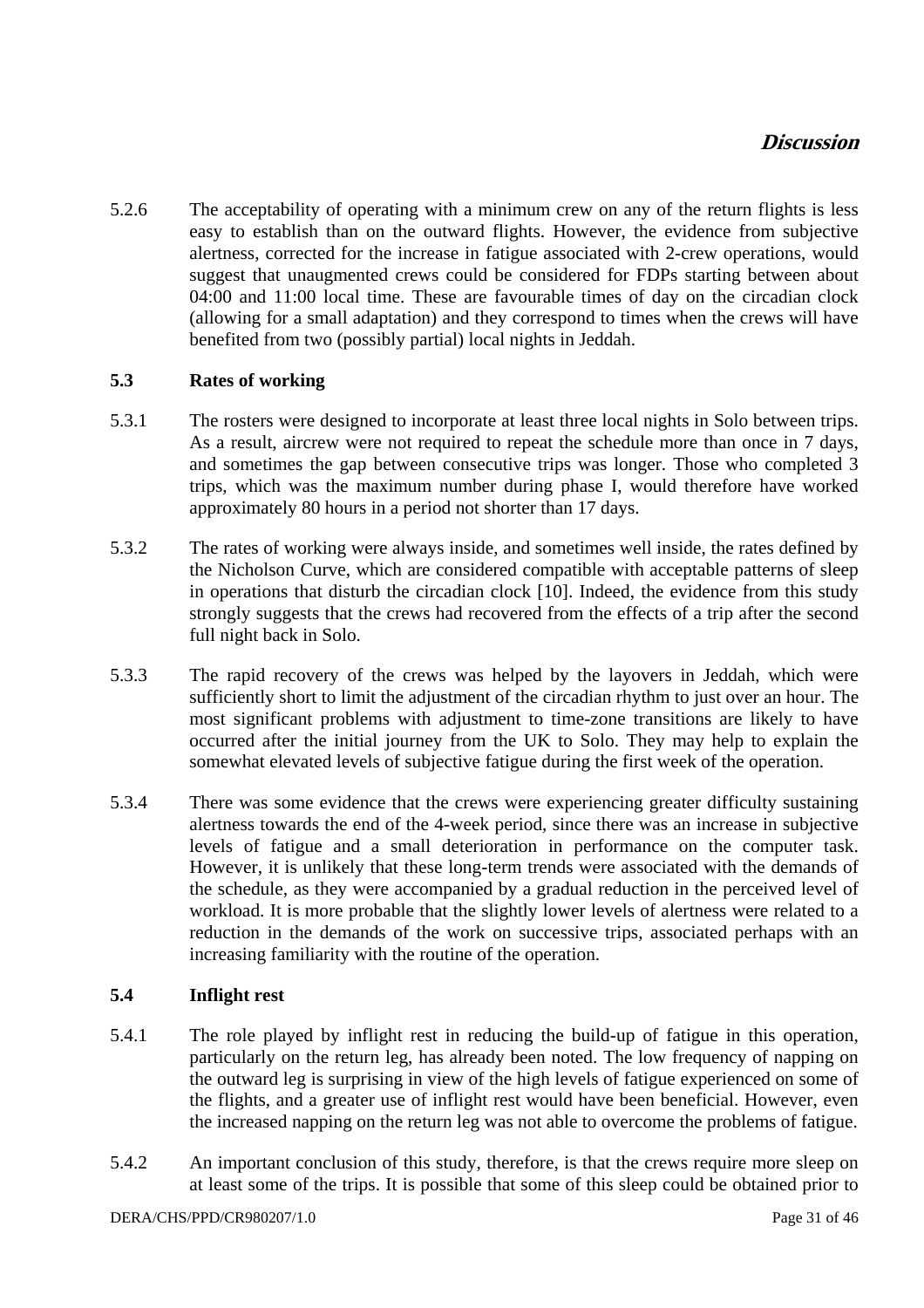### **Discussion**

the start of a flight. However, the substantial use by the crews of napping and longer periods of sleep, especially prior to the late departures, would suggest that it is unlikely that much improvement could be achieved by that approach.

- 5.4.3 The most promising countermeasure would be to ensure that inflight sleep was more effective. Indeed, as the NASA study showed [11], relatively short naps taken early in a flight can ensure that alertness is maintained at acceptable levels. To be most beneficial, the organisation of rest periods should be carefully planned at the start of the flight, and crews should attempt to sleep during at least part of their rest period. Strategies will be most beneficial if naps are taken in anticipation of the development of fatigue, rather than after a degree of sleepiness has already set in. It is also important to allow sufficient time between waking up and resuming duty, to avoid the effects of 'sleep inertia'.
- 5.4.4 The diaries have not provided very clear information on the planning and organisation of naps during this study, and some individuals may have incorrectly identified, or failed to identify, some rest periods and naps. However, it is likely, based on the activity data, that additional short unplanned naps were taken on many occasions, and that some of these were not during a rest period. Indeed, some reported naps were apparently taken on twocrew operations. There is, therefore, good reason to suppose that more effective use could be made of inflight rest, with emphasis on the careful planning of sleep on those flights, that have already been identified, where levels of alertness are most difficult to maintain.
- 5.4.5 It became clear, from anecdotal stories after the data collection phase of the study, that even when 3 crew members were carried, no changing of seats took place on the aircraft. In these circumstances it is difficult to see the benefit provided by the third crew member, although clearly the crews felt more able to take a nap when he was present. A sleep strategy can be effective only if the crews are able to rotate through the seats, implying that each crew member should be able to operate in both the right-hand and left-hand seats.
- 5.4.6 The question arises whether sufficient rest can be obtained in a seat on the flight deck. It has already been shown that the bunks fitted by British Airways on their 747-400 fleet can, in most circumstances, provide the crews with an environment in which they can obtain adequate sleep [12]. In the first phase of the Haj operation, bunks are likely to be most beneficial on the return leg, where the frequency of napping was high, but crews could not always overcome their fatigue. Indeed, it is possible that levels of fatigue could only be reduced further with the use of bunks.
- 5.4.7 A direct comparison between sleep in a bunk and a seat has not been carried out. If the Haj operation is repeated in 1999, we would recommend that bunks are fitted and used on many of the flights that have been identified as difficult, and that the opportunity is taken to carry out a comparison between the advantages of sleeping in a bunk, and in a seat in the cockpit. The standard of comfort provided by the third seat would need to be addressed to ensure that it is conducive to sleep of adequate quality. In particular, it is recommended that it can recline to an angle of at least 40°[13].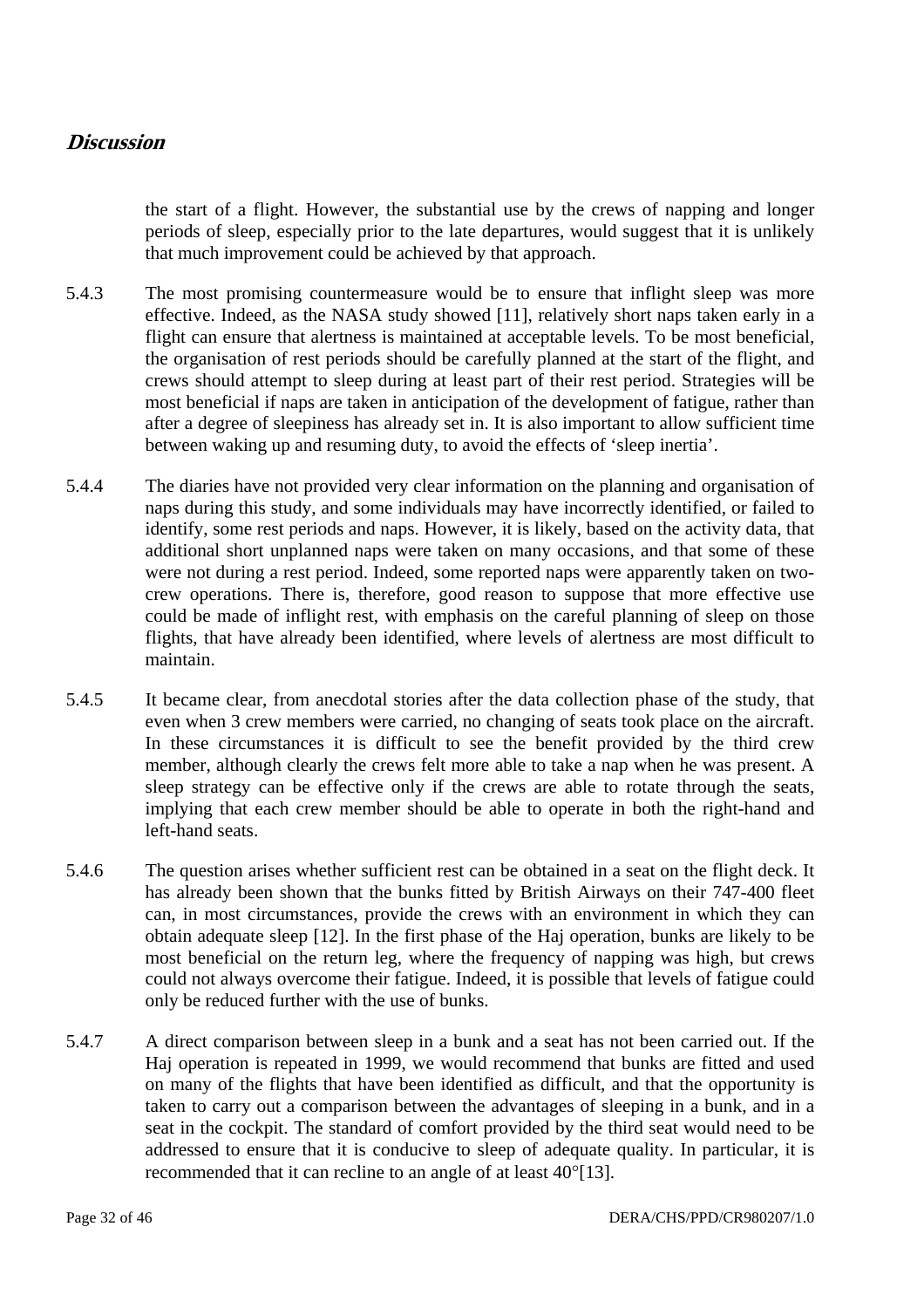#### **5.5 Implications for flight time limitations**

- 5.5.1 The results of this study have implications beyond the Haj operation itself for the more general issues of flight time limitations. In particular, the repetition of the same pattern of duty at 12 equally spaced times of day has enabled a direct comparison to be made between the build-up in fatigue and the single-sector limits in Table A of CAP 371. This comparison has been based on the trends in fatigue on the outward trip, since it is reasonable to assume that, at that stage, the majority of the crews were adapted to local time.
- 5.5.2 The results of the Haj operation suggest that, with the single exception of duty periods starting between 05:00 and 05:59, the limits in Table A correspond to fatigue levels in excess of 5 on the Samn-Perelli scale. The times when differences from Table A are most prominent are in afternoon between 16:00 and 17:59 and in the early morning between 01:00 and 02:59.
- 5.5.3 Of course, a direct comparison with Table A is strictly valid only for operations where the same conditions apply as in the Haj, i.e. long single sectors. Moreover, the outward trip contained a mix of 2 and 3-crew operations, and the large majority of duties starting between 08:00 and 16:00 involved only a 2-man crew. However, there was considerable napping on the overnight flights, which would have helped to reduce levels of fatigue.
- 5.5.4 Even allowing for the extra napping on the flight deck overnight, the duty limits derived from the Haj results differ by nearly 4 hours between the most favourable start times (09:00 to 10:00) and the least favourable (01:00 to 02:00). They strongly support the view that unaugmented duty overnight should not exceed 10 hours. They also suggest that 12 hours is acceptable for 2-crew operations during the day, and perhaps even 13 hours at the most favourable times, although this would require confirmation from other studies.
- 5.5.5 The pattern of alertness during the return trip indicated that the crews had adapted by just over an hour during the 30-hour layover. Whereas CAP 371 would have treated these crews as unadjusted, they could more reasonably have been regarded as adjusted to a notional point one hour west of their point of departure. The duty limits that such an assumption would impose would represent much more accurately their ability to sustain levels of alertness on the return flight.

The concept of a 'notional point of adaptation' is one that could be considered in other situations, particularly after short layovers following a westward flight. However, problems with time-zone transitions arise not just from the shift in the body clock relative to local time, but also from the disruption of sleep, particularly, but not exclusively, after an eastward flight. Any rule based on partial adaptation would therefore need to be applied with care, and on a selected basis.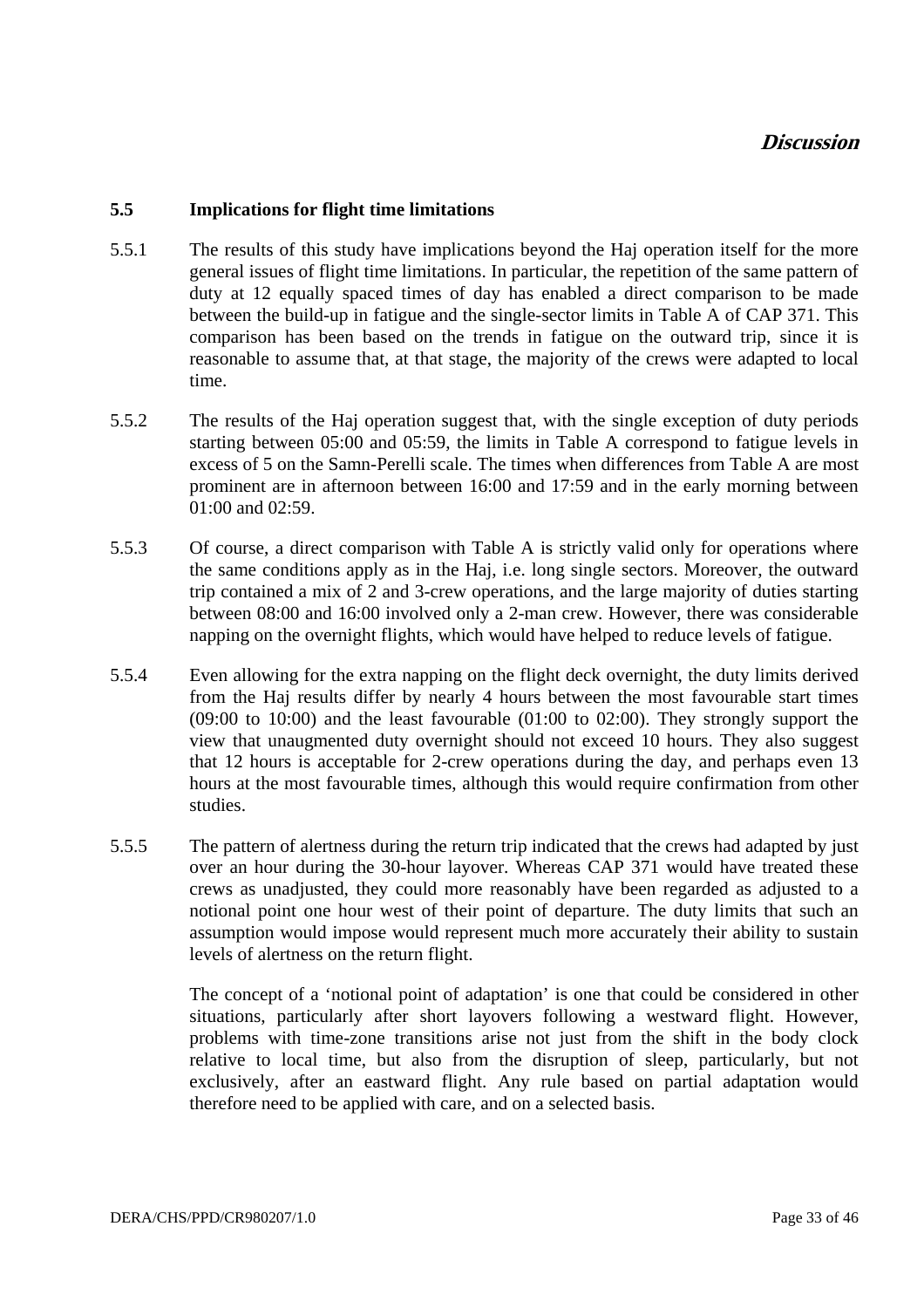### **6. Conclusions**

- 6.1 The evidence from the subjective evaluation of fatigue and sleepiness, together with the results from the computer task, suggests that the crews were struggling to remain alert during some of the flights. The most difficult times were towards the end of duty periods starting between 19:00 and 04:00 local time on the outward leg, and between 18:00 and 01:00 on the return leg.
- 6.2 At other times of day, the problems with fatigue were much less severe. The indications were that duties starting between 06:00 and 15:00 local time on the outward leg, and between 04:00 and 11:00 on return, could be managed by a minimum flight crew.
- 6.3 Crews generally slept well on the night before a flight, and they made considerable use of naps later in the day prior to an evening or an early morning departure. The main difficulty in Jeddah was obtaining sufficient sleep during a 30-hour layover that included only one local night. However, there was little evidence of problems with the hotel accommodation.
- 6.4 There were many instances of inflight napping, particularly on the return leg, which helped to moderate the development of fatigue. However, the amount of sleep that the crews obtained in flight was insufficient to sustain levels of alertness at the most critical times of day. Better quality rest would have been achieved if crews had been able to rotate through either the third seat or, preferably, through a bunk.
- 6.5 There was very little evidence of much disruption of the circadian rhythm. Individuals generally adapted by less than 1.5 hours to the 4-hour time-zone change in Jeddah, prior to their return.
- 6.6 Recovery from the trip was complete after the second night in Solo. Rates of working were sufficiently low to prevent the development of cumulative fatigue. However, levels of alertness reduced slightly over the four weeks of the operation, associated perhaps with an increasing familiarity with the routine of the operation.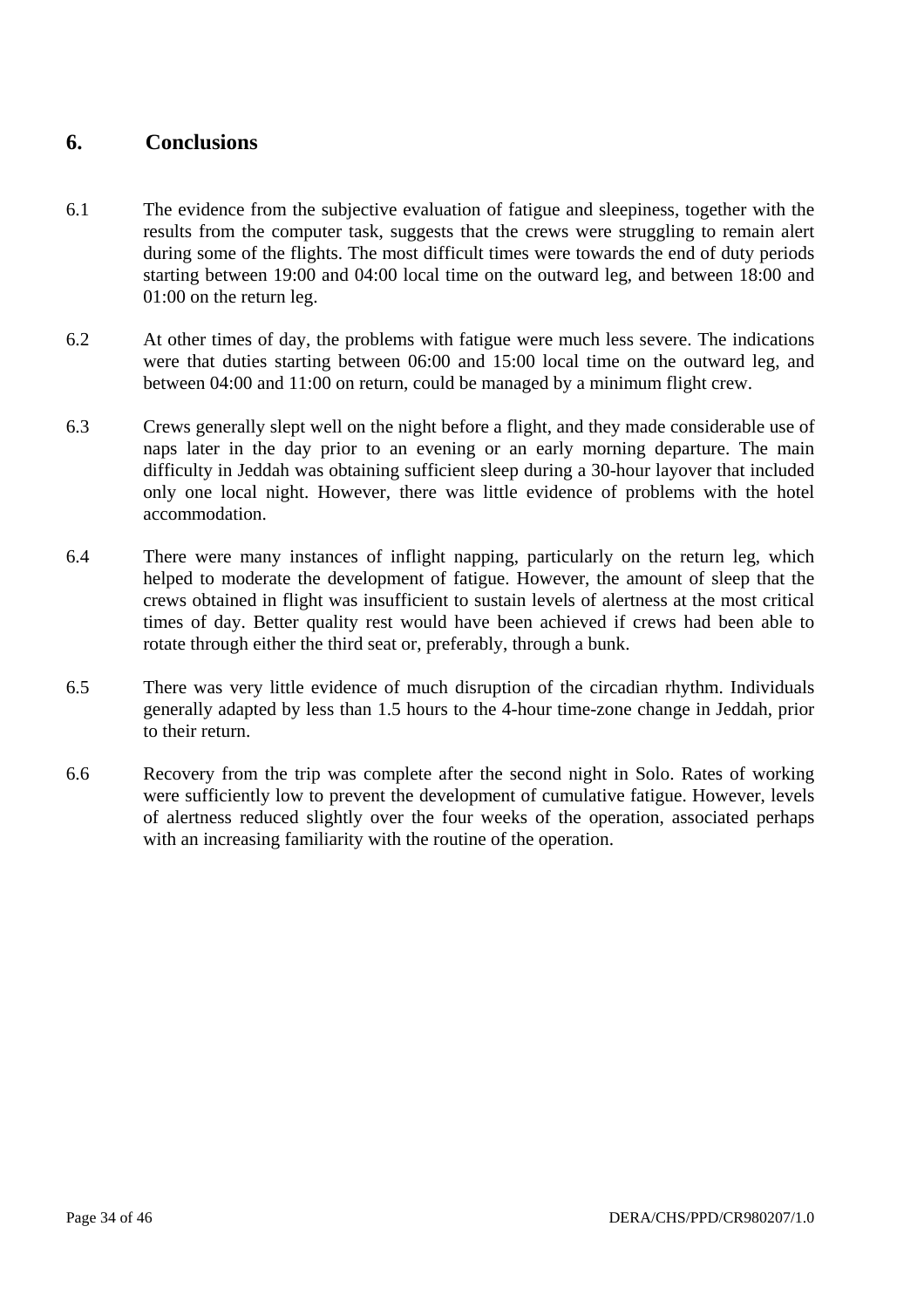### **7. Recommendations**

- 7.1 If this operation is repeated in 1999, some action is required to ensure that the development of fatigue is kept to acceptable levels. The most promising approach would be to establish a systematic procedure for the scheduling of naps during duty periods at the most critical times of the day or night. This procedure should ensure that naps are taken in anticipation of the development of fatigue, rather than after some level of sleepiness has already become established. To achieve this, it is essential that crew rotation is implemented, and that all 3 crew members are able to operate in either the right or left-hand seat.
- 7.2 In addition, the quality of the conditions for sleeping needs to be addressed. The third seat should be sufficiently comfortable to provide conditions that are conducive to sleep, and should recline to at least 40°. In addition, it may be necessary to provide bunks on some of the most fatiguing flights. As a first step, therefore, we would recommend that this study is repeated during the following Haj, with the aim of investigating the additional benefit conferred by sleeping in a bunk, compared with sleeping in an aircrew seat. The results could have important implications beyond the Haj, and could help establish reasonable limits for augmented operations, where full bunk facilities are not provided.
- 7.3 This study has clarified some more general issues related to flight time limitations. Based on these results, supported by previous research, we would recommend that unaugmented flight duty periods overnight should not exceed 10 hours. A maximum of 12 hours is permissible for two-crew operations during the day, while the possibility of extending this by one hour at the most favourable times of day requires further verification. Flight duty limits based on a 'notional point of adaptation', should be considered on an individual basis to replace the unadjusted limits for crews on short layovers.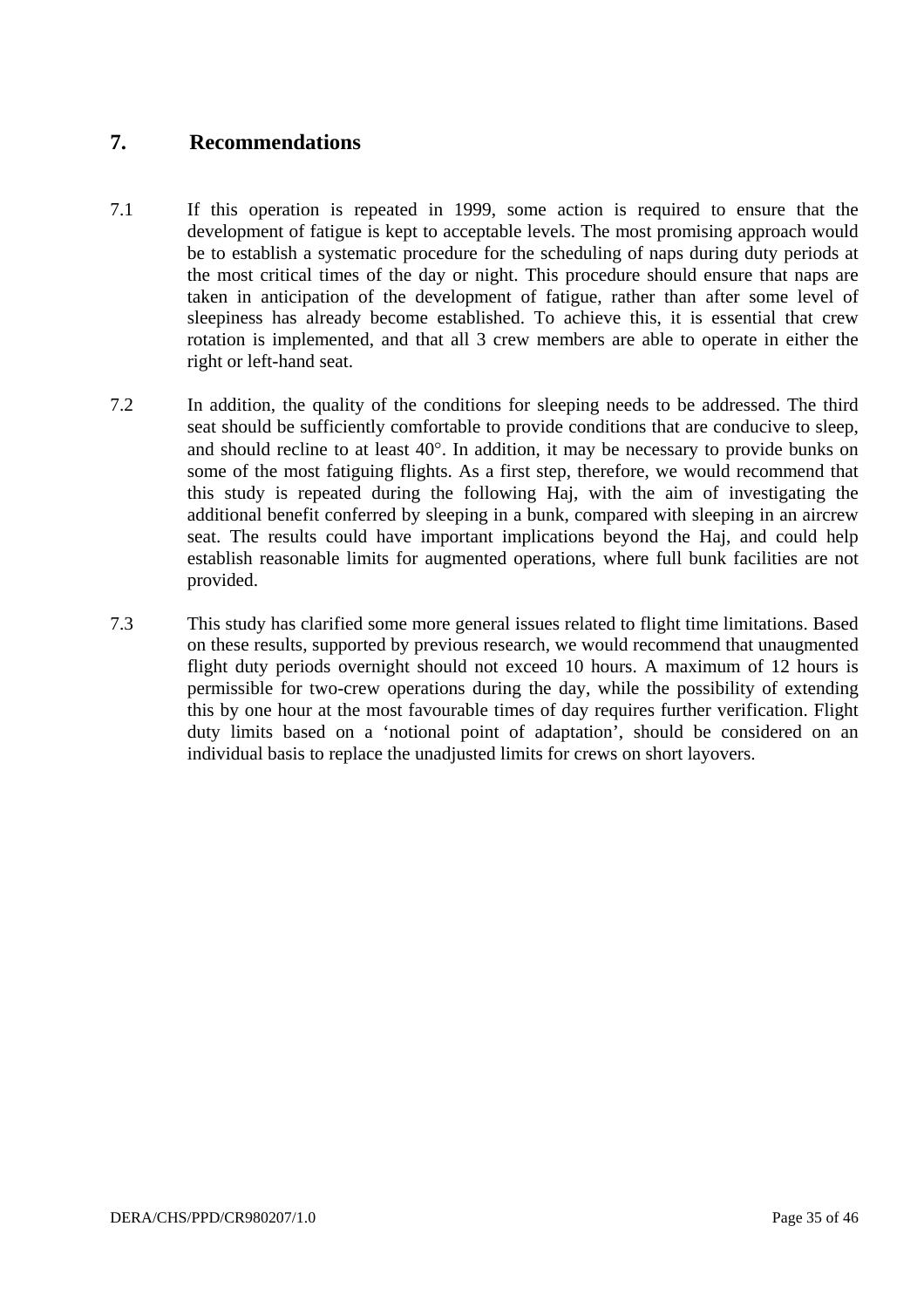### **8. Acknowledgements**

- 8.1 The authors are indebted to the crews for their commitment to the trial and for providing the excellent data on which the report is based. We would also like to acknowledge the co-operation and assistance provided by the management of Britannia Airways in the preparation and organisation of the study.
- 8.2 In particular, we thank Stuart Riden for his help, advice and enthusiasm in getting the study off the ground and for acting as study co-ordinator during the trial itself. In addition, the assistance of both Capt Guy Godfrey and Capt Paul LeJeune was invaluable in ensuring that the collection and downloading of data progressed smoothly through both phases.
- 8.3 The authors would also like to thank Claire Spencer who undertook the difficult task of organising the information from the various sources into a database, and preparing the data for analysis.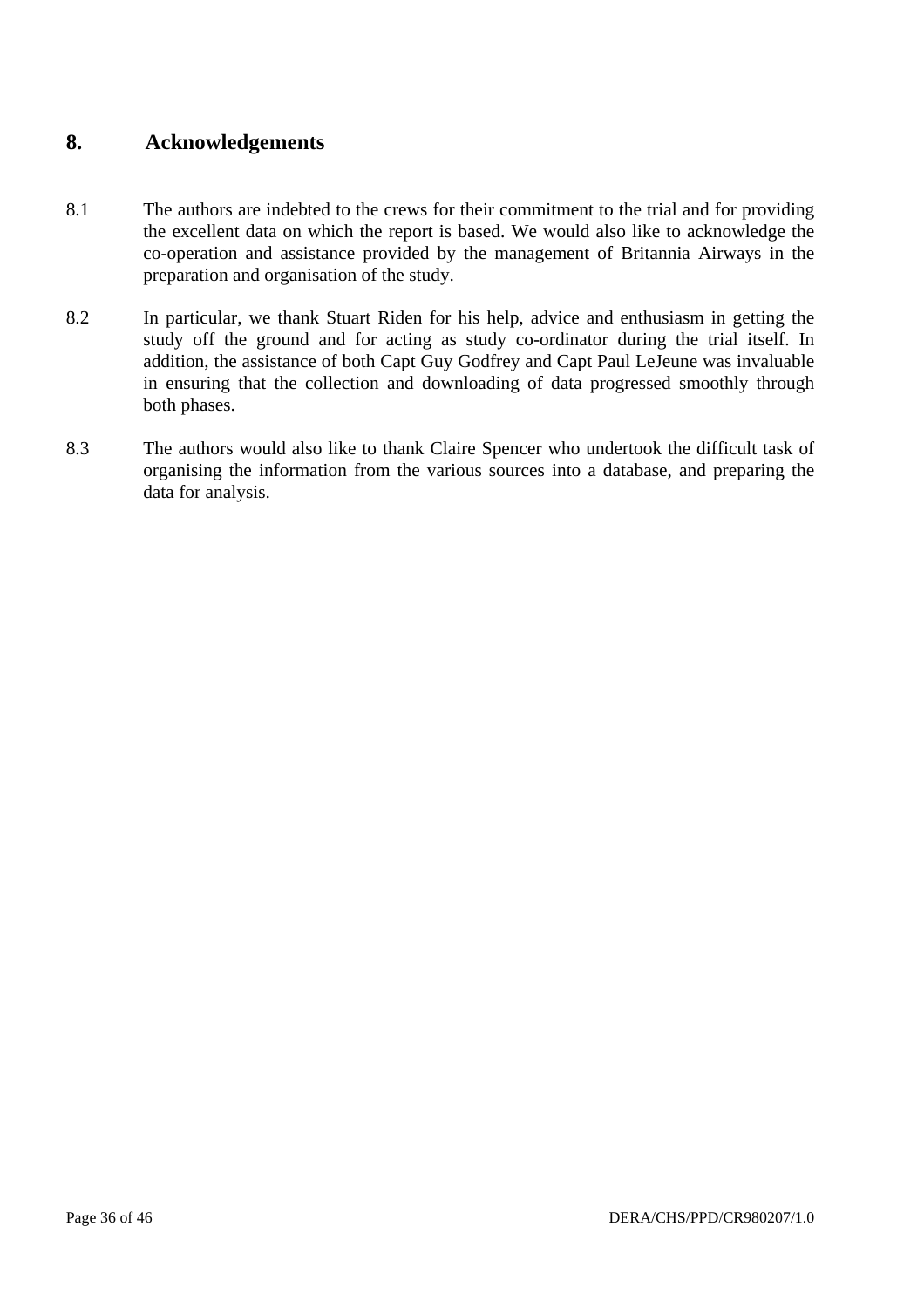### **9. References**

- 1. Civil Air Publication 371. *The avoidance of fatigue in aircrews guide to requirements.* Civil Aviation Authority, London, 3rd Edition, 1989.
- 2. Samn SW and Perelli LP. *Estimating aircrew fatigue: A technique with implications to airlift operations.* Brooks AFB, TX: USAF School of Aerospace Medicine. Technical Report No. SAM-TR-82-21, 1982.
- 3. Samel A, Wegmann HM, Vejoda M, Drescher EEJ, Gundel A, Manzey D, Wenzel J. *Two-crew operations: Stress and fatigue during long-haul night flights.* Aviat Space Environ Med 68(8): 679-687, 1997.
- 4. Rogers AS, Spencer MB, Stone BM, Nicholson AN. *The influence of a 1 hour nap on performance overnight.* Ergonomics 32(10): 1193-1205, 1989.
- 5. Rosvold HE, Misky AF, Sarason I, Bransome ED, Beck LH. *A continuous performance test of brain damage.* J Consult. Psycho 20: 343-350, 1956.
- 6. Spencer MB, Pascoe PA, Nicholson AN. *An assessment of proposed flight and duty time limitations for the European Union.* IAM Report No 784, July 1994.
- 7. Spencer MB, Wilson AL, Bunting AJ*. The CHS Alertness Model and the prediction of performance.* DERA Report No DERA/CHS/PPD/CR980191, August 1998.
- 8. Dawson D, Reid K. *Equating the performance impairment associated with sustained wakefulness and alcohol intoxication.* J Centre for Sleep Research, 2: 1- 8, 1997.
- 9. Gundel A, Spencer MB*. A mathematical model of the human circadian system and its application to jet lag.* Chronobiology International, 9(2), 148-159, 1992.
- 10. Nicholson AN*. Duty hours and sleep patterns in aircrew operating world-wide routes.* Aerospace Medicine, 43, 138-141, 1972.
- 11. Rosekind MR, Graeber RC, Dinges DF, Connell LJ, Rountree MS, Spinweber CL, Gillen KA. *Crew factors in flight operations IX: Effects of planned cockpit rest on crew performance and alertness in long-haul operations.* NASA Technical Memorandum 108839, 1994.
- 12. Pascoe PA, Johnson MK, Robertson KA, Spencer MB*. Sleep in rest facilities onboard aircraft: field studies.* DRA Report No DRA/CHS/A&N/CR/95/002, March 1995.
- 13. Nicholson AN, Stone BM. *Influence of back angle on the quality of sleep in seats.*  Ergonomics 30(7): 1033-1041, 1987.